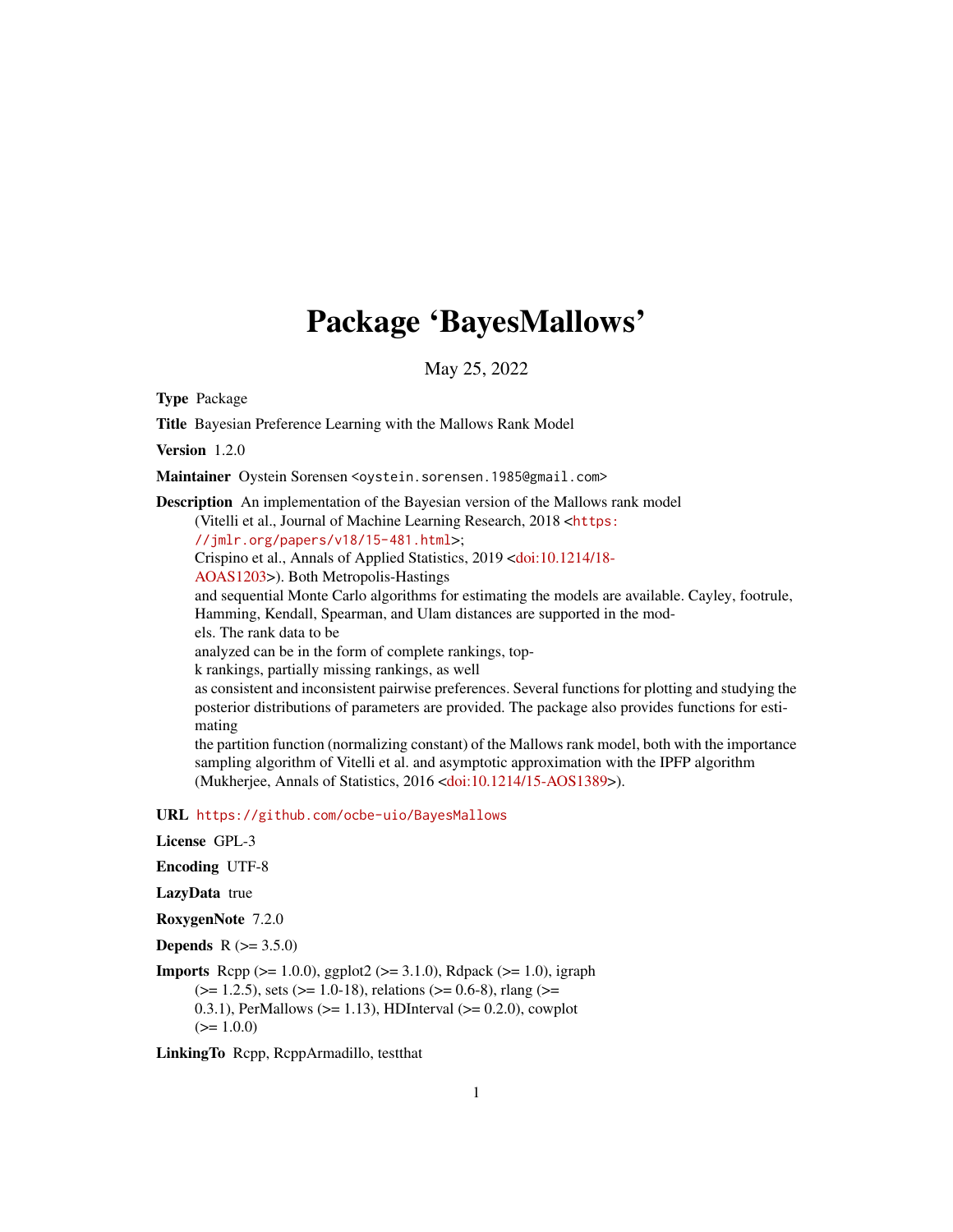**Suggests** R.rsp, xml2, knitr, test that  $(>= 3.0.0)$ , label.switching  $(>=$ 1.7), rmarkdown, covr, parallel  $(>= 3.5.1)$ 

VignetteBuilder R.rsp, knitr

RdMacros Rdpack

NeedsCompilation yes

Author Oystein Sorensen [aut, cre] (<<https://orcid.org/0000-0003-0724-3542>>), Valeria Vitelli [aut] (<<https://orcid.org/0000-0002-6746-0453>>), Marta Crispino [aut], Qinghua Liu [aut], Cristina Mollica [aut], Luca Tardella [aut], Anja Stein [aut], Waldir Leoncio [ctr]

Repository CRAN

Date/Publication 2022-05-24 23:50:21 UTC

## R topics documented:

| 3                       |
|-------------------------|
| 4                       |
| $\overline{\mathbf{5}}$ |
| 6                       |
| 6                       |
| 7                       |
| 8                       |
| 10                      |
| 11                      |
| 11                      |
| 18                      |
| 19                      |
| 21                      |
| 22                      |
| 22                      |
| 23                      |
| 24                      |
| 25                      |
| 25                      |
| 26                      |
| 29                      |
| 30                      |
| 31                      |
| 34                      |
| 36                      |
| 38                      |
| 39                      |
| 41                      |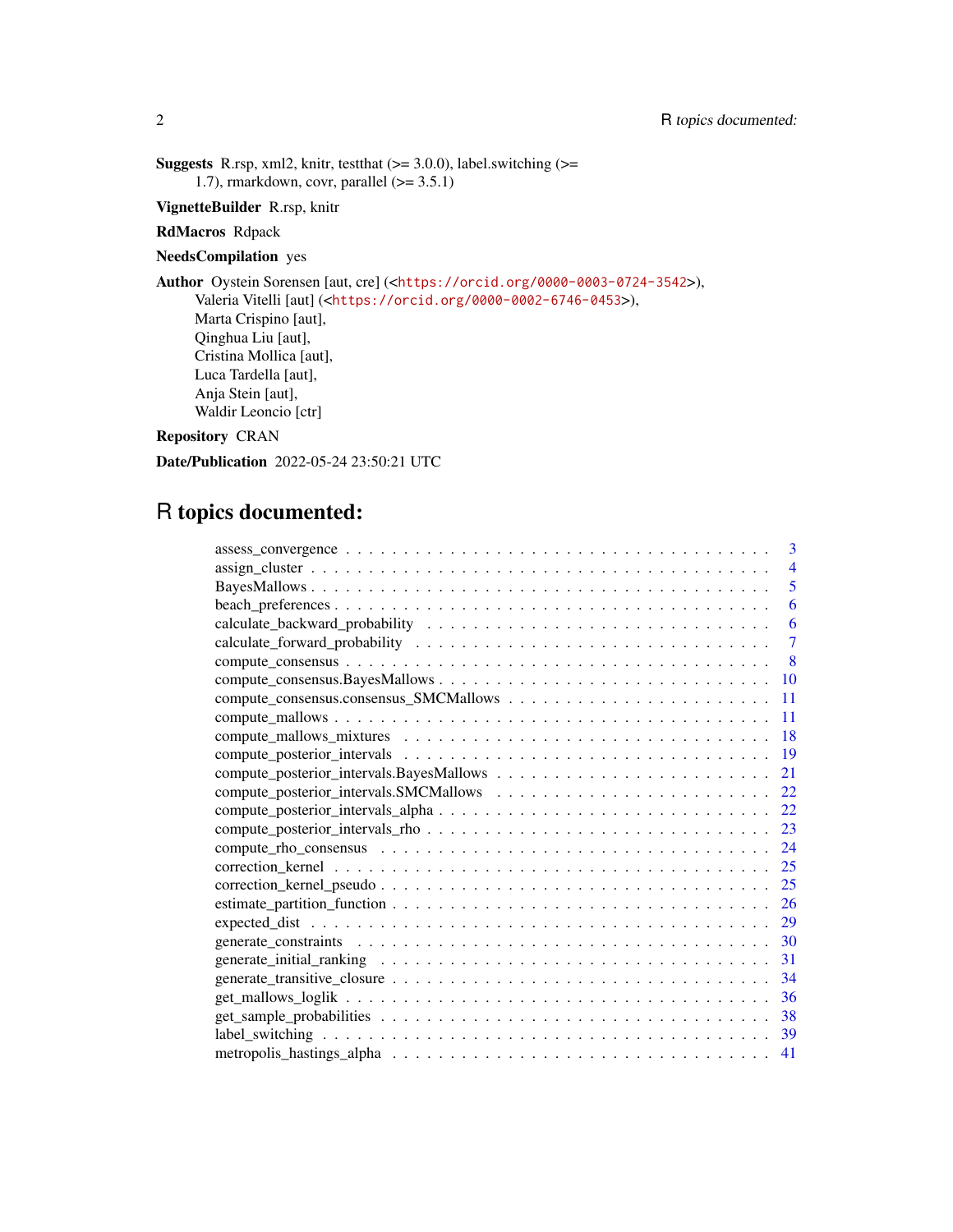<span id="page-2-0"></span>

|       | $smc\_mallows_new_users \ldots \ldots \ldots \ldots \ldots \ldots \ldots \ldots \ldots \ldots \ldots \ldots \ldots$ |    |
|-------|---------------------------------------------------------------------------------------------------------------------|----|
|       |                                                                                                                     |    |
|       |                                                                                                                     |    |
| Index |                                                                                                                     | 66 |

<span id="page-2-1"></span>assess\_convergence *Trace Plots from Metropolis-Hastings Algorithm*

## Description

assess\_convergence provides trace plots for the parameters of the Mallows Rank model, in order to study the convergence of the Metropolis-Hastings algorithm.

## Usage

```
assess_convergence(
 model_fit,
 parameter = "alpha",
 items = NULL,
 assessors = NULL
)
```
## Arguments

| model fit | A fitted model object of class BayesMallows returned from compute mallows<br>or an object of class BayesMallowsMixtures returned from compute_mallows_mixtures. |
|-----------|-----------------------------------------------------------------------------------------------------------------------------------------------------------------|
| parameter | Character string specifying which parameter to plot. Available options are "alpha",<br>"rho", "Rtilde", "cluster_probs", or "theta".                            |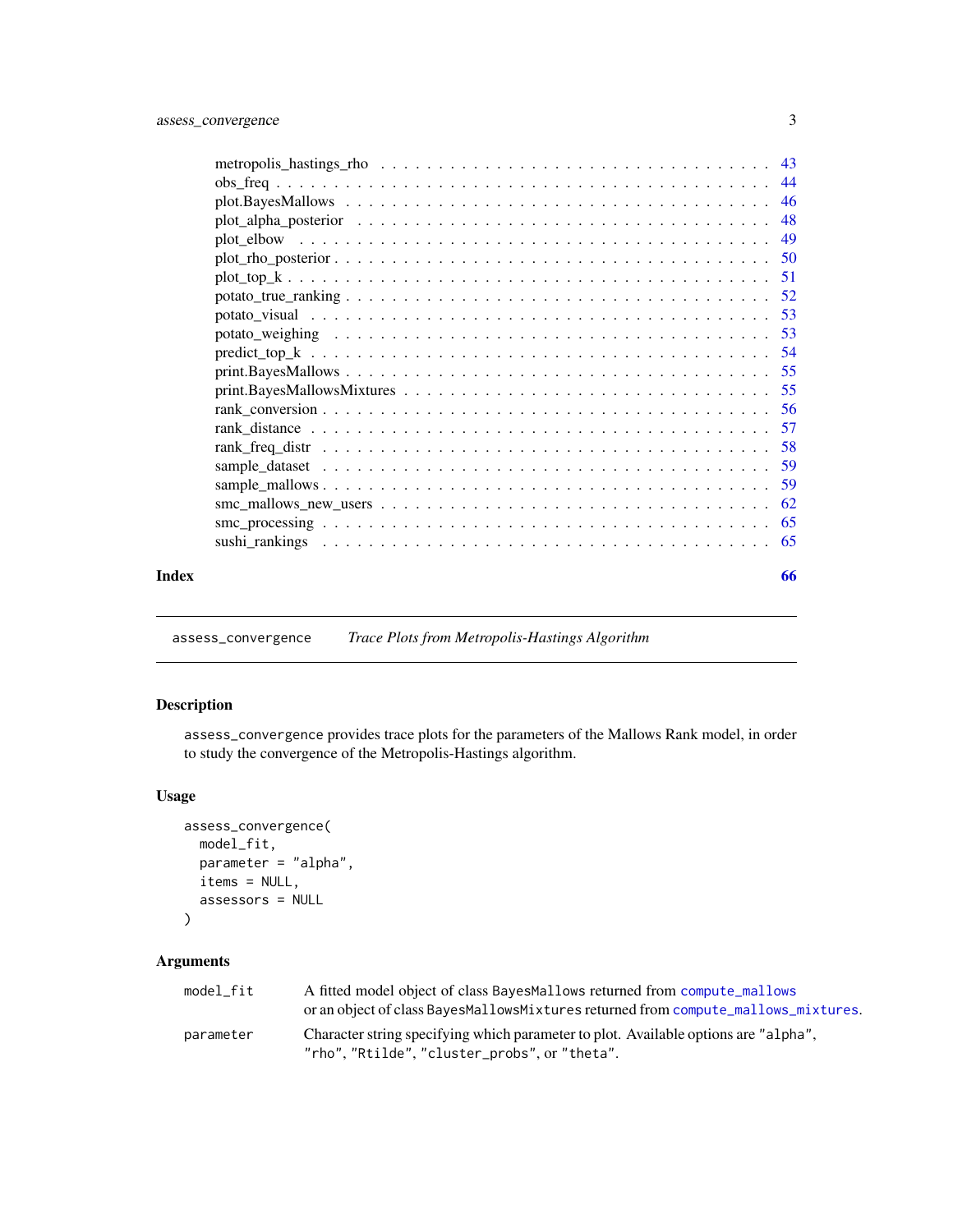<span id="page-3-0"></span>

| items     | The items to study in the diagnostic plot for rho. Either a vector of item names,     |
|-----------|---------------------------------------------------------------------------------------|
|           | corresponding to model_fit\$items or a vector of indices. If NULL, five items         |
|           | are selected randomly. Only used when parameter = "rho" or parameter =<br>"Rtilde".   |
| assessors | Numeric vector specifying the assessors to study in the diagnostic plot for "Rtilde". |

## See Also

[compute\\_mallows](#page-10-1), [plot.BayesMallows](#page-45-1)

assign\_cluster *Assign Assessors to Clusters*

## Description

Assign assessors to clusters by finding the cluster with highest posterior probability.

## Usage

```
assign_cluster(
  model_fit,
  burnin = model_fit$burnin,
  soft = TRUE,expand = FALSE\mathcal{L}
```
## Arguments

| model_fit | An object of type BayesMallows, returned from compute_mallows.                                                                                                                                                                                                                                                                                       |
|-----------|------------------------------------------------------------------------------------------------------------------------------------------------------------------------------------------------------------------------------------------------------------------------------------------------------------------------------------------------------|
| burnin    | A numeric value specifying the number of iterations to discard as burn-in. De-<br>faults to model_fit\$burnin, and must be provided if model_fit\$burnin does<br>not exist. See assess_convergence.                                                                                                                                                  |
| soft      | A logical specifying whether to perform soft or hard clustering. If soft=TRUE,<br>all cluster probabilities are returned, whereas if soft=FALSE, only the maximum<br>a posterior (MAP) cluster probability is returned, per assessor. In the case of a<br>tie between two or more cluster assignments, a random cluster is taken as MAP<br>estimate. |
| expand    | A logical specifying whether or not to expand the rowset of each assessor to also<br>include clusters for which the assessor has 0 a posterior assignment probability.<br>Only used when $\text{soft} = \text{TRUE}$ . Defaults to FALSE.                                                                                                            |

## Value

A dataframe. If soft = FALSE, it has one row per assessor, and columns assessor, probability and map\_cluster. If soft = TRUE, it has n\_cluster rows per assessor, and the additional column cluster.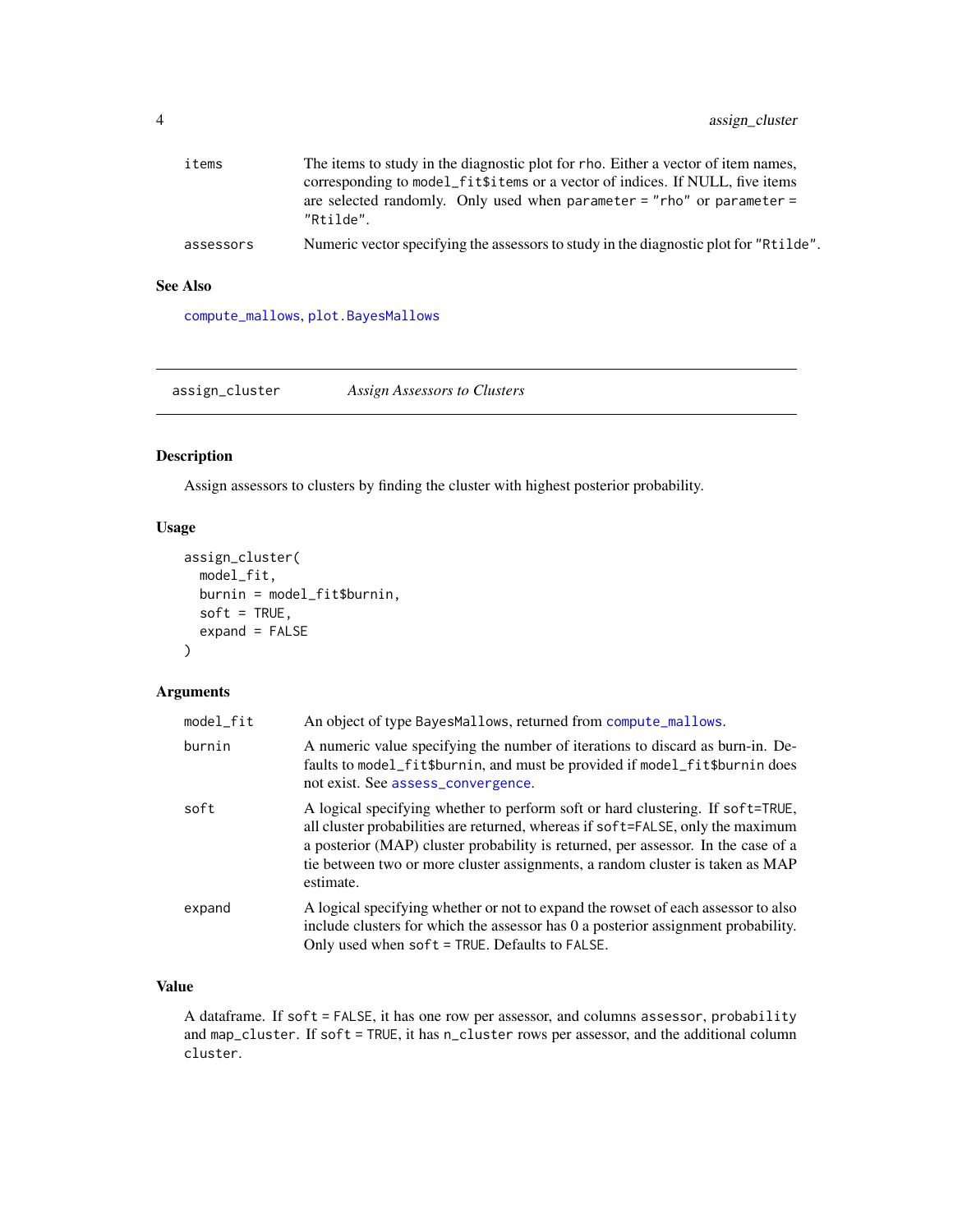#### <span id="page-4-0"></span>BayesMallows 5

#### See Also

[compute\\_mallows](#page-10-1) for an example where this function is used.

| BayesMallows: Bayesian Preference Learning with the Mallows Rank<br>BavesMallows<br>Model. |  |
|--------------------------------------------------------------------------------------------|--|
|--------------------------------------------------------------------------------------------|--|

#### Description

The BayesMallows package provides functionality for fully Bayesian analysis of preference or rank data. The package implements the Bayesian Mallows model described in Vitelli et al. (2018), which handles complete rankings, top-k rankings, ranks missing at random, and consistent pairwise preference data, as well as mixtures of rank models. Modeling of pairwise preferences containing inconsistencies, as described in Crispino et al. (2019), is also supported. See also Sørensen et al. (2020) for an overview of the methods and a tutorial.

The documentation and examples for the following functions are likely most useful to get you started:

- For analysis of rank or preference data, see [compute\\_mallows](#page-10-1).
- For computation of multiple models with varying numbers of mixture components, see [compute\\_mallows\\_mixtures](#page-17-1).
- For estimation of the partition function (normalizing constant) using either the importance sampling algorithm of Vitelli et al. (2018) or the asymptotic algorithm of Mukherjee (2016), see [estimate\\_partition\\_function](#page-25-1).

#### References

Crispino M, Arjas E, Vitelli V, Barrett N, Frigessi A (2019). "A Bayesian Mallows approach to nontransitive pair comparison data: How human are sounds?" *The Annals of Applied Statistics*, 13(1), 492–519. [doi:10.1214/18aoas1203.](https://doi.org/10.1214/18-aoas1203)

Mukherjee S (2016). "Estimation in exponential families on permutations." *The Annals of Statistics*, 44(2), 853–875. [doi:10.1214/15aos1389.](https://doi.org/10.1214/15-aos1389)

Sørensen Ø, Crispino M, Liu Q, Vitelli V (2020). "BayesMallows: An R Package for the Bayesian Mallows Model." *The R Journal*, 12(1), 324–342. [doi:10.32614/RJ2020026.](https://doi.org/10.32614/RJ-2020-026)

Vitelli V, Sørensen, Crispino M, Arjas E, Frigessi A (2018). "Probabilistic Preference Learning with the Mallows Rank Model." *Journal of Machine Learning Research*, 18(1), 1–49. [https:](https://jmlr.org/papers/v18/15-481.html) [//jmlr.org/papers/v18/15-481.html](https://jmlr.org/papers/v18/15-481.html).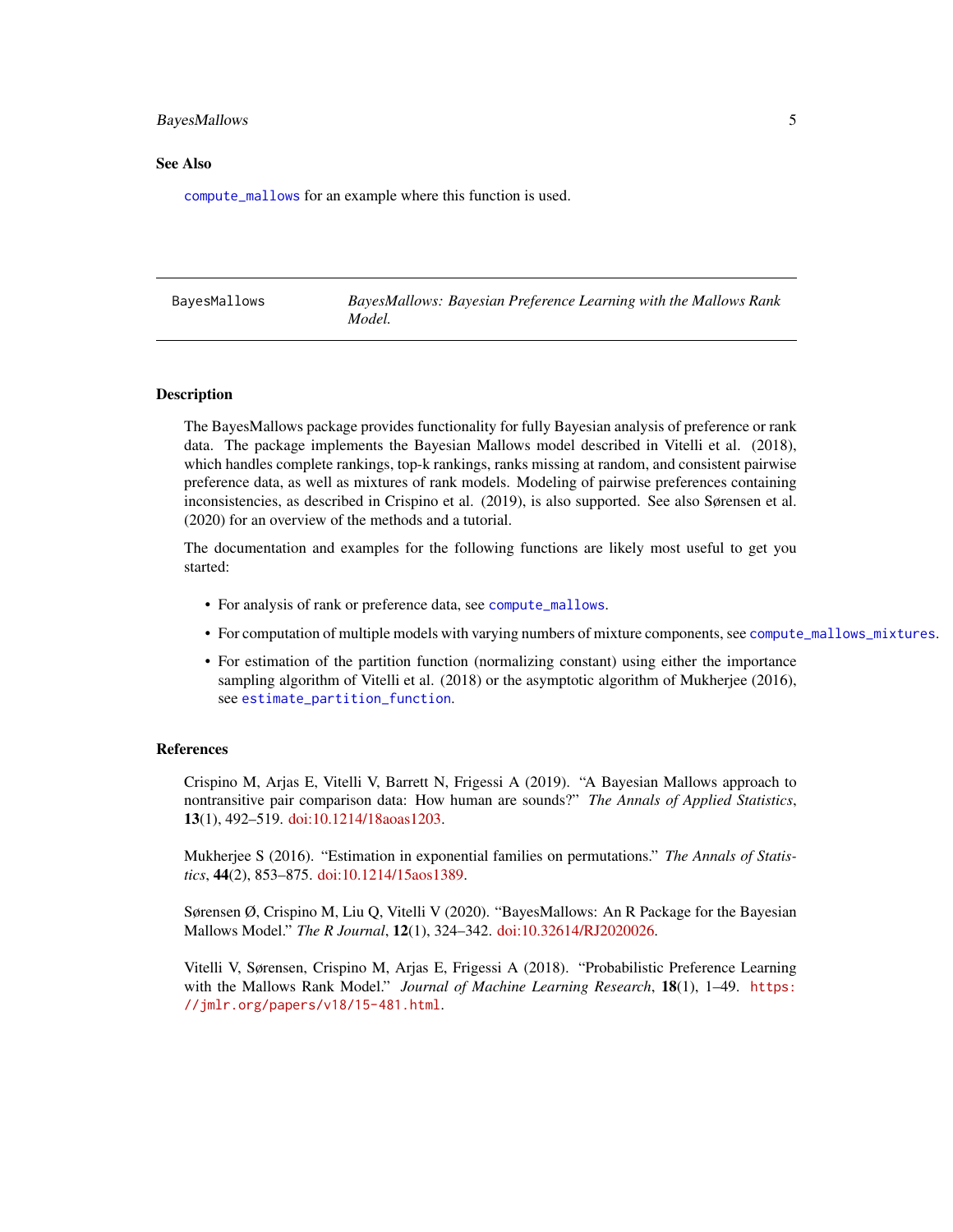<span id="page-5-0"></span>beach\_preferences *Beach Preferences*

#### Description

Example dataset from (Vitelli et al. 2018), Section 6.2.

#### Usage

beach\_preferences

## Format

An object of class data. frame with 1442 rows and 3 columns.

#### References

Vitelli V, Sørensen, Crispino M, Arjas E, Frigessi A (2018). "Probabilistic Preference Learning with the Mallows Rank Model." *Journal of Machine Learning Research*, 18(1), 1–49. [https:](https://jmlr.org/papers/v18/15-481.html) [//jmlr.org/papers/v18/15-481.html](https://jmlr.org/papers/v18/15-481.html).

calculate\_backward\_probability *Calculate Backward Probability*

#### Description

Function to calculate probability of assigning a set of specific ranks to an specific item given its rank in the consensus ranking

## Usage

```
calculate_backward_probability(
  item_ordering,
  partial_ranking,
  current_ranking,
  remaining_set,
  rho,
  alpha,
 n_items,
  metric
)
```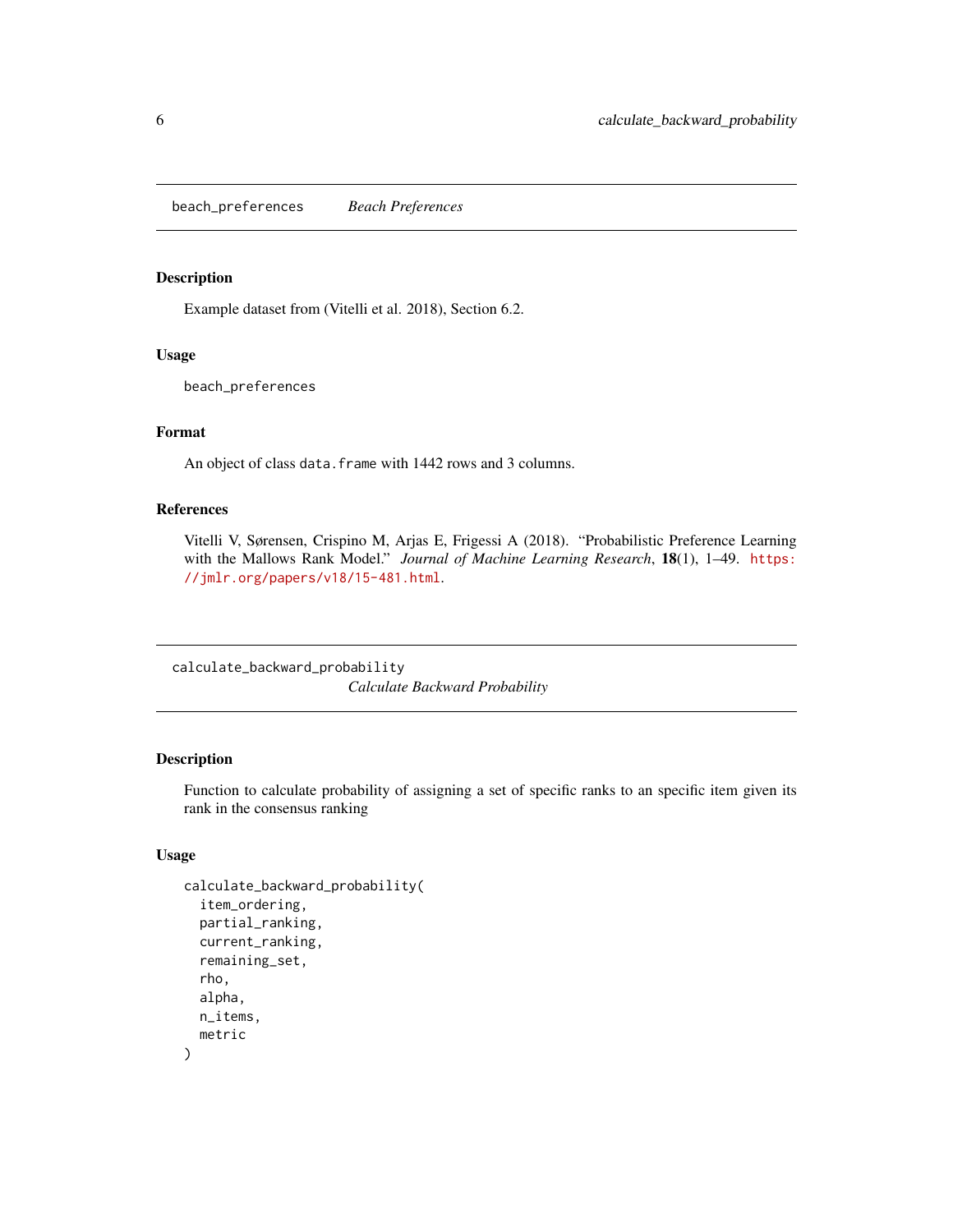## <span id="page-6-0"></span>Arguments

| item_ordering          | A vector of integer values to represent the specified queue of which unranked<br>item to assign a rank for the proposed augmented ranking                                               |
|------------------------|-----------------------------------------------------------------------------------------------------------------------------------------------------------------------------------------|
| partial_ranking        |                                                                                                                                                                                         |
|                        | An incomplete rank sequence vector of the original observed incomplete ranking<br>which contains NAs                                                                                    |
| current_ranking        |                                                                                                                                                                                         |
|                        | An complete rank sequence vector of the proposed augmented ranking obtained<br>from calculate_forward_probability function                                                              |
| remaining_set          | A vector of integer values to represent the elements (ranks) missing from origi-<br>nal observed ranking                                                                                |
| rho                    | Numeric vector specifying the consensus ranking                                                                                                                                         |
| alpha                  | Numeric value of the scale parameter                                                                                                                                                    |
| $n$ <sub>_i</sub> tems | Integer is the number of items in a ranking                                                                                                                                             |
| metric                 | A character string specifying the distance metric to use in the Bayesian Mallows<br>Model. Available options are "footrule", "spearman", "cayley", "hamming",<br>"kendall", and "ulam". |

#### Value

backward\_auxiliary\_ranking\_probability A numerical value of creating the previous augmented ranking using the same item ordering used to create the new augmented ranking in calculate\_forward\_probability function.

calculate\_forward\_probability *Calculate Forward Probability*

#### Description

Function to calculate probability of assigning a set of specific ranks to an specific item given its rank in the consensus ranking

## Usage

```
calculate_forward_probability(
  item_ordering,
 partial_ranking,
  remaining_set,
  rho,
  alpha,
 n_items,
  metric
)
```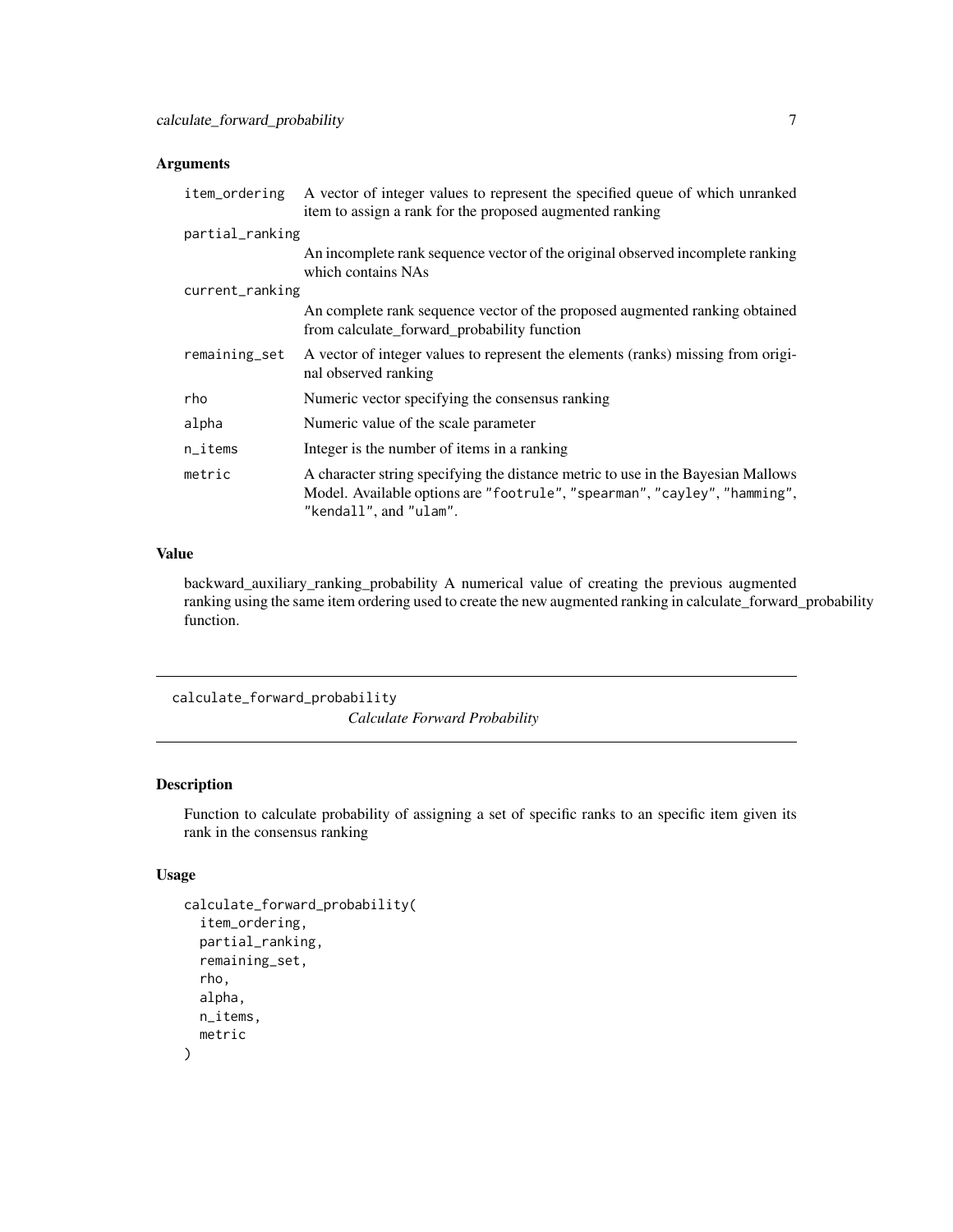#### <span id="page-7-0"></span>Arguments

| item_ordering          | A vector of integer values to represent the specified queue of which unranked<br>item to assign a rank for the proposed augmented ranking                                               |
|------------------------|-----------------------------------------------------------------------------------------------------------------------------------------------------------------------------------------|
| partial_ranking        |                                                                                                                                                                                         |
|                        | An incomplete rank sequence vector of the original observed incomplete ranking<br>which contains NAs                                                                                    |
| remaining_set          | A vector of integer values to represent the elements (ranks) missing from origi-<br>nal observed ranking                                                                                |
| rho                    | Numeric vector specifying the consensus ranking                                                                                                                                         |
| alpha                  | Numeric value of the scale parameter                                                                                                                                                    |
| $n$ <sub>_i</sub> tems | Integer is the number of items in a ranking                                                                                                                                             |
| metric                 | A character string specifying the distance metric to use in the Bayesian Mallows<br>Model. Available options are "footrule", "spearman", "cayley", "hamming",<br>"kendall", and "ulam". |

#### Value

List containing aug\_ranking, a ranking sequence vector of the proposed augmented ranking and forward\_prob a numerical value of the probability of creating the augmented ranking using the pseudolikelihood augmentation.

compute\_consensus *Compute Consensus Ranking*

#### Description

Compute the consensus ranking using either cumulative probability (CP) or maximum a posteriori (MAP) consensus (Vitelli et al. 2018). For mixture models, the consensus is given for each mixture. Consensus of augmented ranks can also be computed for each assessor, by setting parameter = "Rtilde".

## Usage

```
compute_consensus(model_fit, ...)
```
## Arguments

| model_fit | An object returned from compute_mallows. |
|-----------|------------------------------------------|
| $\cdots$  | other arguments passed to methods.       |

## References

Vitelli V, Sørensen, Crispino M, Arjas E, Frigessi A (2018). "Probabilistic Preference Learning with the Mallows Rank Model." *Journal of Machine Learning Research*, 18(1), 1–49. [https:](https://jmlr.org/papers/v18/15-481.html) [//jmlr.org/papers/v18/15-481.html](https://jmlr.org/papers/v18/15-481.html).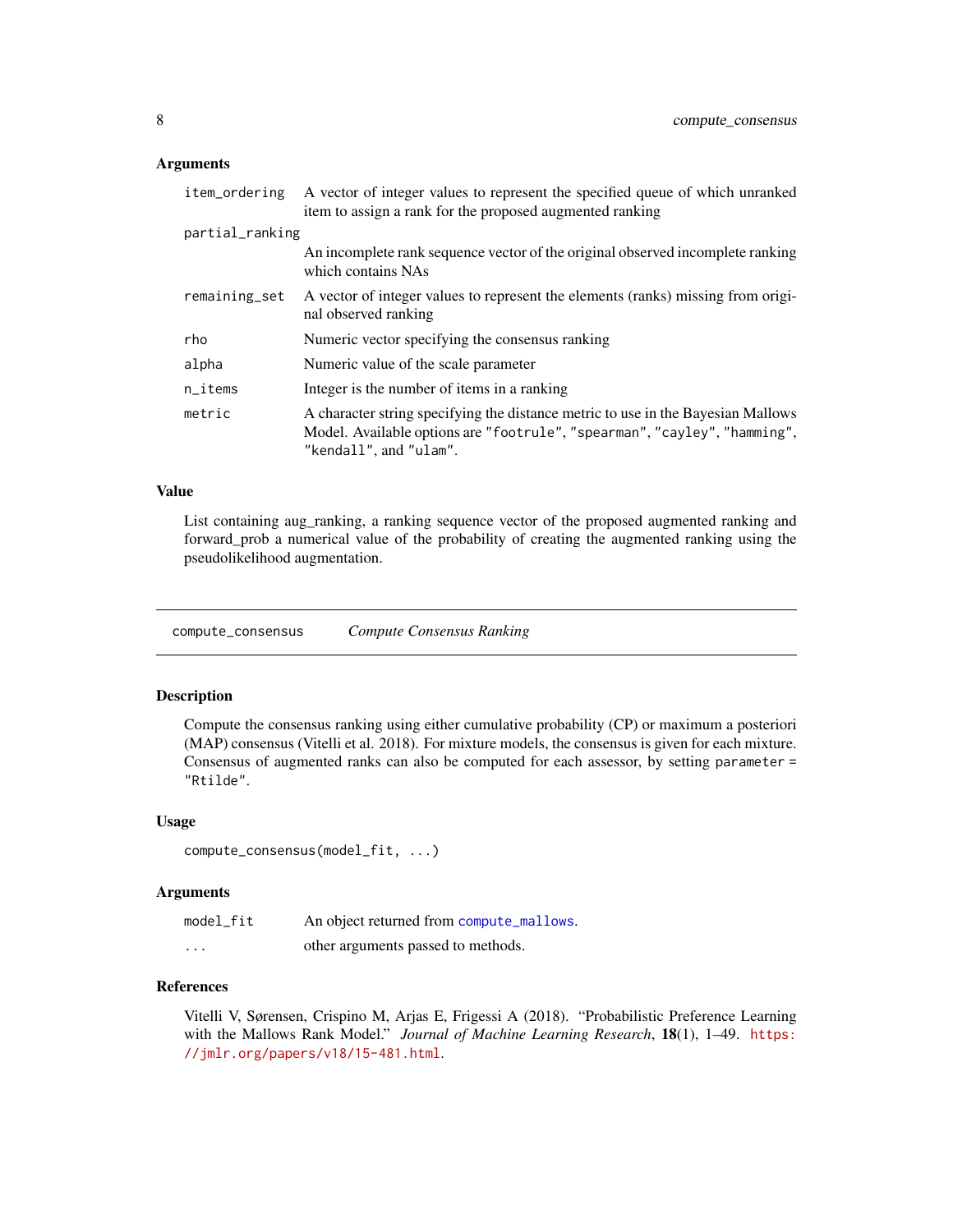## compute\_consensus 9

```
# The example datasets potato_visual and potato_weighing contain complete
# rankings of 20 items, by 12 assessors. We first analyse these using the Mallows
# model:
model_fit <- compute_mallows(potato_visual)
# Se the documentation to compute_mallows for how to assess the convergence of the algorithm
# Having chosen burin = 1000, we compute posterior intervals
model_fit$burnin <- 1000
# We then compute the CP consensus.
compute_consensus(model_fit, type = "CP")
# And we compute the MAP consensus
compute_consensus(model_fit, type = "MAP")
## Not run:
 # CLUSTERWISE CONSENSUS
 # We can run a mixture of Mallows models, using the n_clusters argument
 # We use the sushi example data. See the documentation of compute_mallows for a more elaborate
 # example
 model_fit <- compute_mallows(sushi_rankings, n_clusters = 5)
 # Keeping the burnin at 1000, we can compute the consensus ranking per cluster
 model_fit$burnin <- 1000
 cp_consensus_df <- compute_consensus(model_fit, type = "CP")
 # We can now make a table which shows the ranking in each cluster:
 cp_consensus_df$cumprob <- NULL
 stats::reshape(cp_consensus_df, direction = "wide", idvar = "ranking",
                 timevar = "cluster",
                 varying = list(sort(unique(cp_consensus_df$cluster))))
## End(Not run)
## Not run:
 # MAP CONSENSUS FOR PAIRWISE PREFENCE DATA
 # We use the example dataset with beach preferences.
 model_fit <- compute_mallows(preferences = beach_preferences)
 # We set burnin = 1000
 model_fit$burnin <- 1000
 # We now compute the MAP consensus
 map_consensus_df <- compute_consensus(model_fit, type = "MAP")
## End(Not run)
## Not run:
 # CP CONSENSUS FOR AUGMENTED RANKINGS
 # We use the example dataset with beach preferences.
 model_fit <- compute_mallows(preferences = beach_preferences, save_aug = TRUE,
                               aug_thinning = 2, seed = 123L)
 # We set burnin = 1000
 model_fit$burnin <- 1000
 # We now compute the CP consensus of augmented ranks for assessors 1 and 3
 cp_consensus_df <- compute_consensus(model_fit, type = "CP",
                                       parameter = "Rtilde", assessors = c(1L, 3L))
```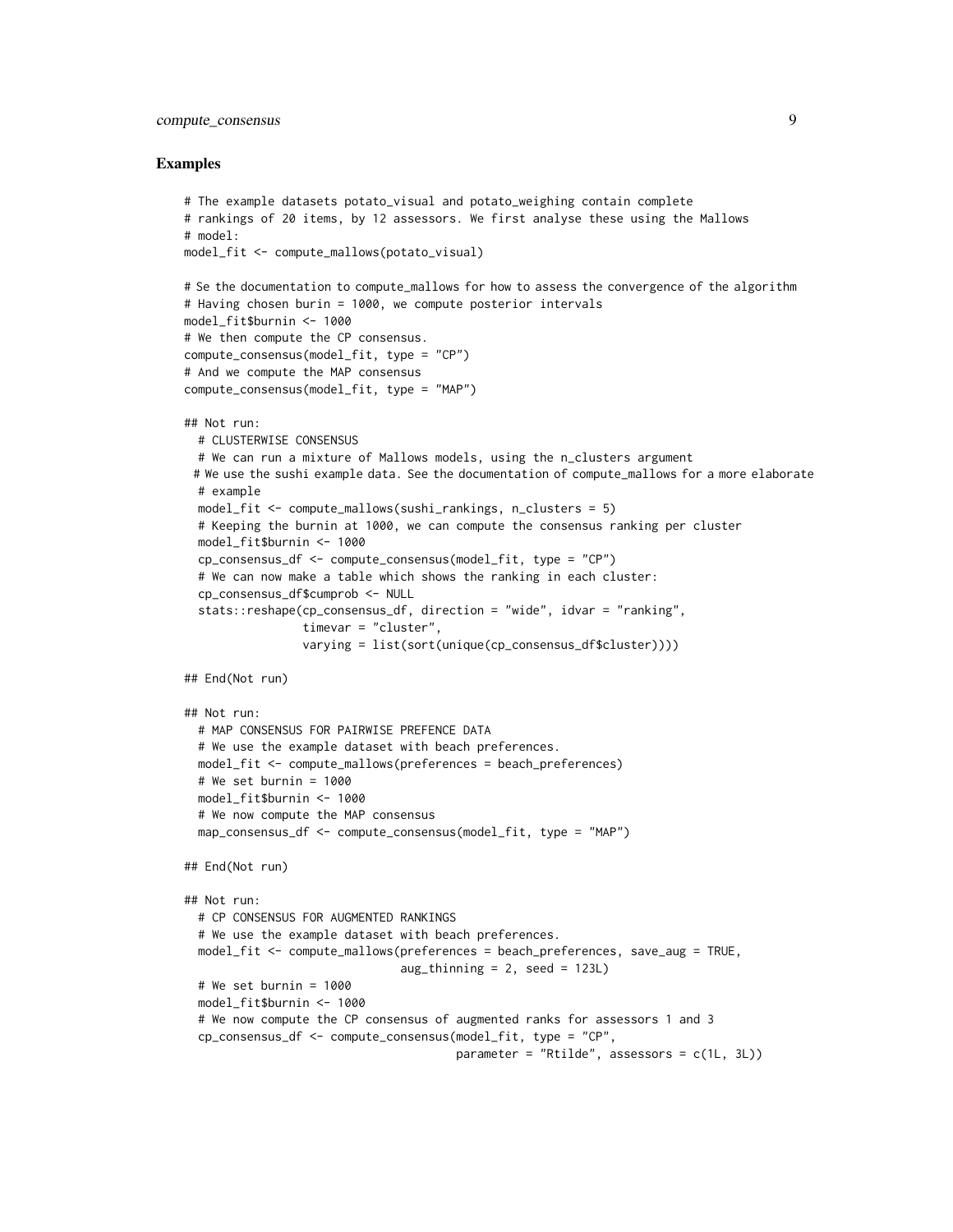```
# We can also compute the MAP consensus for assessor 2
map_consensus_df <- compute_consensus(model_fit, type = "MAP",
                                       parameter = "Rtilde", assessors = 2L)
# Caution!
# With very sparse data or with too few iterations, there may be ties in the MAP consensus
# This is illustrated below for the case of only 5 post-burnin iterations. Two MAP rankings are
# equally likely in this case (and for this seed).
model_fit <- compute_mallows(preferences = beach_preferences, nmc = 1005,
                              save_aug = TRUE, aug_thinning = 1, seed = 123L)
model_fit$burnin <- 1000
compute_consensus(model_fit, type = "MAP", parameter = "Rtilde", assessors = 2L)
```
## End(Not run)

compute\_consensus.BayesMallows *Compute Consensus Ranking*

## Description

Compute Consensus Ranking

#### Usage

```
## S3 method for class 'BayesMallows'
compute_consensus(
 model_fit,
  type = "CP",
  burnin = model_fit$burnin,
 parameter = "rho",
  assessors = 1L,
  ...
\mathcal{L}
```
#### Arguments

| model_fit | An object returned from compute_mallows.                                                                                                                                                                      |
|-----------|---------------------------------------------------------------------------------------------------------------------------------------------------------------------------------------------------------------|
| type      | Character string specifying which consensus to compute. Either "CP" or "MAP".<br>Defaults to "CP".                                                                                                            |
| burnin    | A numeric value specifying the number of iterations to discard as burn-in. De-<br>faults to model_fit\$burnin, and must be provided if model_fit\$burnin does<br>not exist. See assess_convergence.           |
| parameter | Character string defining the parameter for which to compute the consensus.<br>Defaults to "rho". Available options are "rho" and "Rtilde", with the latter<br>giving consensus rankings for augmented ranks. |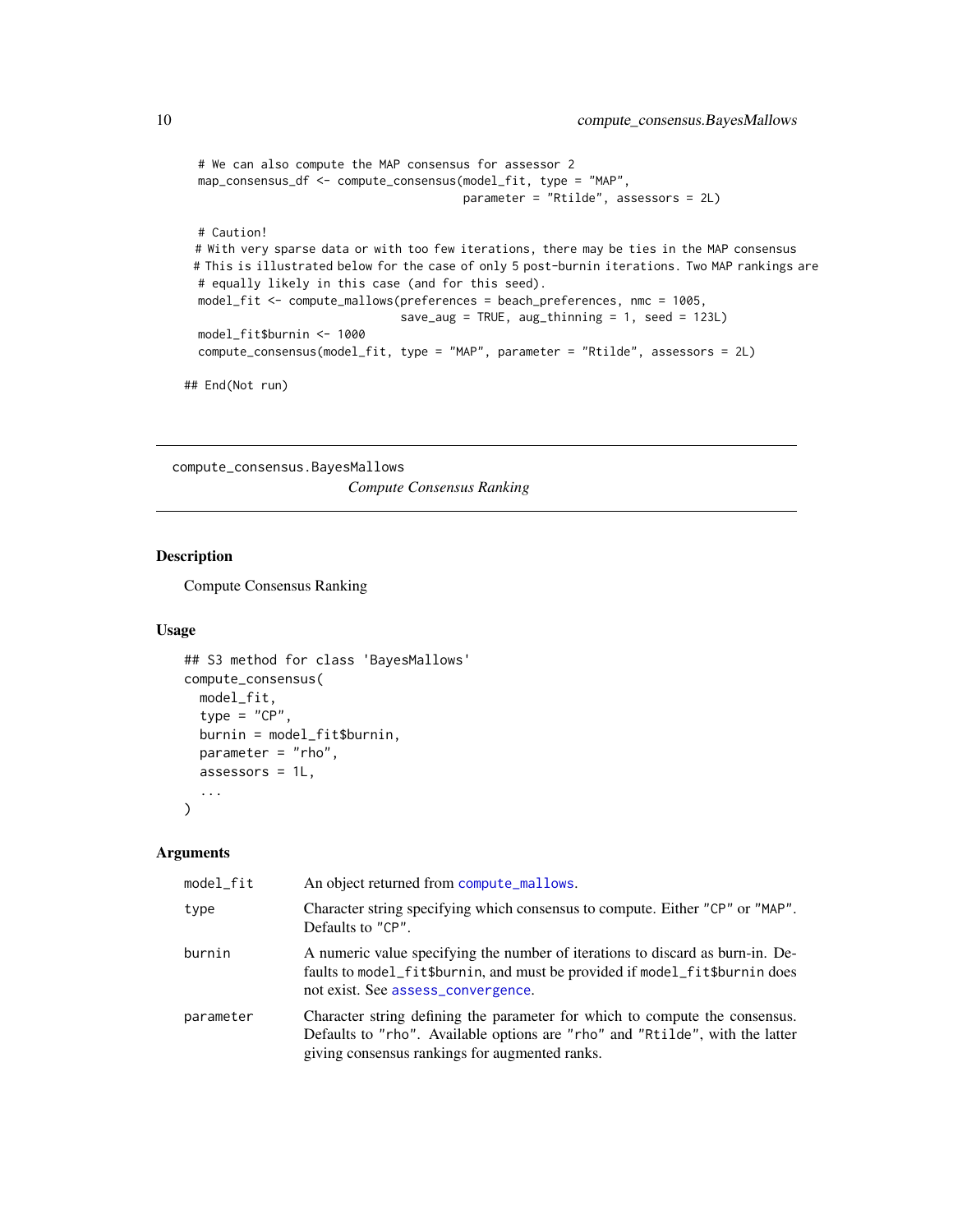<span id="page-10-0"></span>

| assessors | When parameter $=$ "rho", this integer vector is used to define the assessors for |
|-----------|-----------------------------------------------------------------------------------|
|           | which to compute the augmented ranking. Defaults to 1L, which yields aug-         |
|           | mented rankings for assessor 1.                                                   |
| $\cdots$  | other arguments passed to methods.                                                |

compute\_consensus.consensus\_SMCMallows *Compute Consensus Ranking*

### Description

Compute the consensus ranking using either cumulative probability (CP) or maximum a posteriori (MAP) consensus (Vitelli et al. 2018). For mixture models, the consensus is given for each mixture.

## Usage

## S3 method for class 'consensus\_SMCMallows' compute\_consensus(model\_fit, type, burnin)

#### Arguments

| model_fit | An object returned from compute_mallows.                                                                                                                                                            |
|-----------|-----------------------------------------------------------------------------------------------------------------------------------------------------------------------------------------------------|
| type      | Character string specifying which consensus to compute. Either "CP" or "MAP".<br>Defaults to "CP".                                                                                                  |
| burnin    | A numeric value specifying the number of iterations to discard as burn-in. De-<br>faults to model_fit\$burnin, and must be provided if model_fit\$burnin does<br>not exist. See assess_convergence. |

#### Author(s)

Anja Stein

<span id="page-10-1"></span>compute\_mallows *Preference Learning with the Mallows Rank Model*

## Description

Compute the posterior distributions of the parameters of the Bayesian Mallows Rank Model, given rankings or preferences stated by a set of assessors.

The BayesMallows package uses the following parametrization of the Mallows rank model (Mallows 1957):

$$
p(r|\alpha, \rho) = (1/Z_n(\alpha)) \exp{-\alpha/nd(r, \rho)}
$$

where r is a ranking,  $\alpha$  is a scale parameter,  $\rho$  is the latent consensus ranking,  $Z_n(\alpha)$  is the partition function (normalizing constant), and  $d(r, \rho)$  is a distance function measuring the distance between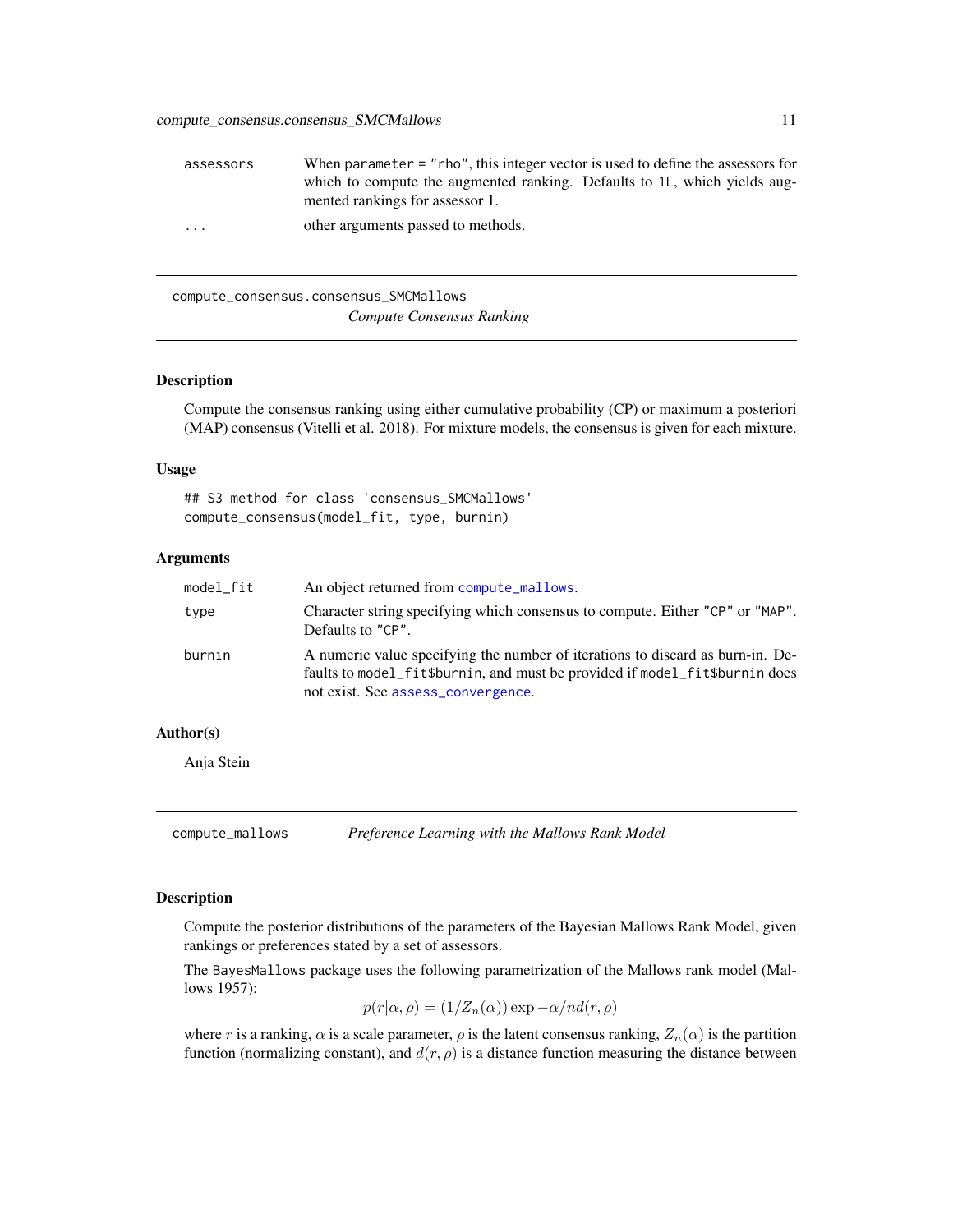r and  $\rho$ . Note that some authors use a Mallows model without division by n in the exponent; this includes the PerMallows package, whose scale parameter  $\theta$  corresponds to  $\alpha/n$  in the BayesMallows package. We refer to (Vitelli et al. 2018) for further details of the Bayesian Mallows model.

compute\_mallows always returns posterior distributions of the latent consensus ranking  $\rho$  and the scale parameter  $\alpha$ . Several distance measures are supported, and the preferences can take the form of complete or incomplete rankings, as well as pairwise preferences. compute\_mallows can also compute mixtures of Mallows models, for clustering of assessors with similar preferences.

#### Usage

```
compute_mallows(
  rankings = NULL,
  preferences = NULL,
  obs_freq = NULL,
  metric = "footrule",
  error_model = NULL,
  n_clusters = 1L,
  save_clus = FALSE,
  clus_{thin} = 1L,nmc = 2000L,
  leap\_size = max(1L, floor(n\_items/5)),swap = 1L,
  rho_init = NULL,
  rho_thinning = 1L,
  alpha_prop_sd = 0.1,
  alpha<sub>init</sub> = 1,
  alpha_jump = 1L,
  lambda = 0.001,alpha_{max} = 1e+06,
  psi = 10L,
  include\_wcd = (n_clusters > 1),save_aug = FALSE,aug_thinning = 1L,
  logz_estimate = NULL,
  verbose = FALSE,
  validate_rankings = TRUE,
  na_action = "augment",
  constraints = NULL,
  save_ind_clus = FALSE,
  seed = NULL
```
## $\lambda$

## Arguments

rankings A matrix of ranked items, of size n\_assessors x n\_items. See [create\\_ranking](#page-55-1) if you have an ordered set of items that need to be converted to rankings. If preferences is provided, rankings is an optional initial value of the rankings, generated by [generate\\_initial\\_ranking](#page-30-1). If rankings has column names, these are assumed to be the names of the items. NA values in rankings are treated

<span id="page-11-0"></span>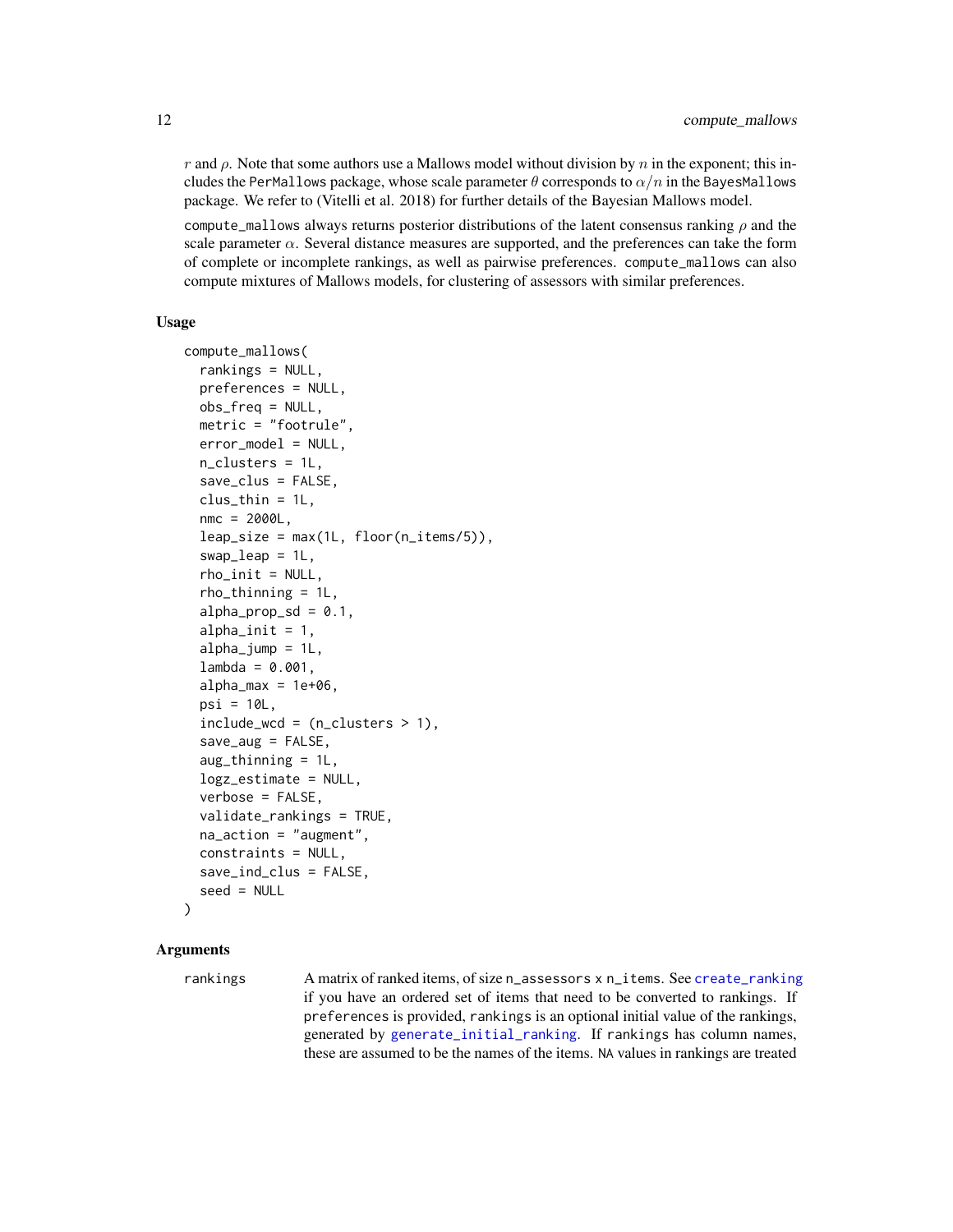as missing data and automatically augmented; to change this behavior, see the na\_action argument.

<span id="page-12-0"></span>preferences A dataframe with pairwise comparisons, with 3 columns, named assessor, bottom\_item, and top\_item, and one row for each stated preference. Given a set of pairwise preferences, generate a transitive closure using [generate\\_transitive\\_closure](#page-33-1). This will give preferences the class "BayesMallowsTC". If preferences is not of class "BayesMallowsTC", compute\_mallows will call [generate\\_transitive\\_closure](#page-33-1) on preferences before computations are done. In the current version, the pairwise preferences are assumed to be mutually compatible.

- obs\_freq A vector of observation frequencies (weights) to apply do each row in rankings. This can speed up computation if a large number of assessors share the same rank pattern. Defaults to NULL, which means that each row of rankings is multiplied by 1. If provided, obs\_freq must have the same number of elements as there are rows in rankings, and rankings cannot be NULL. See [obs\\_freq](#page-43-1) for more information and [rank\\_freq\\_distr](#page-57-1) for a convenience function for computing it.
- metric A character string specifying the distance metric to use in the Bayesian Mallows Model. Available options are "footrule", "spearman", "cayley", "hamming", "kendall", and "ulam". The distance given by metric is also used to compute within-cluster distances, when include\_wcd = TRUE.
- error\_model Character string specifying which model to use for inconsistent rankings. Defaults to NULL, which means that inconsistent rankings are not allowed. At the moment, the only available other option is "bernoulli", which means that the Bernoulli error model is used. See Crispino et al. (2019) for a definition of the Bernoulli model.
- n\_clusters Integer specifying the number of clusters, i.e., the number of mixture components to use. Defaults to 1L, which means no clustering is performed. See [compute\\_mallows\\_mixtures](#page-17-1) for a convenience function for computing several models with varying numbers of mixtures.
- save\_clus Logical specifying whether or not to save cluster assignments. Defaults to FALSE.
- clus\_thin Integer specifying the thinning to be applied to cluster assignments and cluster probabilities. Defaults to 1L.
- nmc Integer specifying the number of iteration of the Metropolis-Hastings algorithm to run. Defaults to 2000L. See [assess\\_convergence](#page-2-1) for tools to check convergence of the Markov chain.
- leap\_size Integer specifying the step size of the leap-and-shift proposal distribution. Defaults floor(n\_items / 5).
- swap\_leap Integer specifying the step size of the Swap proposal. Only used when error\_model is not NULL.
- rho\_init Numeric vector specifying the initial value of the latent consensus ranking  $ρ$ . Defaults to NULL, which means that the initial value is set randomly. If rho\_init is provided when n\_clusters > 1, each mixture component  $\rho_c$  gets the same initial value.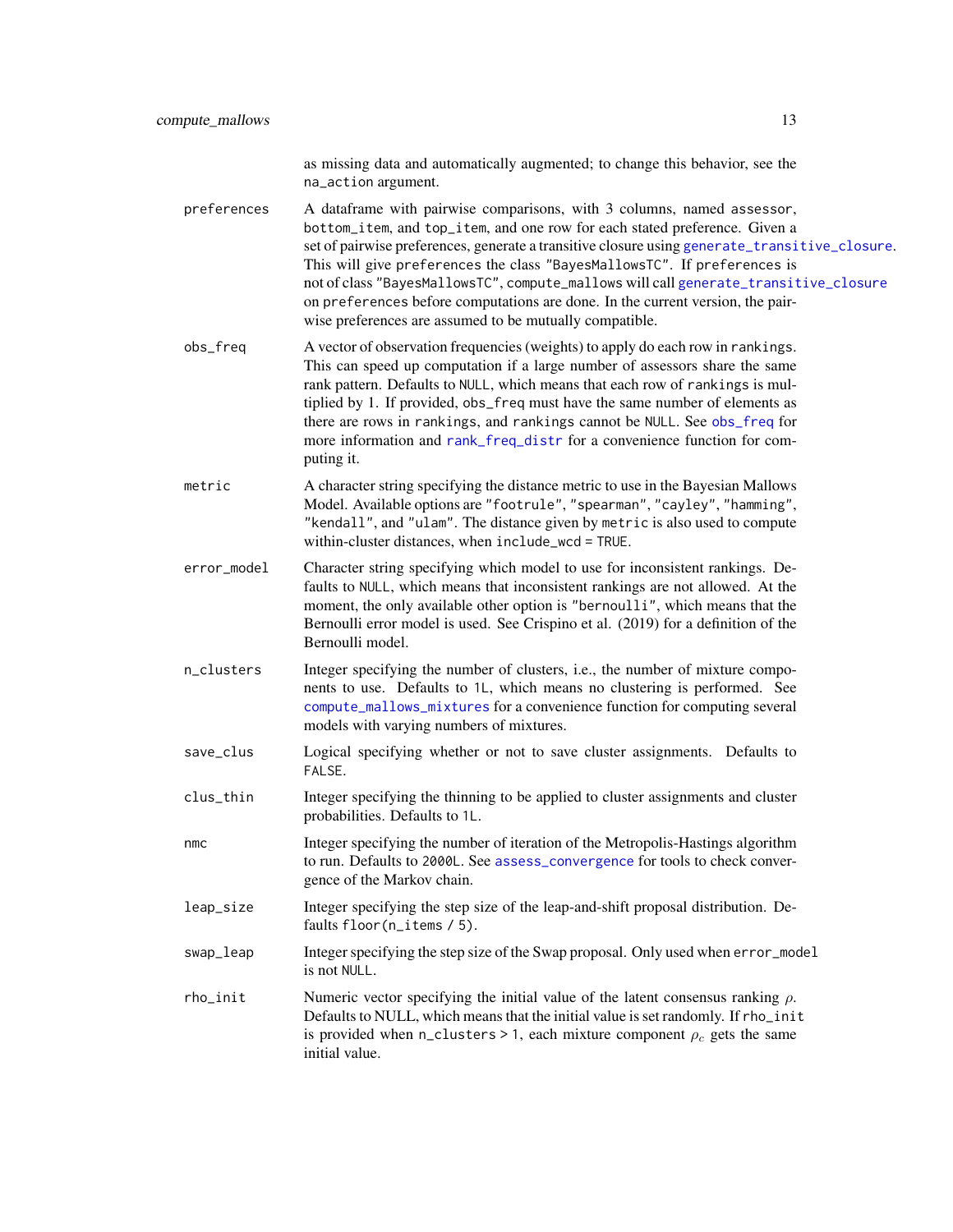<span id="page-13-0"></span>

| rho_thinning      | Integer specifying the thinning of rho to be performed in the Metropolis-Hast-<br>ings algorithm. Defaults to 1L. compute_mallows save every rho_thinningth<br>value of $\rho$ .                                                                                                                                                                                                                                                                                                                                                                                                                                                                                                                                                                                                                                |
|-------------------|-----------------------------------------------------------------------------------------------------------------------------------------------------------------------------------------------------------------------------------------------------------------------------------------------------------------------------------------------------------------------------------------------------------------------------------------------------------------------------------------------------------------------------------------------------------------------------------------------------------------------------------------------------------------------------------------------------------------------------------------------------------------------------------------------------------------|
| alpha_prop_sd     | Numeric value specifying the standard deviation of the lognormal proposal dis-<br>tribution used for $\alpha$ in the Metropolis-Hastings algorithm. Defaults to 0.1.                                                                                                                                                                                                                                                                                                                                                                                                                                                                                                                                                                                                                                            |
| alpha_init        | Numeric value specifying the initial value of the scale parameter $\alpha$ . Defaults<br>to 1. When n_clusters > 1, each mixture component $\alpha_c$ gets the same initial<br>value.                                                                                                                                                                                                                                                                                                                                                                                                                                                                                                                                                                                                                           |
| alpha_jump        | Integer specifying how many times to sample $\rho$ between each sampling of $\alpha$ .<br>In other words, how many times to jump over $\alpha$ while sampling $\rho$ , and possi-<br>bly other parameters like augmented ranks $\hat{R}$ or cluster assignments $z$ . Setting<br>alpha_jump to a high number can speed up computation time, by reducing the<br>number of times the partition function for the Mallows model needs to be com-<br>puted. Defaults to 1L.                                                                                                                                                                                                                                                                                                                                          |
| lambda            | Strictly positive numeric value specifying the rate parameter of the truncated<br>exponential prior distribution of $\alpha$ . Defaults to 0.1. When n_cluster > 1, each<br>mixture component $\alpha_c$ has the same prior distribution.                                                                                                                                                                                                                                                                                                                                                                                                                                                                                                                                                                       |
| alpha_max         | Maximum value of alpha in the truncated exponential prior distribution.                                                                                                                                                                                                                                                                                                                                                                                                                                                                                                                                                                                                                                                                                                                                         |
| psi               | Integer specifying the concentration parameter $\psi$ of the Dirichlet prior distri-<br>bution used for the cluster probabilities $\tau_1, \tau_2, \ldots, \tau_C$ , where C is the value of<br>n_clusters. Defaults to 10L. When n_clusters = 1, this argument is not used.                                                                                                                                                                                                                                                                                                                                                                                                                                                                                                                                    |
| include_wcd       | Logical indicating whether to store the within-cluster distances computed during<br>the Metropolis-Hastings algorithm. Defaults to TRUE if n_clusters > 1 and oth-<br>erwise FALSE. Setting include_wcd = TRUE is useful when deciding the number<br>of mixture components to include, and is required by plot_elbow.                                                                                                                                                                                                                                                                                                                                                                                                                                                                                           |
| save_aug          | Logical specifying whether or not to save the augmented rankings every aug_thinningth<br>iteration, for the case of missing data or pairwise preferences. Defaults to FALSE.<br>Saving augmented data is useful for predicting the rankings each assessor would<br>give to the items not yet ranked, and is required by plot_top_k.                                                                                                                                                                                                                                                                                                                                                                                                                                                                             |
| aug_thinning      | Integer specifying the thinning for saving augmented data. Only used when<br>save_aug = TRUE. Defaults to 1L.                                                                                                                                                                                                                                                                                                                                                                                                                                                                                                                                                                                                                                                                                                   |
| logz_estimate     | Estimate of the partition function, computed with estimate_partition_function.<br>Be aware that when using an estimated partition function when n_clusters ><br>1, the partition function should be estimated over the whole range of $\alpha$ values<br>covered by the prior distribution for $\alpha$ with high probability. In the case that a<br>cluster $\alpha_c$ becomes empty during the Metropolis-Hastings algorithm, the poste-<br>rior of $\alpha_c$ equals its prior. For example, if the rate parameter of the exponential<br>prior equals, say $\lambda = 0.001$ , there is about 37 % (or exactly: 1 -pexp(1000,<br>0.001) prior probability that $\alpha_c > 1000$ . Hence when n_clusters > 1, the<br>estimated partition function should cover this range, or $\lambda$ should be increased. |
| verbose           | Logical specifying whether to print out the progress of the Metropolis-Hastings<br>algorithm. If TRUE, a notification is printed every 1000th iteration. Defaults to<br>FALSE.                                                                                                                                                                                                                                                                                                                                                                                                                                                                                                                                                                                                                                  |
| validate_rankings |                                                                                                                                                                                                                                                                                                                                                                                                                                                                                                                                                                                                                                                                                                                                                                                                                 |
|                   | Logical specifying whether the rankings provided (or generated from preferences)<br>should be validated. Defaults to TRUE. Turning off this check will reduce com-<br>puting time with a large number of items or assessors.                                                                                                                                                                                                                                                                                                                                                                                                                                                                                                                                                                                    |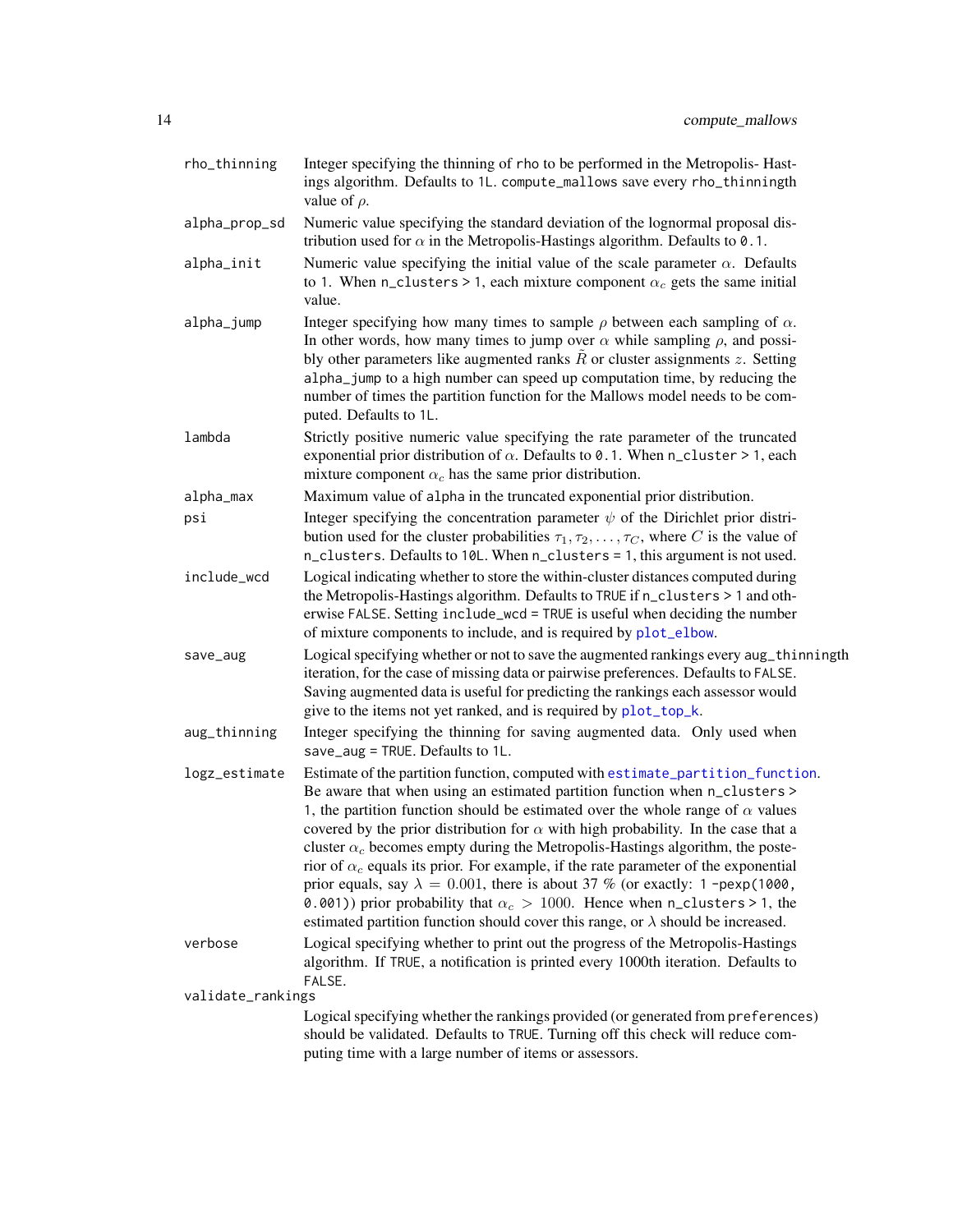<span id="page-14-0"></span>

| na_action     | Character specifying how to deal with NA values in the rankings matrix, if pro-<br>vided. Defaults to "augment", which means that missing values are automati-<br>cally filled in using the Bayesian data augmentation scheme described in Vitelli<br>et al. (2018). The other options for this argument are "fail", which means that<br>an error message is printed and the algorithm stops if there are NAs in rankings,<br>and "omit" which simply deletes rows with NAs in them. |
|---------------|--------------------------------------------------------------------------------------------------------------------------------------------------------------------------------------------------------------------------------------------------------------------------------------------------------------------------------------------------------------------------------------------------------------------------------------------------------------------------------------|
| constraints   | Optional constraint set returned from generate_constraints. Defaults to NULL,<br>which means the the constraint set is computed internally. In repeated calls to<br>compute_mallows, with very large datasets, computing the constraint set may<br>be time consuming. In this case it can be beneficial to precompute it and provide<br>it as a separate argument.                                                                                                                   |
| save_ind_clus | Whether or not to save the individual cluster probabilities in each step. This re-<br>sults in csv files cluster_probs1.csv, cluster_probs2.csv, , being saved<br>in the calling directory. This option may slow down the code considerably,<br>but is necessary for detecting label switching using Stephen's algorithm. See<br>label_switching for more information.                                                                                                               |
| seed          | Optional integer to be used as random number seed.                                                                                                                                                                                                                                                                                                                                                                                                                                   |

### Value

A list of class BayesMallows.

#### References

Crispino M, Arjas E, Vitelli V, Barrett N, Frigessi A (2019). "A Bayesian Mallows approach to nontransitive pair comparison data: How human are sounds?" *The Annals of Applied Statistics*, 13(1), 492–519. [doi:10.1214/18aoas1203.](https://doi.org/10.1214/18-aoas1203)

Mallows CL (1957). "Non-Null Ranking Models. I." *Biometrika*, 44(1/2), 114–130.

Vitelli V, Sørensen, Crispino M, Arjas E, Frigessi A (2018). "Probabilistic Preference Learning with the Mallows Rank Model." *Journal of Machine Learning Research*, 18(1), 1–49. [https:](https://jmlr.org/papers/v18/15-481.html) [//jmlr.org/papers/v18/15-481.html](https://jmlr.org/papers/v18/15-481.html).

## See Also

[compute\\_mallows\\_mixtures](#page-17-1) for a function that computes separate Mallows models for varying numbers of clusters.

```
# ANALYSIS OF COMPLETE RANKINGS
# The example datasets potato_visual and potato_weighing contain complete
# rankings of 20 items, by 12 assessors. We first analyse these using the Mallows
# model:
model_fit <- compute_mallows(potato_visual)
# We study the trace plot of the parameters
```

```
assess_convergence(model_fit, parameter = "alpha")
```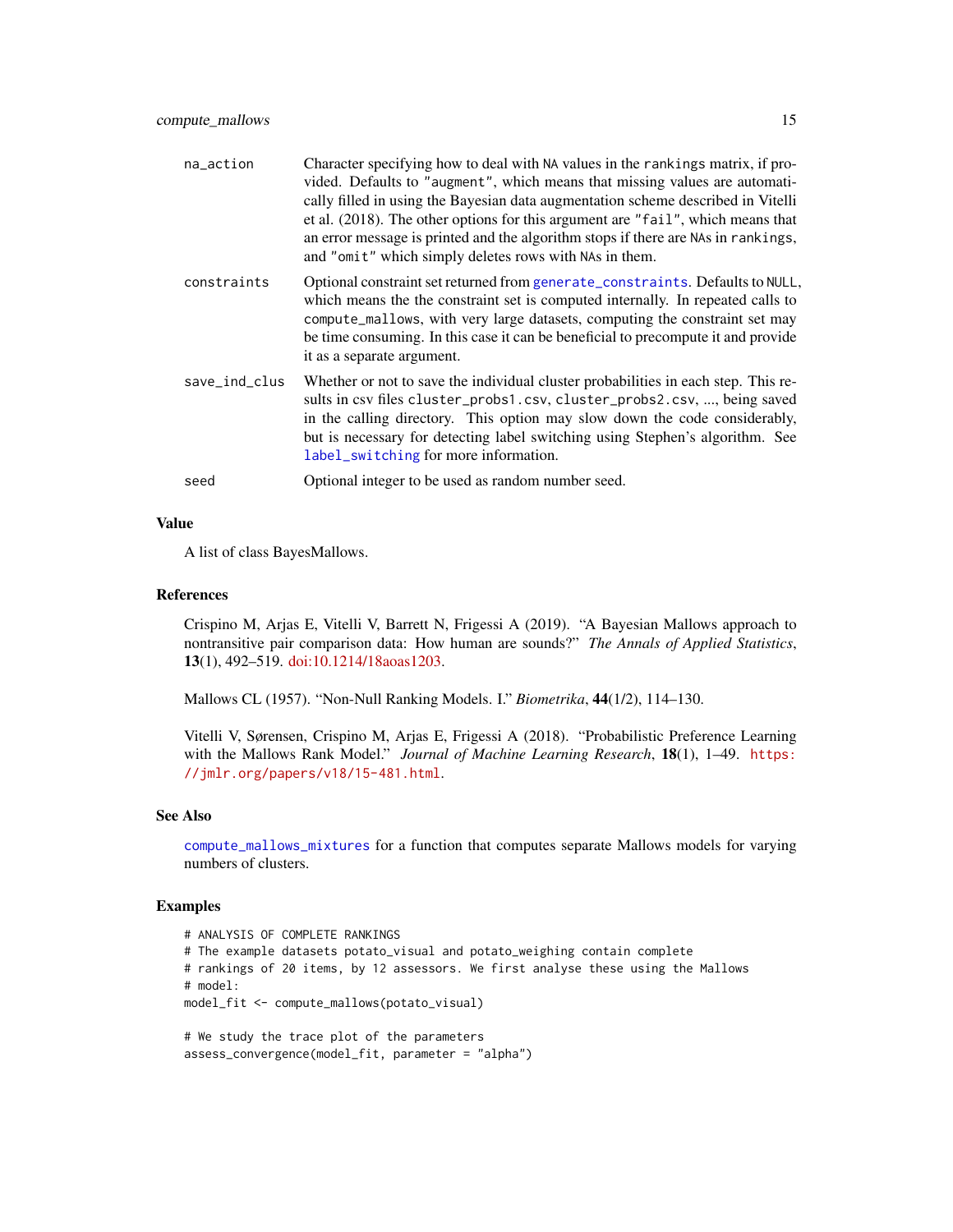```
## Not run: assess_convergence(model_fit, parameter = "rho")
# Based on these plots, we set burnin = 1000.
model_fit$burnin <- 1000
# Next, we use the generic plot function to study the posterior distributions
# of alpha and rho
plot(model_fit, parameter = "alpha")
## Not run: plot(model_fit, parameter = "rho", items = 10:15)
# We can also compute the CP consensus posterior ranking
compute_consensus(model_fit, type = "CP")
# And we can compute the posterior intervals:
# First we compute the interval for alpha
compute_posterior_intervals(model_fit, parameter = "alpha")
# Then we compute the interval for all the items
## Not run: compute_posterior_intervals(model_fit, parameter = "rho")
# ANALYSIS OF PAIRWISE PREFERENCES
## Not run:
 # The example dataset beach_preferences contains pairwise
 # preferences between beaches stated by 60 assessors. There
 # is a total of 15 beaches in the dataset.
 # In order to use it, we first generate all the orderings
  # implied by the pairwise preferences.
 beach_tc <- generate_transitive_closure(beach_preferences)
  # We also generate an inital rankings
 beach_rankings <- generate_initial_ranking(beach_tc, n_items = 15)
 # We then run the Bayesian Mallows rank model
 # We save the augmented data for diagnostics purposes.
 model_fit <- compute_mallows(rankings = beach_rankings,
                               preferences = beach_tc,
                               save_aug = TRUE,verbose = TRUE)
 # We can assess the convergence of the scale parameter
 assess_convergence(model_fit)
 # We can assess the convergence of latent rankings. Here we
  # show beaches 1-5.
 assess_convergence(model_fit, parameter = "rho", items = 1:5)
  # We can also look at the convergence of the augmented rankings for
 # each assessor.
 assess_convergence(model_fit, parameter = "Rtilde",
                    items = c(2, 4), assessors = c(1, 2))
 # Notice how, for assessor 1, the lines cross each other, while
 # beach 2 consistently has a higher rank value (lower preference) for
 # assessor 2. We can see why by looking at the implied orderings in
 # beach_tc
 subset(beach_tc, assessor %in% c(1, 2) &
          bottom_item %in% c(2, 4) & top_item %in% c(2, 4))
 # Assessor 1 has no implied ordering between beach 2 and beach 4,
  # while assessor 2 has the implied ordering that beach 4 is preferred
```
# to beach 2. This is reflected in the trace plots.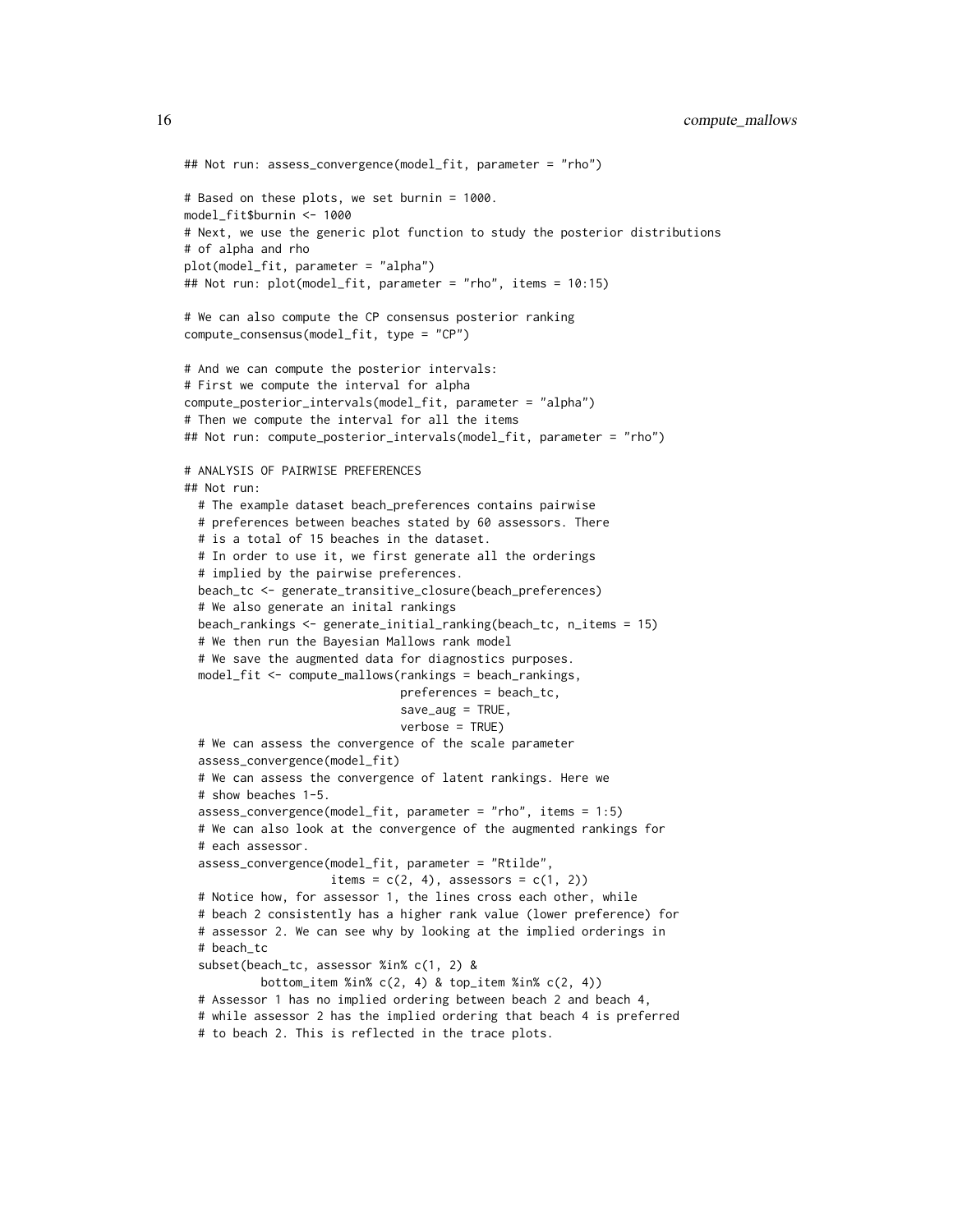```
## End(Not run)
# CLUSTERING OF ASSESSORS WITH SIMILAR PREFERENCES
## Not run:
 # The example dataset sushi_rankings contains 5000 complete
 # rankings of 10 types of sushi
 # We start with computing a 3-cluster solution, and save
  # cluster assignments by setting save_clus = TRUE
 model_fit <- compute_mallows(sushi_rankings, n_clusters = 3,
                               nmc = 10000, save_clus = TRUE, verbose = TRUE)
 # We then assess convergence of the scale parameter alpha
 assess_convergence(model_fit)
 # Next, we assess convergence of the cluster probabilities
 assess_convergence(model_fit, parameter = "cluster_probs")
 # Based on this, we set burnin = 1000
 # We now plot the posterior density of the scale parameters alpha in
 # each mixture:
 model_fit$burnin <- 1000
 plot(model_fit, parameter = "alpha")
 # We can also compute the posterior density of the cluster probabilities
 plot(model_fit, parameter = "cluster_probs")
 # We can also plot the posterior cluster assignment. In this case,
 # the assessors are sorted according to their maximum a posteriori cluster estimate.
 plot(model_fit, parameter = "cluster_assignment")
  # We can also assign each assessor to a cluster
 cluster_assignments <- assign_cluster(model_fit, soft = FALSE)
## End(Not run)
# DETERMINING THE NUMBER OF CLUSTERS
## Not run:
 # Continuing with the sushi data, we can determine the number of cluster
```

```
# Let us look at any number of clusters from 1 to 10
 # We use the convenience function compute_mallows_mixtures
 n_{\text{clusters}} \leftarrow \text{seq}(\text{from} = 1, \text{to} = 10)models <- compute_mallows_mixtures(n_clusters = n_clusters, rankings = sushi_rankings,
                                       nmc = 6000, alpha_jump = 10, include_wcd = TRUE)
 # models is a list in which each element is an object of class BayesMallows,
 # returned from compute_mallows
 # We can create an elbow plot
 plot_elbow(models, burnin = 1000)
 # We then select the number of cluster at a point where this plot has
 # an "elbow", e.g., at 6 clusters.
## End(Not run)
```

```
# SPEEDING UP COMPUTION WITH OBSERVATION FREQUENCIES
# With a large number of assessors taking on a relatively low number of unique rankings,
# the obs_freq argument allows providing a rankings matrix with the unique set of rankings,
# and the obs_freq vector giving the number of assessors with each ranking.
# This is illustrated here for the potato_visual dataset
#
# assume each row of potato_visual corresponds to between 1 and 5 assessors, as
```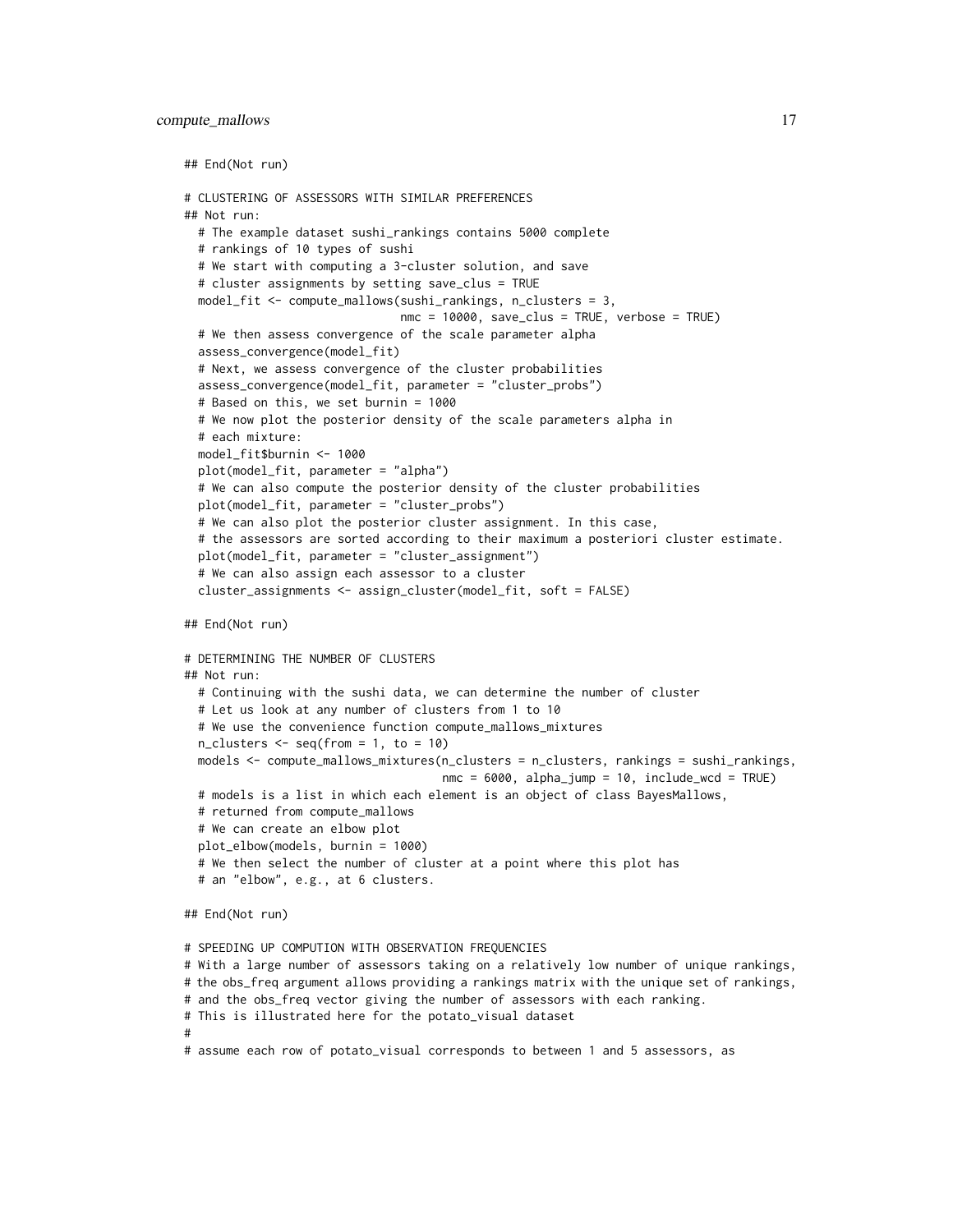```
# given by the obs_freq vector
set.seed(1234)
obs_freq <- sample.int(n = 5, size = nrow(potato_visual), replace = TRUE)
m <- compute_mallows(rankings = potato_visual, obs_freq = obs_freq)
```
# See the separate help page for more examples, with the following code help("obs\_freq")

<span id="page-17-1"></span>compute\_mallows\_mixtures

*Compute Mixtures of Mallows Models*

## Description

Convenience function for computing Mallows models with varying numbers of mixtures. This is useful for deciding the number of mixtures to use in the final model.

#### Usage

```
compute_mallows_mixtures(n_clusters, ..., cl = NULL)
```
#### Arguments

| n clusters              | Integer vector specifying the number of clusters to use.                                    |
|-------------------------|---------------------------------------------------------------------------------------------|
| $\cdot$ $\cdot$ $\cdot$ | Other named arguments, passed to compute mallows.                                           |
| cl                      | Optional computing cluster used for parallelization, returned from parallel: : makeCluster. |
|                         | Defaults to NULL.                                                                           |

#### Value

A list of Mallows models of class BayesMallowsMixtures, with one element for each number of mixtures that was computed. This object can be studied with [plot\\_elbow](#page-48-1).

```
# DETERMINING THE NUMBER OF CLUSTERS IN THE SUSHI EXAMPLE DATA
## Not run:
 # Let us look at any number of clusters from 1 to 10
 # We use the convenience function compute_mallows_mixtures
 n_{\text{clusters}} \leftarrow \text{seq}(\text{from} = 1, \text{to} = 10)models <- compute_mallows_mixtures(n_clusters = n_clusters,
                                       rankings = sushi_rankings,
                                       include_wcd = TRUE)
 # models is a list in which each element is an object of class BayesMallows,
 # returned from compute_mallows
 # We can create an elbow plot
 plot_elbow(models, burnin = 1000)
 # We then select the number of cluster at a point where this plot has
 # an "elbow", e.g., n_clusters = 5.
```
<span id="page-17-0"></span>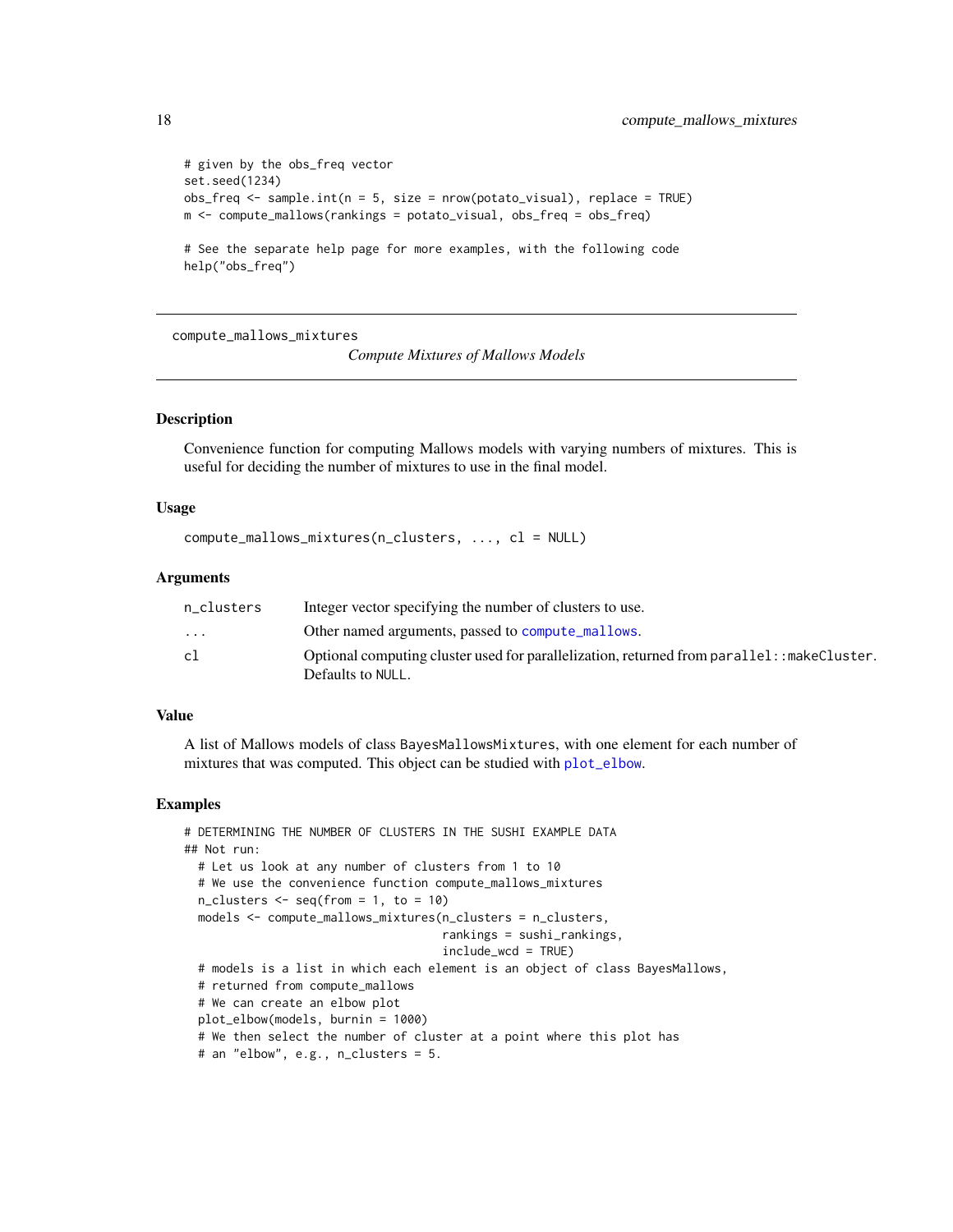```
# Having chosen the number of clusters, we can now study the final model
 # Rerun with 5 clusters, now setting save_clus = TRUE to get cluster assignments
 mixture_model <- compute_mallows(rankings = sushi_rankings, n_clusters = 5,
                                   include_wcd = TRUE, save_clus = TRUE)
 # Delete the models object to free some memory
 rm(models)
 # Set the burnin
 mixture_model$burnin <- 1000
 # Plot the posterior distributions of alpha per cluster
 plot(mixture_model)
 # Compute the posterior interval of alpha per cluster
 compute_posterior_intervals(mixture_model, parameter = "alpha")
 # Plot the posterior distributions of cluster probabilities
 plot(mixture_model, parameter = "cluster_probs")
 # Plot the posterior probability of cluster assignment
 plot(mixture_model, parameter = "cluster_assignment")
 # Plot the posterior distribution of "tuna roll" in each cluster
 plot(mixture_model, parameter = "rho", items = "tuna roll")
 # Compute the cluster-wise CP consensus, and show one column per cluster
 cp <- compute_consensus(mixture_model, type = "CP")
 cp$cumprob <- NULL
 stats::reshape(cp, direction = "wide", idvar = "ranking",
                 timevar = "cluster", varying = list(as.character(unique(cp$cluster))))
 # Compute the MAP consensus, and show one column per cluster
 map <- compute_consensus(mixture_model, type = "MAP")
 map$probability <- NULL
 stats::reshape(map, direction = "wide", idvar = "map_ranking",
                 timevar = "cluster", varying = list(as.character(unique(map$cluster))))
 # RUNNING IN PARALLEL
 # Computing Mallows models with different number of mixtures in parallel leads to
 # considerably speedup
 library(parallel)
 cl <- makeCluster(detectCores() - 1)
 n_{\text{clusters}} \leftarrow \text{seq}(\text{from} = 1, \text{to} = 10)models <- compute_mallows_mixtures(n_clusters = n_clusters,
                                     rankings = sushi_rankings,
                                     include\_wcd = TRUE, cl = clstopCluster(cl)
## End(Not run)
```

```
compute_posterior_intervals
                        Compute Posterior Intervals
```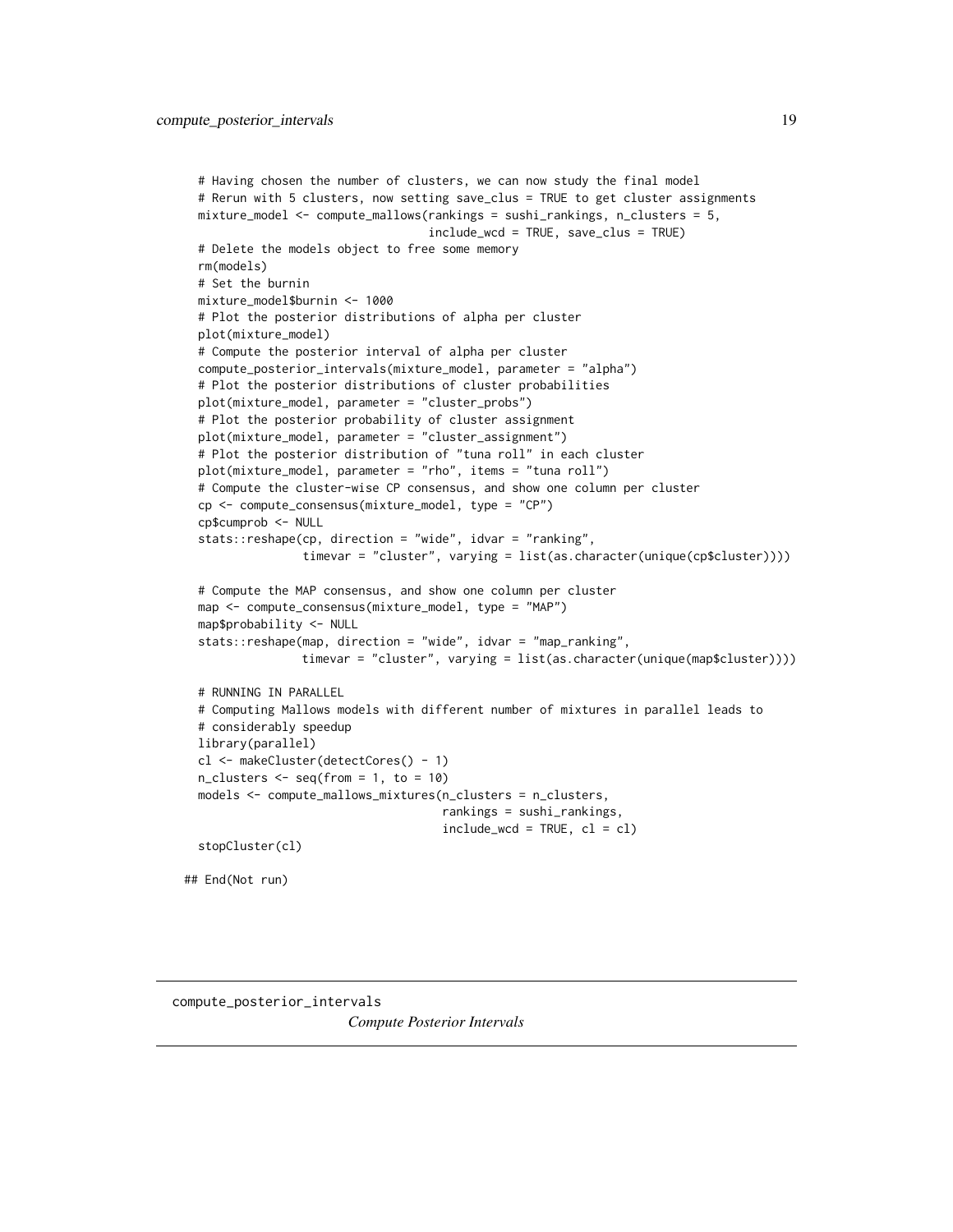#### Description

Compute posterior intervals of parameters of interest.

#### Usage

```
compute_posterior_intervals(model_fit, ...)
```
#### Arguments

| model_fit               | An object returned from compute_mallows. |
|-------------------------|------------------------------------------|
| $\cdot$ $\cdot$ $\cdot$ | other arguments passed to methods.       |

#### Details

This function computes both the Highest Posterior Density Interval (HPDI), which may be discontinuous for bimodal distributions, and the central posterior interval, which is simply defined by the quantiles of the posterior distribution. The HPDI intervals are computed using the HDInterval package (Meredith and Kruschke 2018).

#### References

Meredith M, Kruschke J (2018). *HDInterval: Highest (Posterior) Density Intervals*. R package version 0.2.0, <https://CRAN.R-project.org/package=HDInterval>.

#### See Also

[compute\\_mallows](#page-10-1)

#### Examples

```
# The example datasets potato_visual and potato_weighing contain complete
# rankings of 20 items, by 12 assessors. We first analyse these using the Mallows
# model:
model_fit <- compute_mallows(potato_visual)
# Se the documentation to compute_mallows for how to assess the convergence of the algorithm
# Having chosen burin = 1000, we compute posterior intervals
model_fit$burnin <- 1000
# First we compute the interval for alpha
compute_posterior_intervals(model_fit, parameter = "alpha")
# We can reduce the number decimals
compute_posterior_intervals(model_fit, parameter = "alpha", decimals = 2)
```

```
# By default, we get a 95 % interval. We can change that to 99 %.
compute_posterior_intervals(model_fit, parameter = "alpha", level = 0.99)
# We can also compute the posterior interval for the latent ranks rho
```
compute\_posterior\_intervals(model\_fit, parameter = "rho")

#### ## Not run:

# Posterior intervals of cluster probabilities

# We can run a mixture of Mallows models, using the n\_clusters argument

# We use the sushi example data. See the documentation of compute\_mallows for a more elaborate

<span id="page-19-0"></span>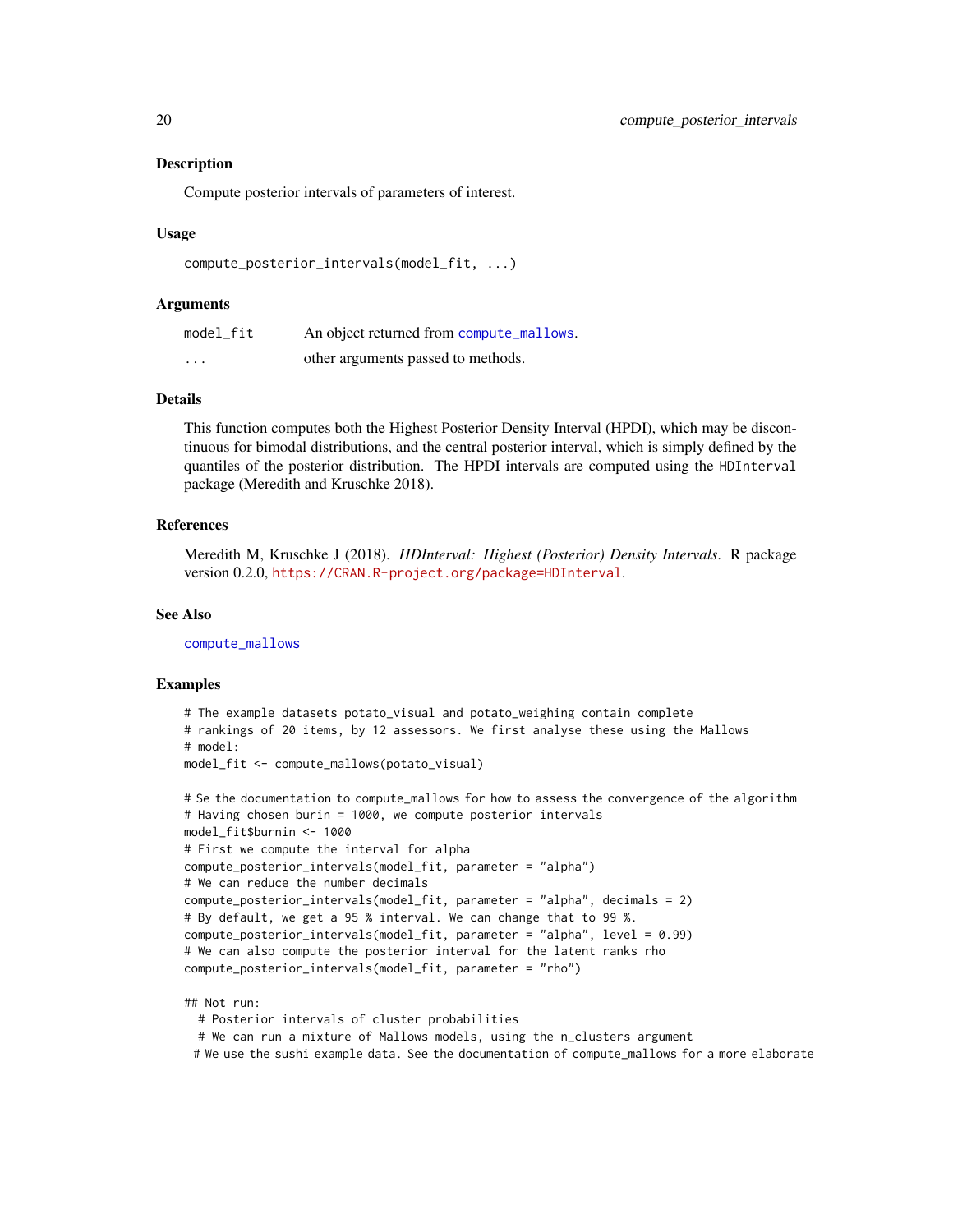```
# example
model_fit <- compute_mallows(sushi_rankings, n_clusters = 5)
# Keeping the burnin at 1000, we can compute the posterior intervals of the cluster probabilities
compute_posterior_intervals(model_fit, burnin = 1000, parameter = "cluster_probs")
```
## End(Not run)

compute\_posterior\_intervals.BayesMallows *Compute posterior intervals*

## Description

Compute posterior intervals

## Usage

```
## S3 method for class 'BayesMallows'
compute_posterior_intervals(
 model_fit,
 burnin = model_fit$burnin,
 parameter = "alpha",
  level = 0.95,decimals = 3L,
  ...
)
```
#### Arguments

| model_fit | An object returned from compute_mallows.                                                                                                                                                            |
|-----------|-----------------------------------------------------------------------------------------------------------------------------------------------------------------------------------------------------|
| burnin    | A numeric value specifying the number of iterations to discard as burn-in. De-<br>faults to model_fit\$burnin, and must be provided if model_fit\$burnin does<br>not exist. See assess_convergence. |
| parameter | Character string defining which parameter to compute posterior intervals for.<br>One of "alpha", "rho", or "cluster_probs". Default is "alpha".                                                     |
| level     | Decimal number in $[0, 1]$ specifying the confidence level. Defaults to 0.95.                                                                                                                       |
| decimals  | Integer specifying the number of decimals to include in posterior intervals and<br>the mean and median. Defaults to 3.                                                                              |
| $\ddots$  | other arguments passed to methods.                                                                                                                                                                  |

#### See Also

assess\_convergence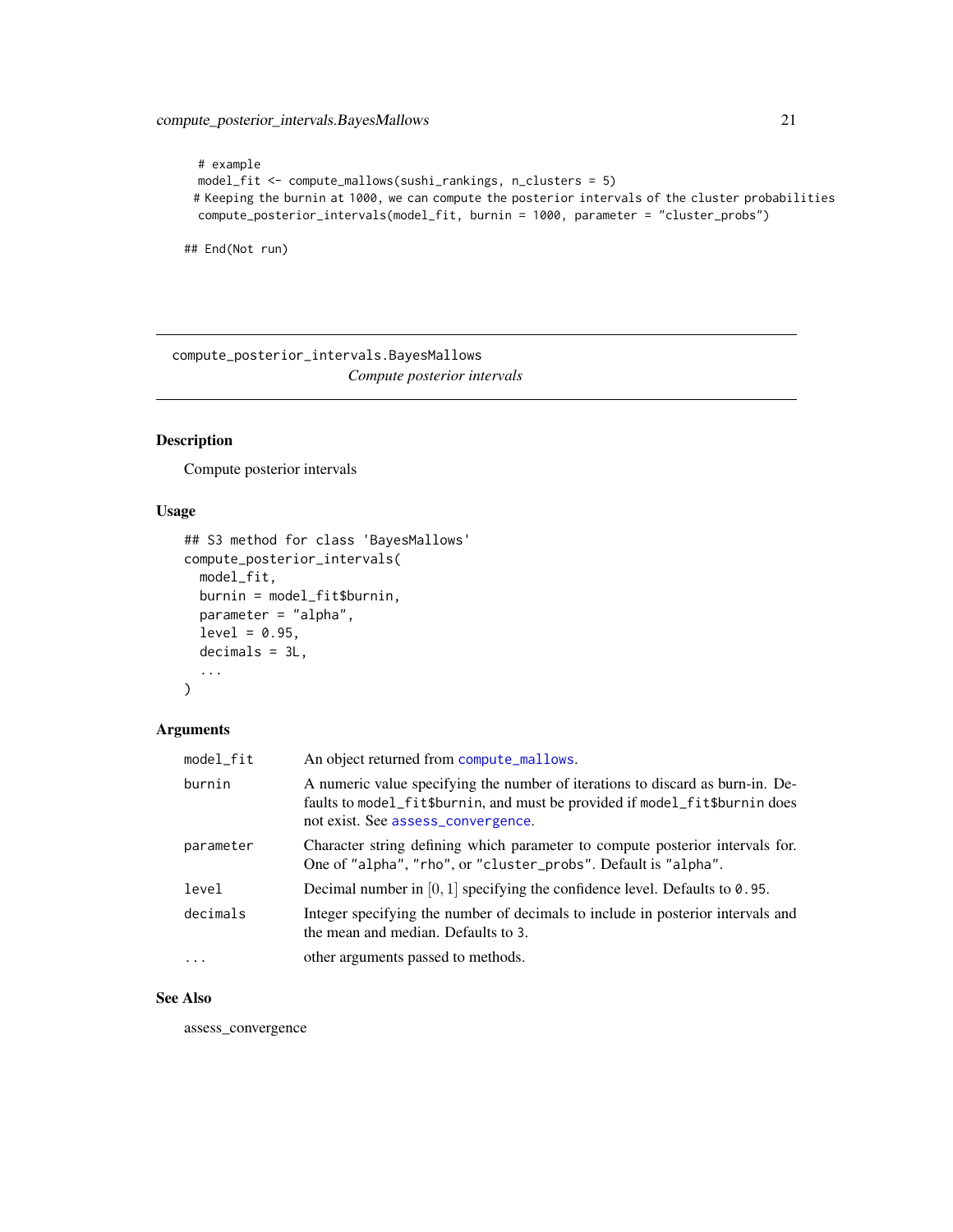<span id="page-21-0"></span>compute\_posterior\_intervals.SMCMallows *Compute posterior intervals*

## Description

Compute posterior intervals

## Usage

```
## S3 method for class 'SMCMallows'
compute_posterior_intervals(
 model_fit,
 burnin = model_fit$burnin,
 parameter = "alpha",
  level = 0.95,decimals = 3L,
  ...
)
```
## Arguments

| model_fit | An object returned from compute_mallows.                                                                                                                                                            |
|-----------|-----------------------------------------------------------------------------------------------------------------------------------------------------------------------------------------------------|
| burnin    | A numeric value specifying the number of iterations to discard as burn-in. De-<br>faults to model_fit\$burnin, and must be provided if model_fit\$burnin does<br>not exist. See assess_convergence. |
| parameter | Character string defining which parameter to compute posterior intervals for.<br>One of "alpha", "rho", or "cluster_probs". Default is "alpha".                                                     |
| level     | Decimal number in $[0, 1]$ specifying the confidence level. Defaults to 0.95.                                                                                                                       |
| decimals  | Integer specifying the number of decimals to include in posterior intervals and<br>the mean and median. Defaults to 3.                                                                              |
| .         | other arguments passed to methods.                                                                                                                                                                  |
|           |                                                                                                                                                                                                     |

compute\_posterior\_intervals\_alpha *Compute Posterior Intervals Alpha*

## Description

posterior confidence intervals

## Usage

compute\_posterior\_intervals\_alpha(output, nmc, burnin, verbose = FALSE)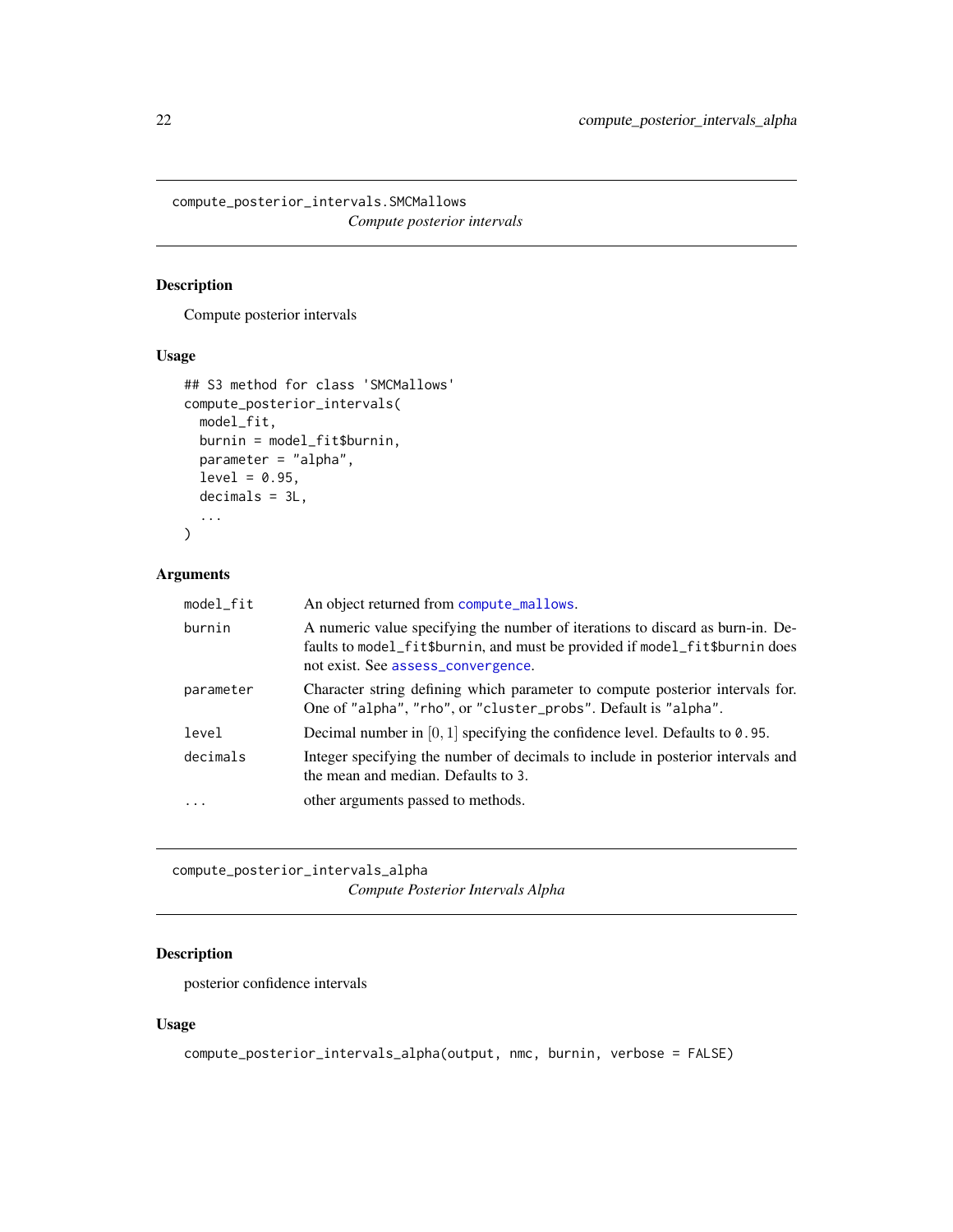## <span id="page-22-0"></span>Arguments

| output  | input                                                                                                                                                                                               |
|---------|-----------------------------------------------------------------------------------------------------------------------------------------------------------------------------------------------------|
| nmc     | Number of Monte Carlo samples                                                                                                                                                                       |
| burnin  | A numeric value specifying the number of iterations to discard as burn-in. De-<br>faults to model_fit\$burnin, and must be provided if model_fit\$burnin does<br>not exist. See assess_convergence. |
| verbose | if TRUE, prints the final output even if the function is assigned to an object.<br>Defaults to FALSE.                                                                                               |

## Author(s)

Anja Stein

compute\_posterior\_intervals\_rho *Compute Posterior Intervals Rho*

## Description

posterior confidence intervals for rho

## Usage

```
compute_posterior_intervals_rho(
  output,
  nmc,
  burnin,
  colnames = NULL,
  verbose = FALSE
)
```
## Arguments

| output   | input                                                                                                                                                                                               |
|----------|-----------------------------------------------------------------------------------------------------------------------------------------------------------------------------------------------------|
| nmc      | Number of Monte Carlo samples                                                                                                                                                                       |
| burnin   | A numeric value specifying the number of iterations to discard as burn-in. De-<br>faults to model_fit\$burnin, and must be provided if model_fit\$burnin does<br>not exist. See assess_convergence. |
| colnames | colnames                                                                                                                                                                                            |
| verbose  | if TRUE, prints the final output even if the function is assigned to an object.<br>Defaults to FALSE.                                                                                               |

## Author(s)

Anja Stein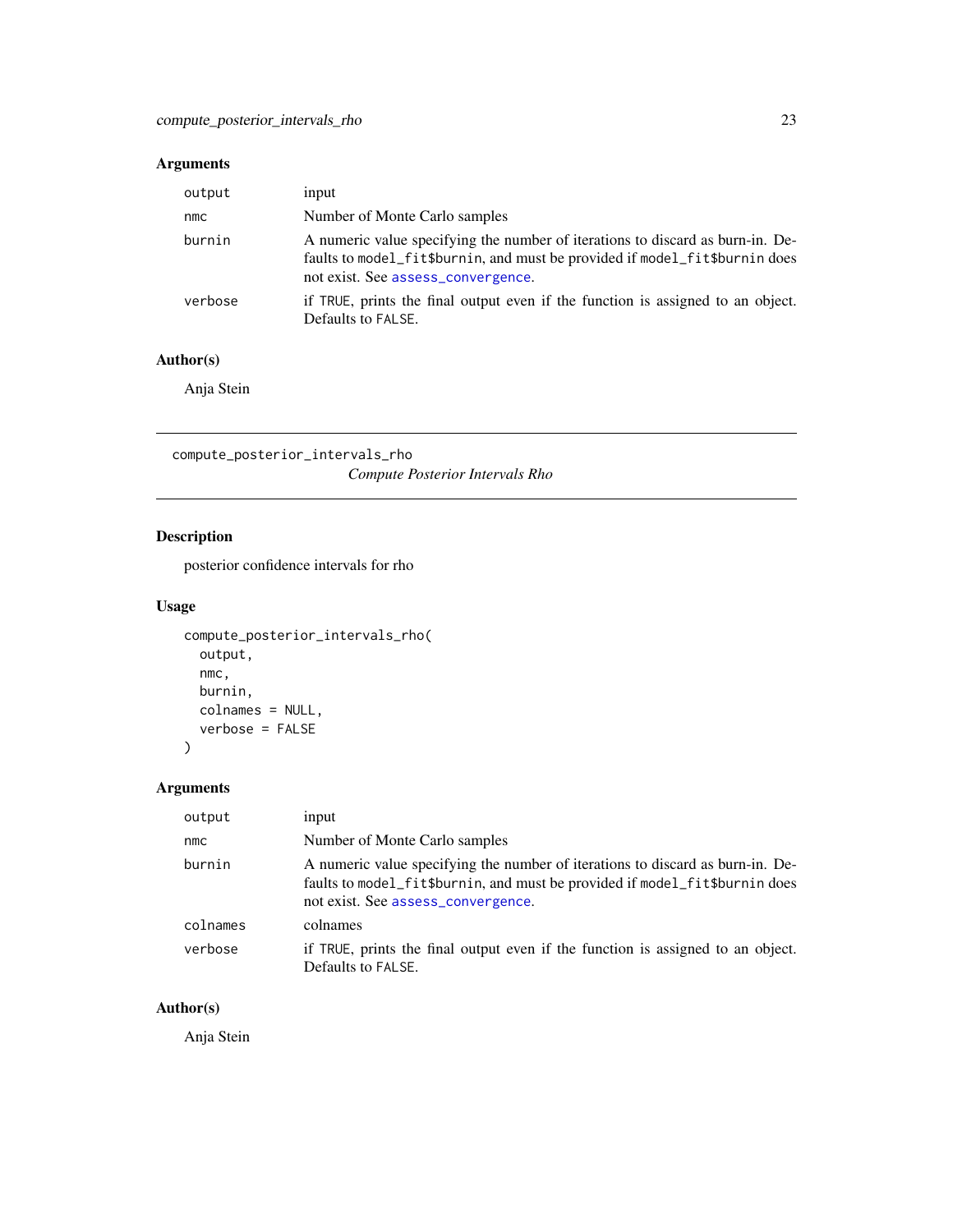<span id="page-23-0"></span>compute\_rho\_consensus *Compute rho consensus*

## Description

MAP AND CP consensus ranking estimates

## Usage

```
compute_rho_consensus(
  output,
  nmc,
  burnin,
  C,
  type,
  colnames = NULL,
  verbose = FALSE
)
```
## Arguments

| output       | input                                                                                                                                                                                               |
|--------------|-----------------------------------------------------------------------------------------------------------------------------------------------------------------------------------------------------|
| nmc          | Number of Monte Carlo samples                                                                                                                                                                       |
| burnin       | A numeric value specifying the number of iterations to discard as burn-in. De-<br>faults to model_fit\$burnin, and must be provided if model_fit\$burnin does<br>not exist. See assess_convergence. |
| $\mathsf{C}$ | C                                                                                                                                                                                                   |
| type         | type                                                                                                                                                                                                |
| colnames     | colnames                                                                                                                                                                                            |
| verbose      | if TRUE, prints the final output even if the function is assigned to an object.<br>Defaults to FALSE.                                                                                               |

## Author(s)

Anja Stein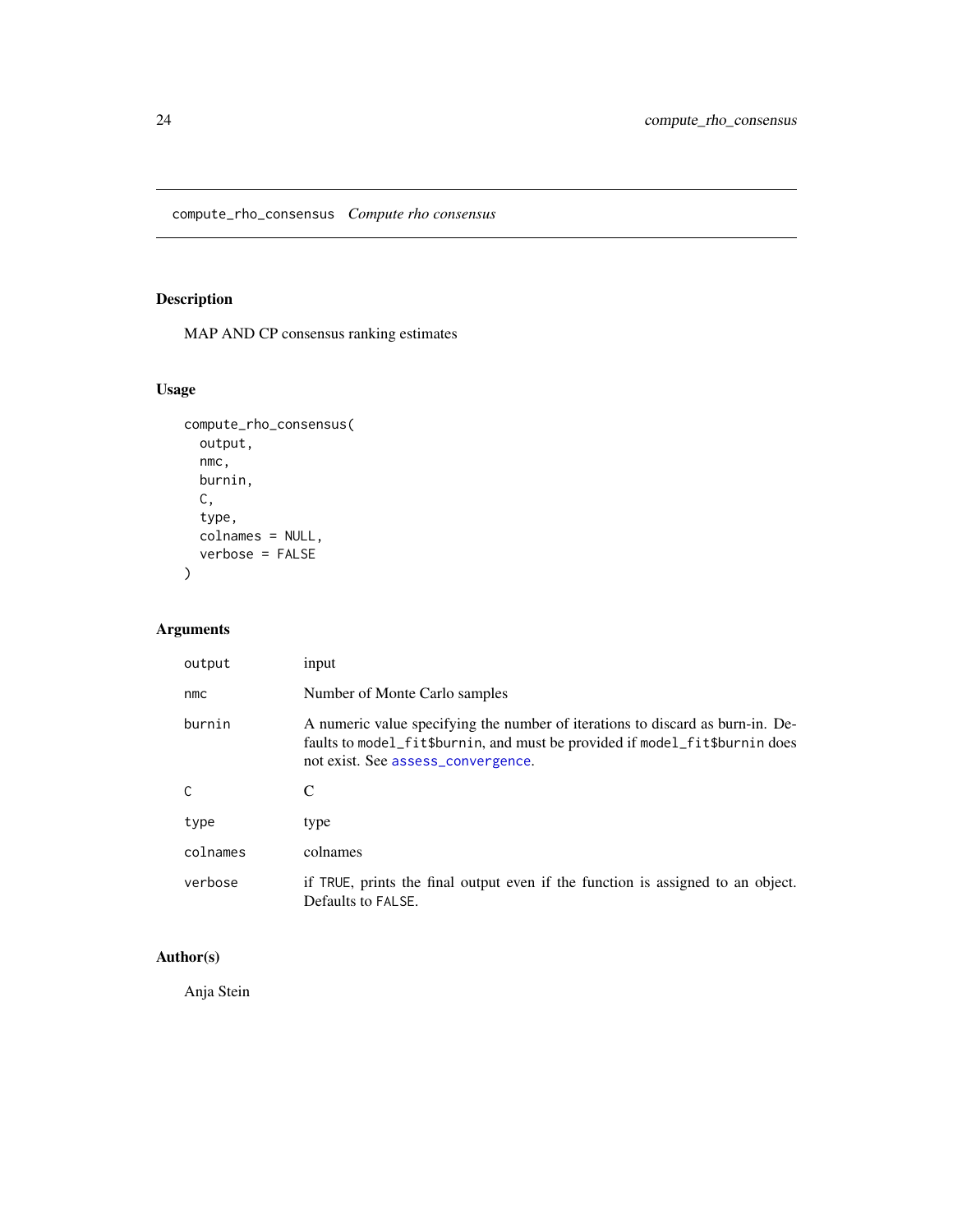<span id="page-24-0"></span>correction\_kernel *Correction Kernel*

#### Description

Function to determine if the augmented ranking is compatible with the new observed partial ranking. If it is not, the we create a new augmentation using the random sampling approach and calculate the augmentation probability.

#### Usage

```
correction_kernel(observed_ranking, current_ranking, n_items)
```
#### Arguments

| observed_ranking       |                                                                                                                                                       |  |
|------------------------|-------------------------------------------------------------------------------------------------------------------------------------------------------|--|
|                        | A ranking sequence vector of the observed partial ranking (no missing values)<br>The original incomplete partial ranking is in the rankings data set. |  |
| current_ranking        |                                                                                                                                                       |  |
|                        | A ranking sequence vector of the current augmented ranking (no missing values)                                                                        |  |
| $n$ <sub>_i</sub> tems | Integer is the number of items in a ranking                                                                                                           |  |

## Value

List containing the proposed 'corrected' augmented ranking that is compatible with the new observed ranking for a user

```
correction_kernel_pseudo
```
*Correction Kernel (pseudolikelihood)*

#### Description

Function to determine if the augmented ranking is compatible with the new observed partial ranking. If it is not, the we create a new augmentation using the pseudolikelihood approach and calculate the augmentation probability.

## Usage

```
correction_kernel_pseudo(
  current_ranking,
  observed_ranking,
  rho,
  alpha,
  n_items,
  metric
)
```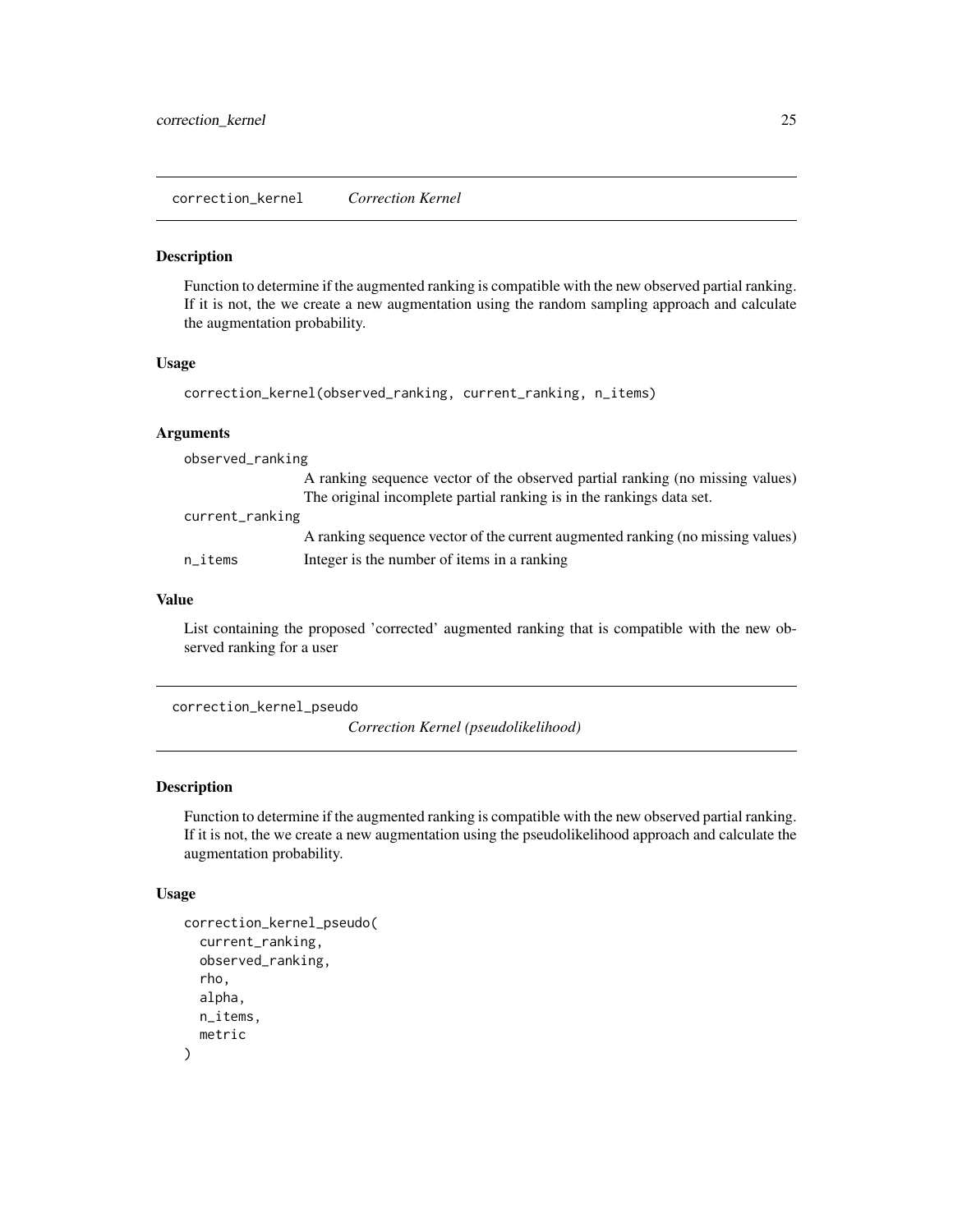## Arguments

| current_ranking        |                                                                                                                                                                                         |
|------------------------|-----------------------------------------------------------------------------------------------------------------------------------------------------------------------------------------|
|                        | An complete rank sequence vector of the proposed augmented ranking obtained                                                                                                             |
|                        | from calculate_forward_probability function                                                                                                                                             |
| observed_ranking       |                                                                                                                                                                                         |
|                        | An incomplete rank sequence vector of the original observed incomplete ranking<br>which contains NAs                                                                                    |
| rho                    | Numeric vector specifying the consensus ranking                                                                                                                                         |
| alpha                  | Numeric value of the scale parameter                                                                                                                                                    |
| $n$ <sub>_i</sub> tems | Integer is the number of items in a ranking                                                                                                                                             |
| metric                 | A character string specifying the distance metric to use in the Bayesian Mallows<br>Model. Available options are "footrule", "spearman", "cayley", "hamming",<br>"kendall", and "ulam". |

## Value

list containing R\_obs, the proposed 'corrected' augmented ranking that is compatible with the new observed ranking for a user, and forward\_auxiliary\_ranking\_probability, a numerical value for the probability of correcting the ranking to be compatible with R\_obs.

```
estimate_partition_function
```
*Estimate Partition Function*

## Description

Estimate the logarithm of the partition function of the Mallows rank model. Choose between the importance sampling algorithm described in (Vitelli et al. 2018) and the IPFP algorithm for computing an asymptotic approximation described in (Mukherjee 2016).

#### Usage

```
estimate_partition_function(
  method = "importance_sampling",
  alpha_vector,
 n_items,
  metric,
  nmc,
  degree,
  n_iterations,
 K,
 cl = NULL,seed = NULL
)
```
<span id="page-25-0"></span>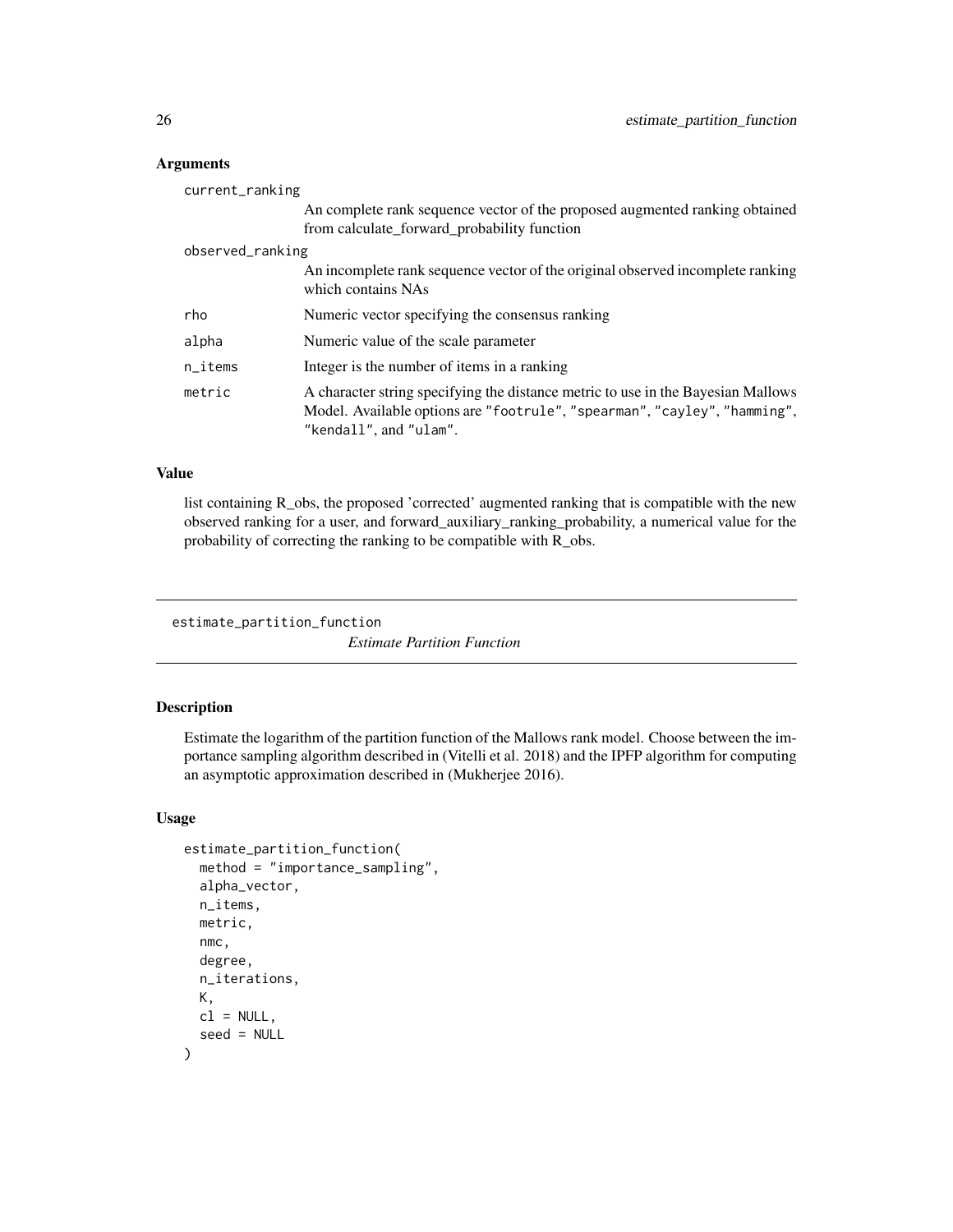#### <span id="page-26-0"></span>Arguments

| method       | Character string specifying the method to use in order to estimate the logarithm<br>of the partition function. Available options are "importance_sampling" and<br>"asymptotic".                                                           |
|--------------|-------------------------------------------------------------------------------------------------------------------------------------------------------------------------------------------------------------------------------------------|
| alpha_vector | Numeric vector of $\alpha$ values over which to compute the importance sampling<br>estimate.                                                                                                                                              |
| n_items      | Integer specifying the number of items.                                                                                                                                                                                                   |
| metric       | Character string specifying the distance measure to use. Available options are<br>"footrule" and "spearman" when method = "asymptotic" and in addition<br>"cayley", "hamming", "kendall", and "ulam" when method = "importance_sampling". |
| nmc          | Integer specifying the number of Monte Carlo samples to use in the importance<br>sampling. Only used when method = "importance_sampling".                                                                                                 |
| degree       | Integer specifying the degree of the polynomial used to estimate $log(\alpha)$ from<br>the grid of values provided by the importance sampling estimate.                                                                                   |
| n_iterations | Integer specifying the number of iterations to use in the asymptotic approxima-<br>tion of the partition function. Only used when method = "asymptotic".                                                                                  |
| К            | Integer specifying the parameter $K$ in the asymptotic approximation of the par-<br>tition function. Only used when method = "asymptotic".                                                                                                |
| cl           | Optional computing cluster used for parallelization, returned from parallel: : makeCluster.<br>Defaults to NULL. Only used when method = "importance_sampling".                                                                           |
| seed         | Optional random number seed.                                                                                                                                                                                                              |

### Value

A vector of length degree which can be supplied to the logz\_estimate argument of [compute\\_mallows](#page-10-1).

## References

Mukherjee S (2016). "Estimation in exponential families on permutations." *The Annals of Statistics*, 44(2), 853–875. [doi:10.1214/15aos1389.](https://doi.org/10.1214/15-aos1389)

Vitelli V, Sørensen, Crispino M, Arjas E, Frigessi A (2018). "Probabilistic Preference Learning with the Mallows Rank Model." *Journal of Machine Learning Research*, 18(1), 1–49. [https:](https://jmlr.org/papers/v18/15-481.html) [//jmlr.org/papers/v18/15-481.html](https://jmlr.org/papers/v18/15-481.html).

## Examples

```
## Not run:
 # IMPORTANCE SAMPLING
 # Let us estimate logZ(alpha) for 20 items with Spearman distance
 # We create a grid of alpha values from 0 to 10
 alpha_vector \leq seq(from = 0, to = 10, by = 0.5)
 n_items <- 20
 metric <- "spearman"
 degree <- 10
```
# We start with 1e3 Monte Carlo samples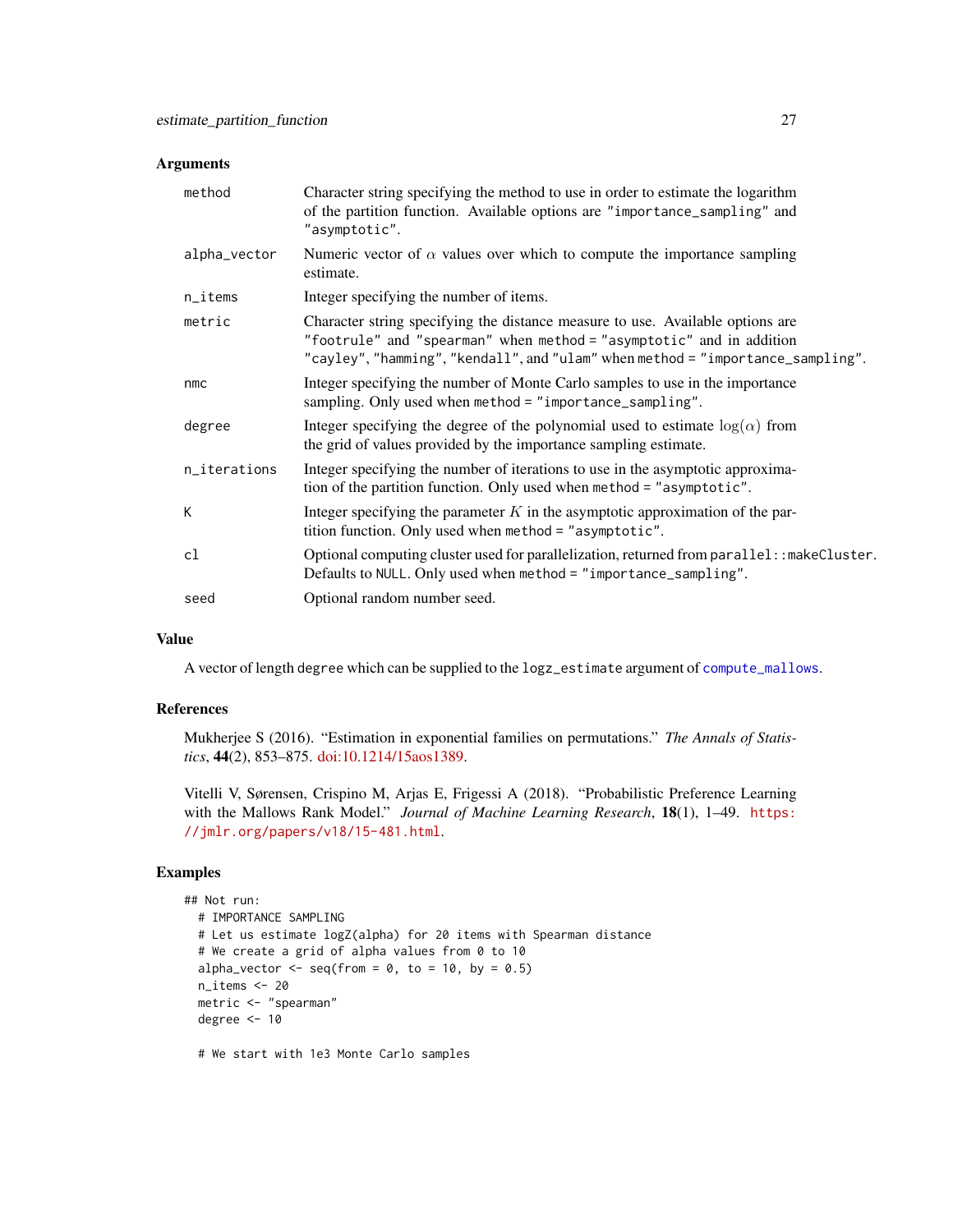```
fit1 <- estimate_partition_function(method = "importance_sampling",
                                      alpha_vector = alpha_vector,
                                      n_items = n_items, metric = metric,
                                      nmc = 1e3, degree = degree)
# A vector of polynomial regression coefficients is returned
fit1
# Now let us recompute with 1e4 Monte Carlo samples
fit2 <- estimate_partition_function(method = "importance_sampling",
                                    alpha_vector = alpha_vector,
                                    n_items = n_items, metric = metric,
                                    nmc = 1e4, degree = degree)
# ASYMPTOTIC APPROXIMATION
# We can also compute an estimate using the asymptotic approximation
K < -20n_iterations <- 50
fit3 <- estimate_partition_function(method = "asymptotic",
                                    alpha_vector = alpha_vector,
                                    n_items = n_items, metric = metric,
                                    n_iterations = n_iterations,
                                    K = K, degree = degree)
# We write a little function for storing the estimates in a dataframe
powers \leq seq(from = 0, to = degree, by = 1)
compute_fit <- function(fit, type){
  do.call(rbind, lapply(alpha_vector, function(alpha){
   data.frame(
     type = type,
     alpha = alpha,
     log z_estimate = sum(alpha^powers * fit)
    )
 }))
}
estimates <- rbind(
  compute_fit(fit1, type = "Importance Sampling 1e3"),
  compute_fit(fit2, type = "Importance Sampling 1e4"),
  compute_fit(fit3, type = "Asymptotic")
  )
# We can now plot the two estimates side-by-side
library(ggplot2)
ggplot(estimates, aes(x = alpha, y = logz_estimate, color = type)) +geom_line()
# We see that the two importance sampling estimates, which are unbiased,
# overlap. The asymptotic approximation seems a bit off. It can be worthwhile
# to try different values of n_iterations and K.
```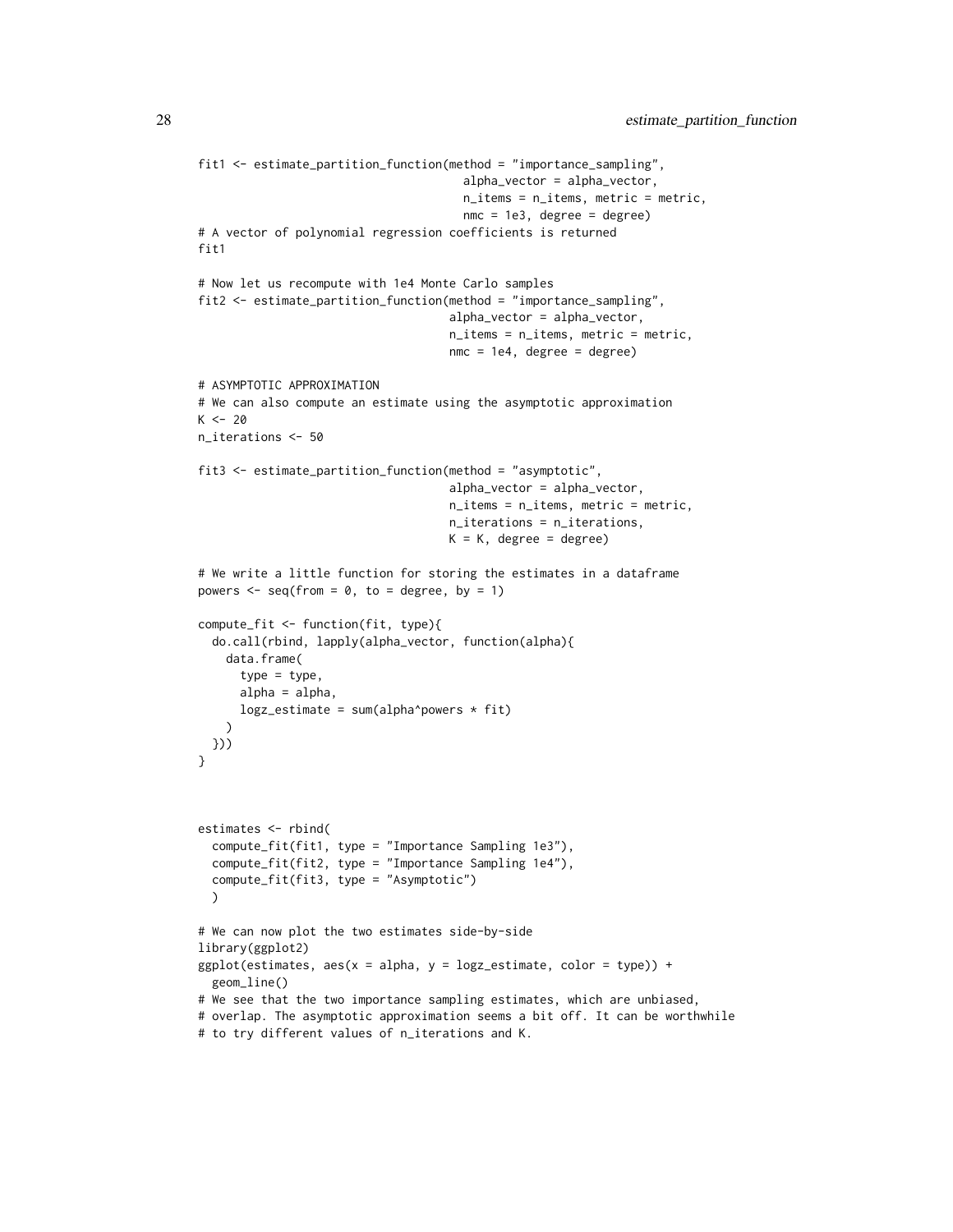## <span id="page-28-0"></span>expected\_dist 29

# When we are happy, we can provide the coefficient vector in the # logz\_estimate argument to compute\_mallows # Say we choose to use the importance sampling estimate with 1e4 Monte Carlo samples: model\_fit <- compute\_mallows(potato\_visual, metric = "spearman", logz\_estimate = fit2)

## End(Not run)

expected\_dist *Expected value of metrics under a Mallows rank model*

## Description

Compute the expectation of several metrics under the Mallows rank model.

## Usage

expected\_dist(alpha, n\_items, metric)

## Arguments

| alpha                  | Non-negative scalar specifying the scale (precision) parameter in the Mallows<br>rank model.                                                                                                            |
|------------------------|---------------------------------------------------------------------------------------------------------------------------------------------------------------------------------------------------------|
| $n$ <sub>_i</sub> tems | Integer specifying the number of items.                                                                                                                                                                 |
| metric                 | Character string specifying the distance measure to use. Available options are<br>"kendall", "cayley", "hamming", "ulam" for n_items<=95, "footrule" for<br>n_items<=50 and "spearman" for n_items<=14. |

#### Value

A scalar providing the expected value of the metric under the Mallows rank model with distance specified by the metric argument.

```
expected_dist(1, 5, metric = "kendall")
expected_dist(2, 6, metric = "cayley")
expected_dist(1.5, 7, metric = "hamming")
expected_dist(5, 30, "ulam")
expected_dist(3.5, 45, "footrule")
expected_dist(4, 10, "spearman")
```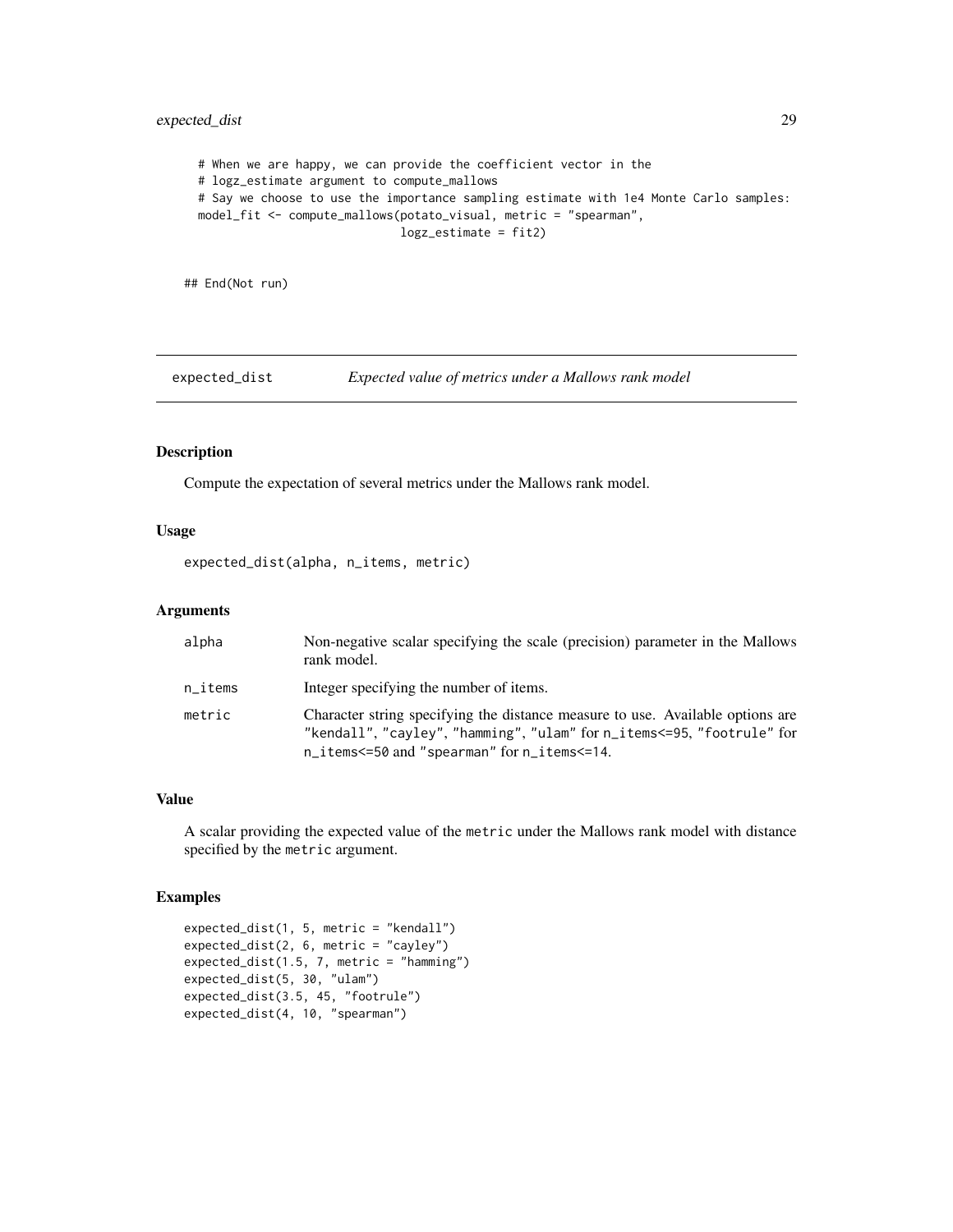<span id="page-29-1"></span><span id="page-29-0"></span>generate\_constraints *Generate Constraint Set from Pairwise Comparisons*

#### Description

This function is relevant when [compute\\_mallows](#page-10-1) is called repeatedly with the same data, e.g., when determining the number of clusters. It precomputes a list of constraints used internally by the MCMC algorithm, which otherwise would be recomputed each time [compute\\_mallows](#page-10-1) is called.

#### Usage

```
generate_constraints(preferences, n_items, cl = NULL)
```
#### Arguments

| preferences | Data frame of preferences. For the case of consistent rankings, preferences                                      |
|-------------|------------------------------------------------------------------------------------------------------------------|
|             | should be returned from generate_transitive_closure. For the case of in-                                         |
|             | consistent preferences, when using an error model as described in Crispino et                                    |
|             | al. (2019), a dataframe of preferences can be directly provided.                                                 |
| $n$ _items  | Integer specifying the number of items.                                                                          |
| c1          | Optional computing cluster used for parallelization, returned from parallel: : makeCluster.<br>Defaults to NULL. |

#### Value

A list which is used internally by the MCMC algorithm.

#### References

Crispino M, Arjas E, Vitelli V, Barrett N, Frigessi A (2019). "A Bayesian Mallows approach to nontransitive pair comparison data: How human are sounds?" *The Annals of Applied Statistics*, 13(1), 492–519. [doi:10.1214/18aoas1203.](https://doi.org/10.1214/18-aoas1203)

```
# Here is an example with the beach preference data.
# First, generate the transitive closure.
beach_tc <- generate_transitive_closure(beach_preferences)
```

```
# Next, generate an initial ranking.
beach_init_rank <- generate_initial_ranking(beach_tc)
```

```
# Then generate the constrain set used intervally by compute_mallows
constr <- generate_constraints(beach_tc, n_items = 15)
```

```
# Provide all these elements to compute_mallows
model_fit <- compute_mallows(rankings = beach_init_rank,
preferences = beach_tc, constraints = constr)
```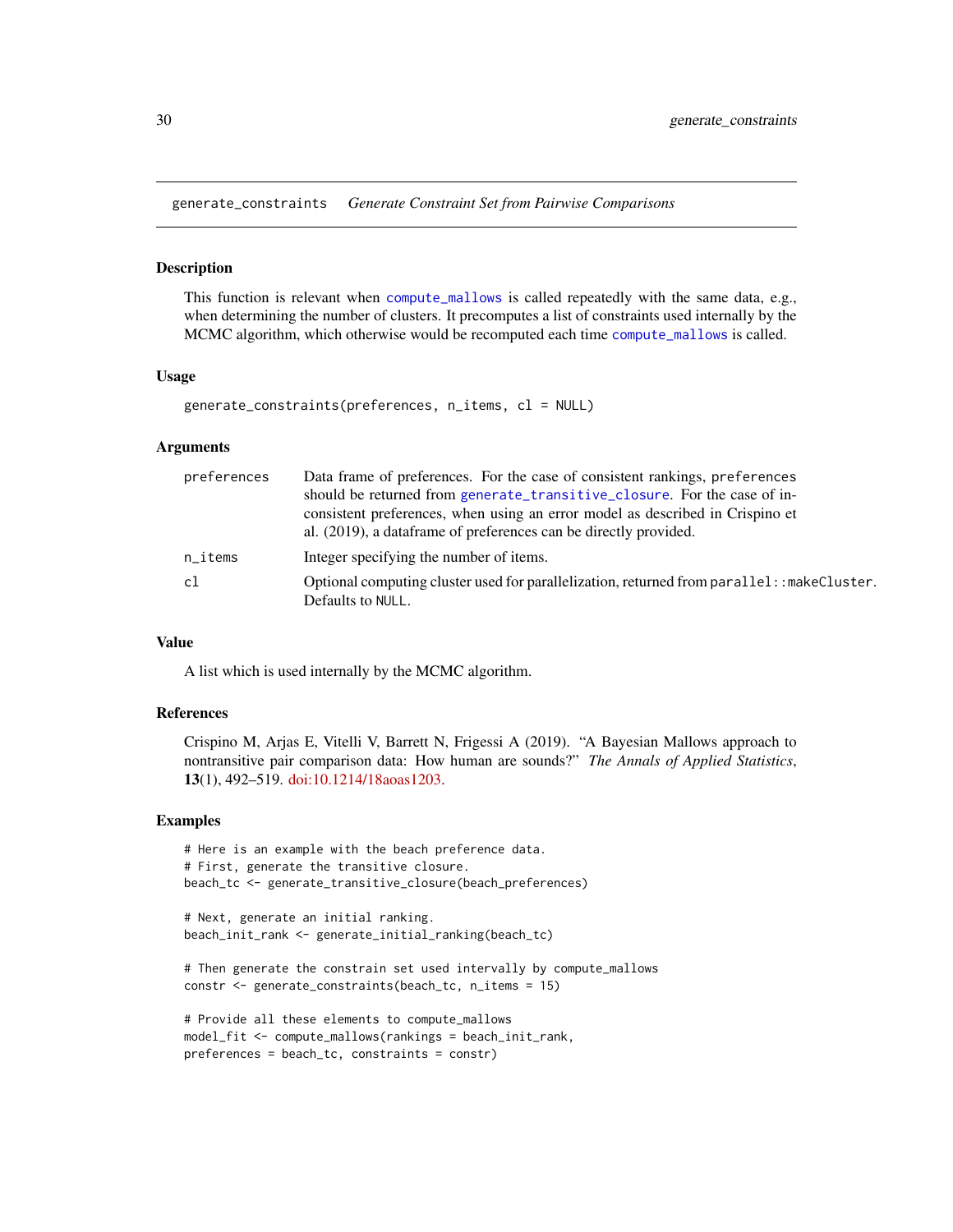```
## Not run:
 # The constraints can also be generated in parallel
 library(parallel)
 cl <- makeCluster(detectCores() - 1)
 constr <- generate_constraints(beach_tc, n_items = 15, cl = cl)
 stopCluster(cl)
```
## End(Not run)

<span id="page-30-1"></span>generate\_initial\_ranking

*Generate Initial Ranking*

#### Description

Given a consistent set of pairwise preferences, generate a complete ranking of items which is consistent with the preferences.

## Usage

```
generate_initial_ranking(
  tc,
 n_items = max(tc[, c("bottom_item", "top_item")]),
 cl = NULL,shuffle_unranked = FALSE,
  random = FALSE,
  random_limit = 8L
\mathcal{L}
```
## Arguments

| tc                     | A dataframe with pairwise comparisons of S3 subclass BayesMallowsTC, re-<br>turned from generate_transitive_closure.                                                                                                                                                                         |
|------------------------|----------------------------------------------------------------------------------------------------------------------------------------------------------------------------------------------------------------------------------------------------------------------------------------------|
| $n$ <sub>_i</sub> tems | The total number of items. If not provided, it is assumed to equal the largest<br>item index found in tc, i.e., max(tc[,c("bottom_item", "top_item")]).                                                                                                                                      |
| cl                     | Optional computing cluster used for parallelization, returned from parallel: : makeCluster.<br>Defaults to NULL.                                                                                                                                                                             |
| shuffle_unranked       |                                                                                                                                                                                                                                                                                              |
|                        | Logical specifying whether or not to randomly permuted unranked items in the<br>initial ranking. When shuffle_unranked=TRUE and random=FALSE, all un-<br>ranked items for each assessor are randomly permuted. Otherwise, the first<br>ordering returned by igraph::topo_sort() is returned. |
| random                 | Logical specifying whether or not to use a random initial ranking. Defaults to<br>FALSE. Setting this to TRUE means that all possible orderings consistent with the<br>stated pairwise preferences are generated for each assessor, and one of them is<br>picked at random.                  |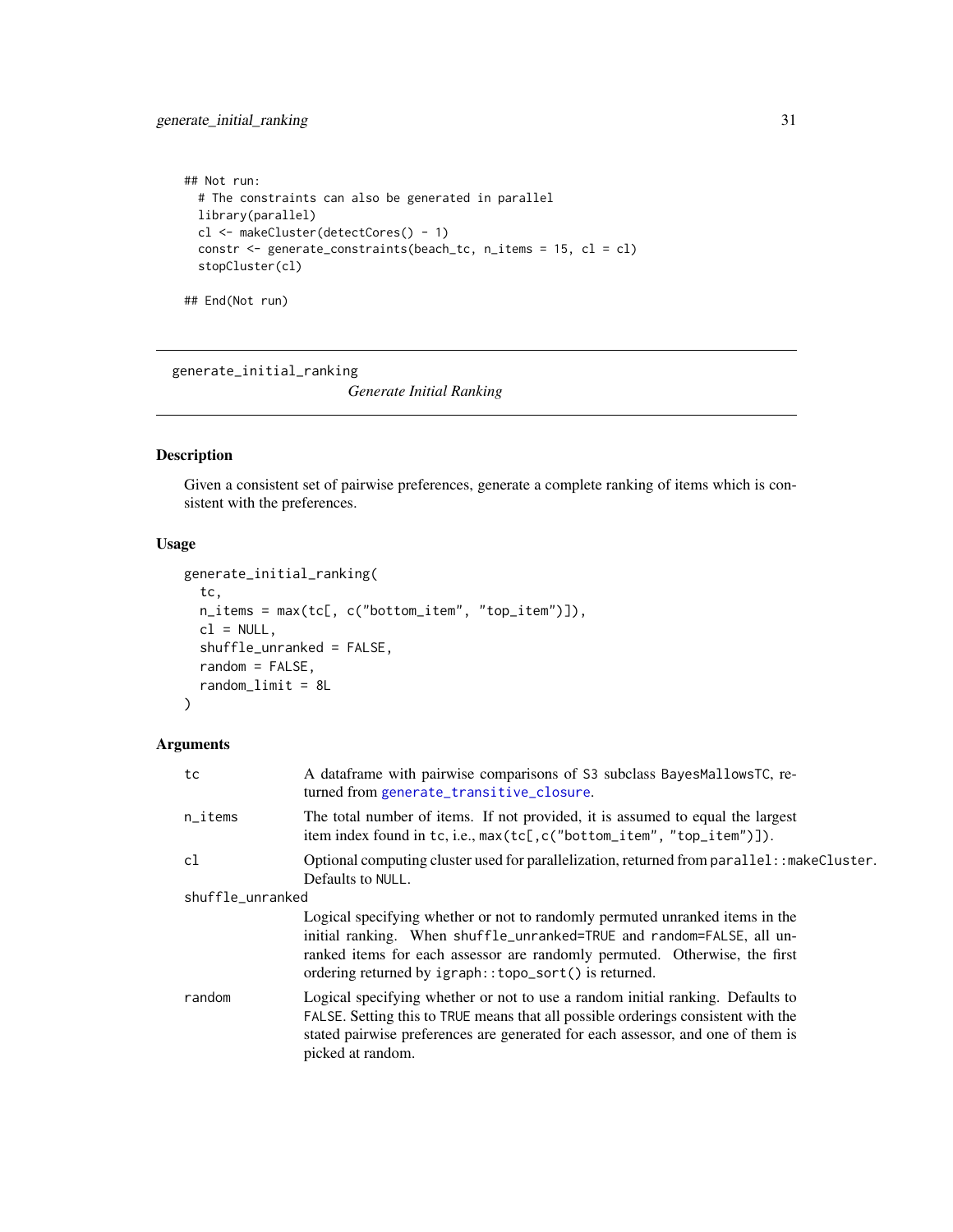<span id="page-31-0"></span>random\_limit Integer specifying the maximum number of items allowed when all possible orderings are computed, i.e., when random=TRUE. Defaults to 8L.

## Value

A matrix of rankings which can be given in the rankings argument to [compute\\_mallows](#page-10-1).

#### **Note**

Setting random=TRUE means that all possible orderings of each assessor's preferences are generated, and one of them is picked at random. This can be useful when experiencing convergence issues, e.g., if the MCMC algorithm does not mixed properly. However, finding all possible orderings is a combinatorial problem, which may be computationally very hard. The result may not even be possible to fit in memory, which may cause the R session to crash. When using this option, please try to increase the size of the problem incrementally, by starting with smaller subsets of the complete data. An example is given below.

As detailed in the documentation to [generate\\_transitive\\_closure](#page-33-1), it is assumed that the items are labeled starting from 1. For example, if a single comparison of the following form is provided, it is assumed that there is a total of 30 items (n\_items=30), and the initial ranking is a permutation of these 30 items consistent with the preference 29<30.

| assessor | bottom_item top_item |    |
|----------|----------------------|----|
|          | 29                   | 30 |

If in reality there are only two items, they should be relabeled to 1 and 2, as follows:

| assessor | bottom_item top_item |  |
|----------|----------------------|--|
|          |                      |  |

#### Examples

```
# The example dataset beach_preferences contains pairwise preferences of beach.
# We must first generate the transitive closure
beach_tc <- generate_transitive_closure(beach_preferences)
# Next, we generate an initial ranking
beach_init <- generate_initial_ranking(beach_tc)
# Look at the first few rows:
head(beach_init)
# We can add more informative column names in order
# to get nicer posterior plots:
colnames(beach_init) \leq paste("Beach", seq(from = 1, to = ncol(beach_init), by = 1))
head(beach_init)
```
# By default, the algorithm for generating the initial ranking is deterministic. # It is possible to randomly permuted the unranked items with the argument shuffle\_unranked,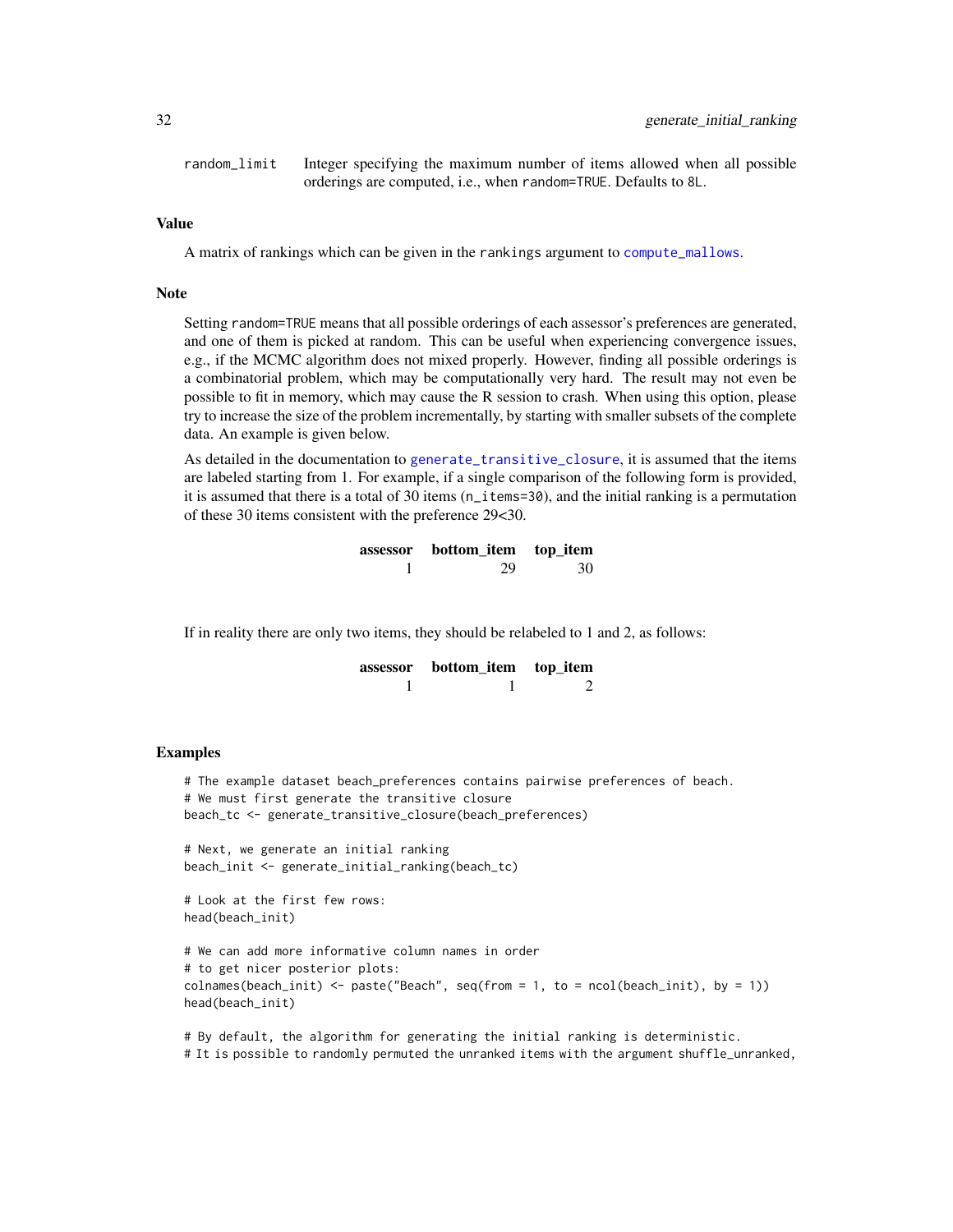```
# as demonstrated below. This algorithm is computationally efficient, but defaults to FALSE
# for backward compatibility.
set.seed(2233)
beach_init <- generate_initial_ranking(beach_tc, shuffle_unranked = TRUE)
head(beach_init)
# It is also possible to pick a random sample among all topological sorts.
# This requires first enumerating all possible sorts, and might hence be computationally
# demanding. Here is an example, where we reduce the data considerable to speed up computation.
small_tc <- beach_tc[beach_tc$assessor %in% 1:6 &
                       beach_tc$bottom_item %in% 1:4 & beach_tc$top_item %in% 1:4, ]
set.seed(123)
init_small <- generate_initial_ranking(tc = small_tc, n_items = 4, random = TRUE)
# Look at the initial rankings generated
init_small
# For this small dataset, we can also study the effect of setting shuffle_unranked=TRUE
# in more detail. We consider assessors 1 and 2 only.
# First is the deterministic ordering. This one is equal for each run.
generate_initial_ranking(tc = small_tc[small_tc$assessor %in% c(1, 2), ],
                         n_items = 4, shuffle_unranked = FALSE, random = FALSE)
# Next we shuffle the unranked, setting the seed for reproducibility.
# For assessor 1, item 2 is unranked, and by rerunning the code multiple times,
# we see that element (1, 2) indeed changes ranking randomly.
# For assessor 2, item 3 is unranked, and we can also see that this item changes
# ranking randomly when rerunning the function multiple times.
# The ranked items also change their ranking from one random realiziation to another,
# but their relative ordering is constant.
set.seed(123)
generate_initial_ranking(tc = small_tc[small_tc$assessor %in% c(1, 2), ],
                         n_items = 4, shuffle_unranked = TRUE, random = FALSE)
## Not run:
 # We now give beach_init and beach_tc to compute_mallows. We tell compute_mallows
 # to save the augmented data, in order to study the convergence.
 model_fit <- compute_mallows(rankings = beach_init,
                               preferences = beach_tc,
                               nmc = 2000,
                               save_aug = TRUE)
 # We can study the acceptance rate of the augmented rankings
 assess_convergence(model_fit, parameter = "Rtilde")
 # We can also study the posterior distribution of the consensus rank of each beach
 model_fit$burnin <- 500
 plot(model_fit, parameter = "rho", items = 1:15)
## End(Not run)
## Not run:
 # The computations can also be done in parallel
 library(parallel)
```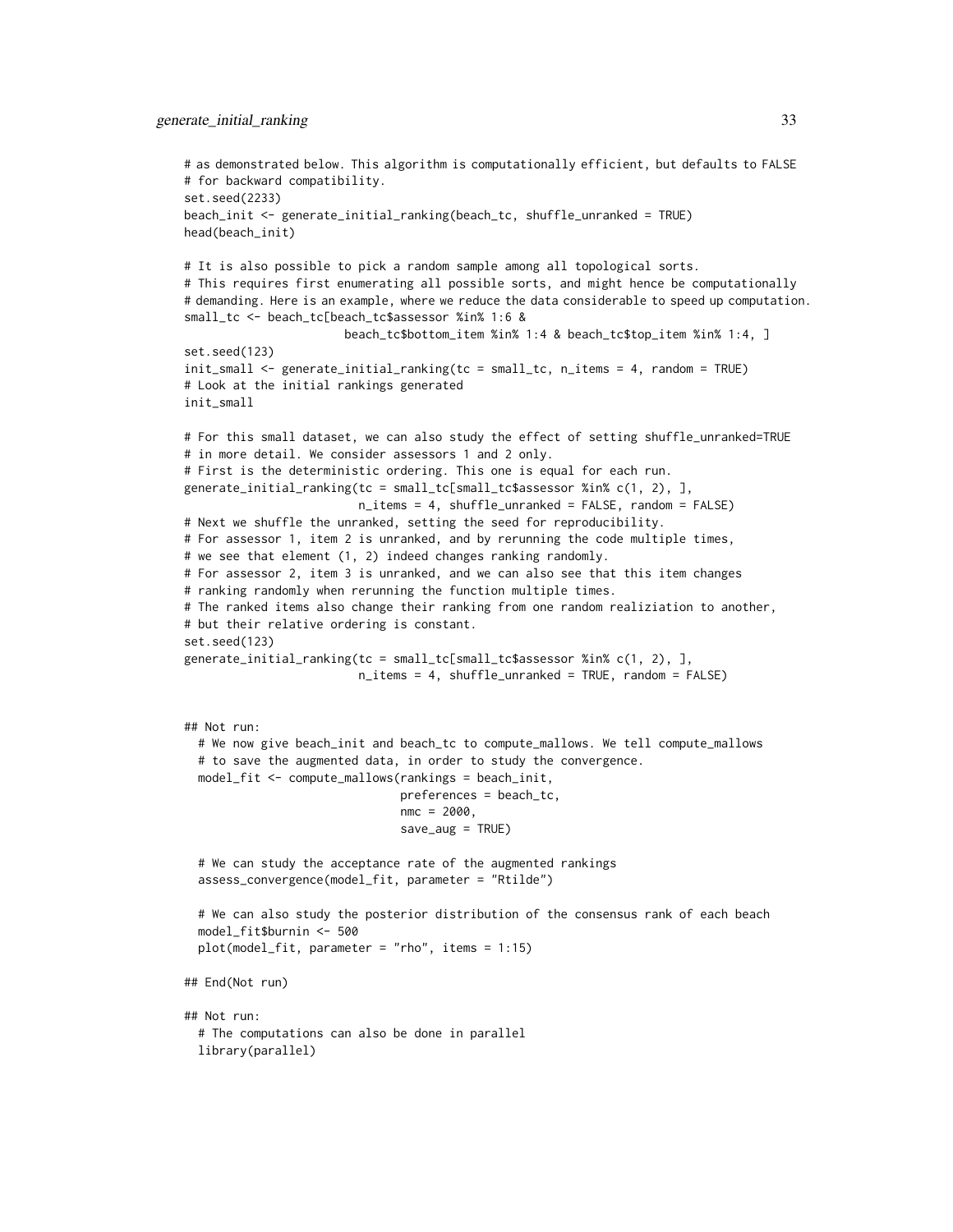```
cl <- makeCluster(detectCores() - 1)
beach_tc <- generate_transitive_closure(beach_preferences, cl = cl)
beach_init <- generate_initial_ranking(beach_tc, cl = cl)
stopCluster(cl)
```
## End(Not run)

<span id="page-33-1"></span>generate\_transitive\_closure

*Generate Transitive Closure*

## **Description**

Generate the transitive closure for a set of consistent pairwise comparisons. The result can be given in the preferences argument to [compute\\_mallows](#page-10-1).

#### Usage

```
generate_transitive_closure(df, cl = NULL)
```
## Arguments

df A data frame with one row per pairwise comparison, and columns assessor, top\_item, and bottom\_item. Each column contains the following:

- assessor is a numeric vector containing the assessor index, or a character vector containing the (unique) name of the assessor.
- bottom\_item is a numeric vector containing the index of the item that was disfavored in each pairwise comparison.
- top\_item is a numeric vector containing the index of the item that was preferred in each pairwise comparison.

So if we have two assessors and five items, and assessor 1 prefers item 1 to item 2 and item 1 to item 5, while assessor 2 prefers item 3 to item 5, we have the following df:

| assessor bottom_item top_item |  |
|-------------------------------|--|
|                               |  |
|                               |  |
|                               |  |

cl Optional computing cluster used for parallelization, returned from parallel::makeCluster. Defaults to NULL.

#### Value

A dataframe with the same columns as df, but with its set of rows expanded to include all pairwise preferences implied by the ones stated in df. The returned object has S3 subclass BayesMallowsTC,

<span id="page-33-0"></span>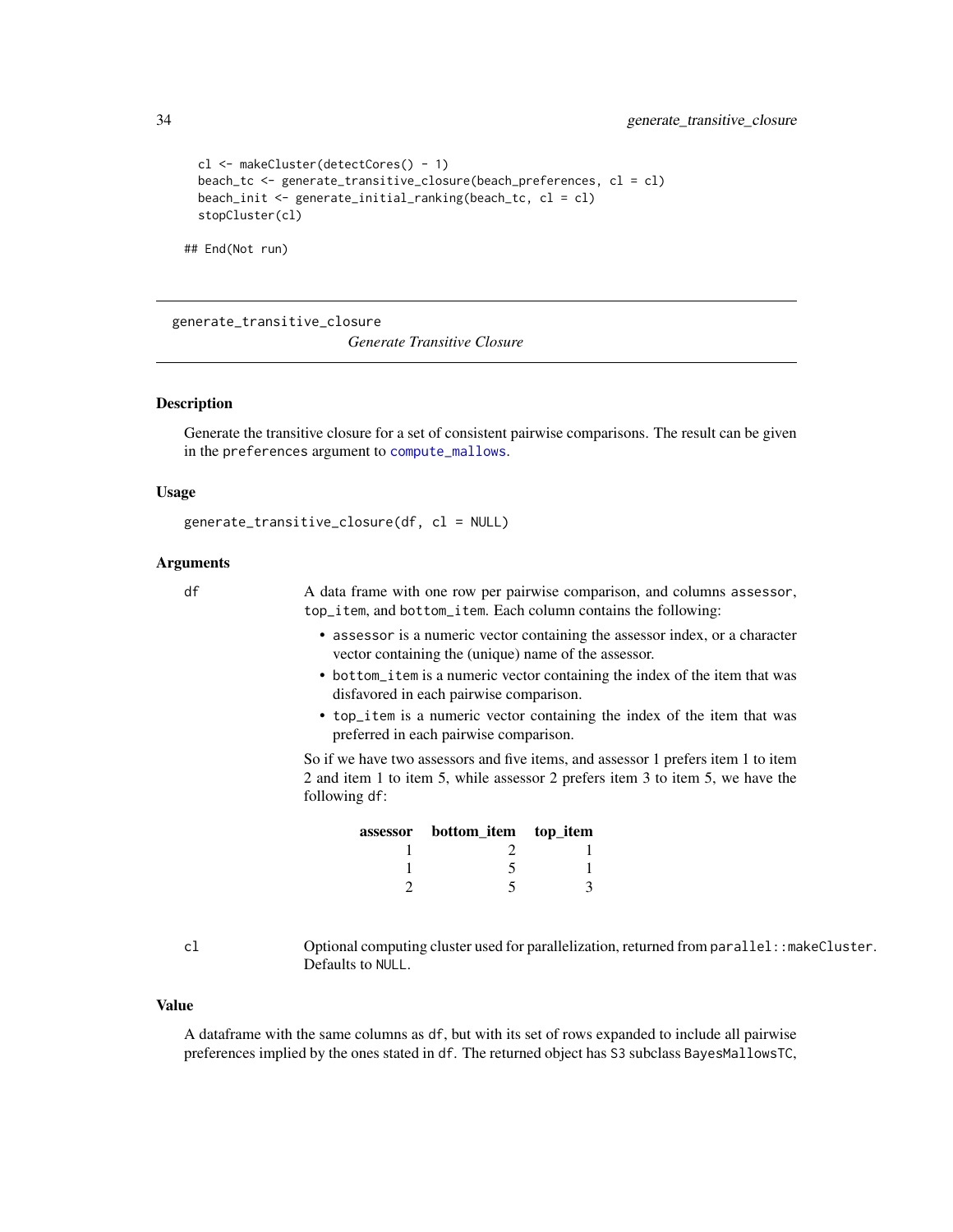<span id="page-34-0"></span>to indicate that this is the transitive closure.

#### See Also

[generate\\_initial\\_ranking](#page-30-1)

#### Examples

```
# Let us first consider a simple case with two assessors, where assessor 1
# prefers item 1 to item 2, and item 1 to item 5, while assessor 2 prefers
# item 3 to item 5. We then have the following dataframe of pairwise
# comparisons:
pair_comp <- data.frame(
 assessor = c(1, 1, 2),bottom_item = c(2, 5, 5),
 top\_item = c(1, 1, 3)# We then generate the transitive closure of these preferences:
(pair_comp_tc <- generate_transitive_closure(pair_comp))
# In this case, no additional relations we implied by the ones
# stated in pair_comp, so pair_comp_tc has exactly the same rows
# as pair_comp.
# Now assume that assessor 1 also preferred item 5 to item 3, and
# that assessor 2 preferred item 4 to item 3.
pair_comp <- data.frame(
 assessor = c(1, 1, 1, 2, 2),bottom_item = c(2, 5, 3, 5, 3),
 top\_item = c(1, 1, 5, 3, 4)# We generate the transitive closure again:
(pair_comp_tc <- generate_transitive_closure(pair_comp))
# We now have one implied relation for each assessor.
# For assessor 1, it is implied that 1 is preferred to 3.
# For assessor 2, it is implied that 4 is preferred to 5.
## Not run:
 # If assessor 1 in addition preferred item 3 to item 1,
 # the preferences would not be consistent. This is not yet supported by compute_mallows,
 # so it causes an error message. It will be supported in a future release of the package.
 # First, we add the inconsistent row to pair_comp
 pair_comp <- rbind(
   pair_comp,
    data frame (assessor = 1, bottom_time = 1, top_time = 3))# This causes an error message and prints out the problematic rankings:
  (pair_comp_tc <- generate_transitive_closure(pair_comp))
## End(Not run)
## Not run:
 # The computations can also be done in parallel
```
library(parallel)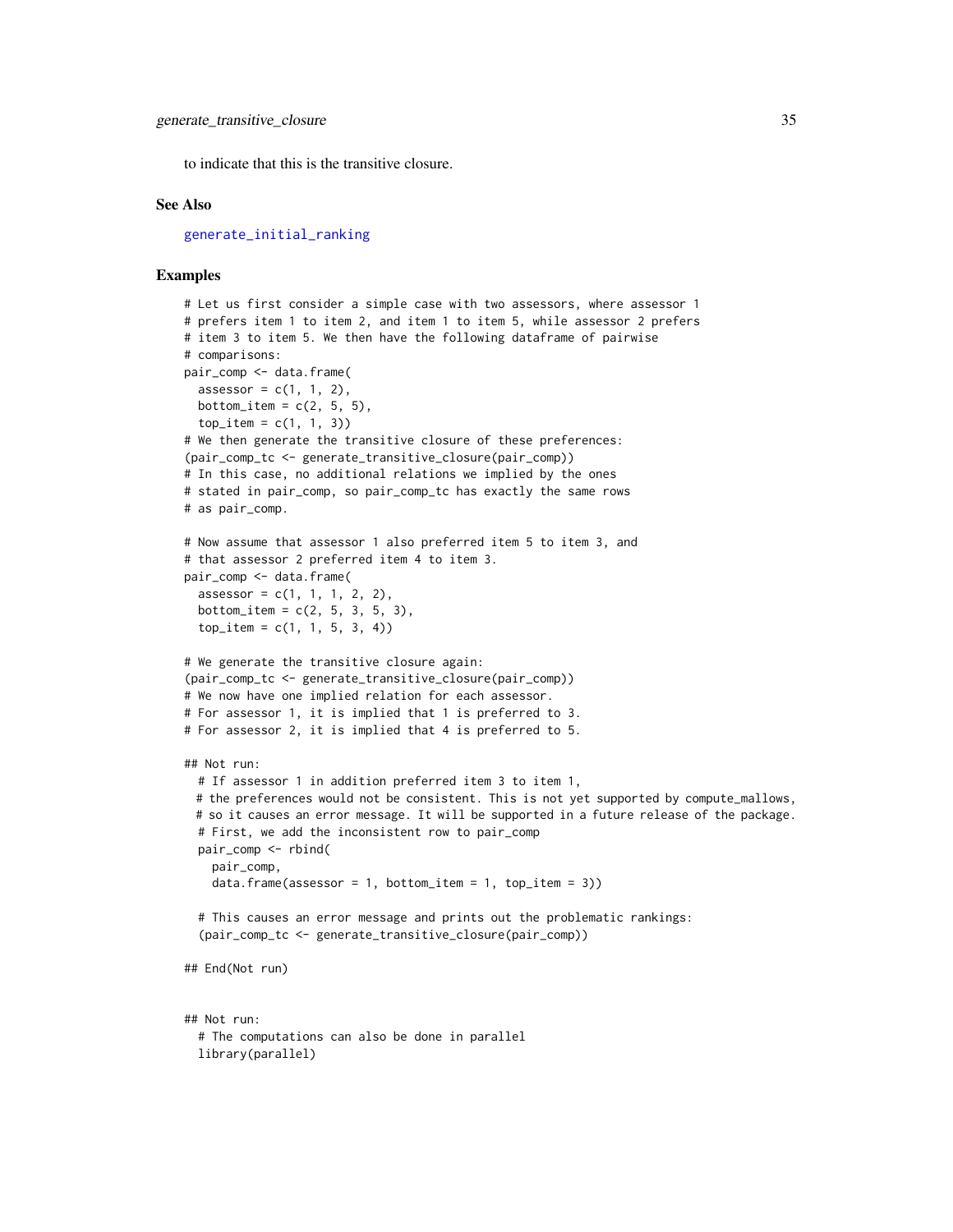```
cl <- makeCluster(detectCores() - 1)
 beach_tc <- generate_transitive_closure(beach_preferences, cl = cl)
 stopCluster(cl)
## End(Not run)
```
get\_mallows\_loglik *Likelihood and log-likelihood evaluation for a Mallows mixture model*

## Description

Compute either the likelihood or the log-likelihood value of the Mallows mixture model parameters for a dataset of complete rankings.

## Usage

```
get_mallows_loglik(
  rho,
  alpha,
  weights,
  metric,
  rankings,
  obs_freq = NULL,
  log = TRUE\mathcal{L}
```
lik\_db\_mix(rho, alpha, weights, metric, rankings, obs\_freq = NULL, log = FALSE)

## Arguments

| rho      | A matrix of size n_clusters x n_items whose rows are permutations of the<br>first n_items integers corresponding to the modal rankings of the Mallows mix-<br>ture components.                                                                                                                                                                                                              |
|----------|---------------------------------------------------------------------------------------------------------------------------------------------------------------------------------------------------------------------------------------------------------------------------------------------------------------------------------------------------------------------------------------------|
| alpha    | A vector of n_clusters non-negative scalar specifying the scale (precision)<br>parameters of the Mallows mixture components.                                                                                                                                                                                                                                                                |
| weights  | A vector of n_clusters non-negative scalars specifying the mixture weights.                                                                                                                                                                                                                                                                                                                 |
| metric   | Character string specifying the distance measure to use. Available options are<br>"kendall", "cayley", "hamming", "ulam" for n_items<=95, "footrule" for<br>n_items<=50 and "spearman" for n_items<=14.                                                                                                                                                                                     |
| rankings | A matrix with observed rankings in each row.                                                                                                                                                                                                                                                                                                                                                |
| obs_freq | A vector of observation frequencies (weights) to apply to each row in rankings.<br>This can speed up computation if a large number of assessors share the same<br>rank pattern. Defaults to NULL, which means that each row of rankings is mul-<br>tiplied by 1. If provided, obs_freq must have the same number of elements as<br>there are rows in rankings, and rankings cannot be NULL. |
| log      | A logical; if TRUE, the log-likelihood value is returned, otherwise its exponen-<br>tial. Default is TRUE.                                                                                                                                                                                                                                                                                  |

<span id="page-35-0"></span>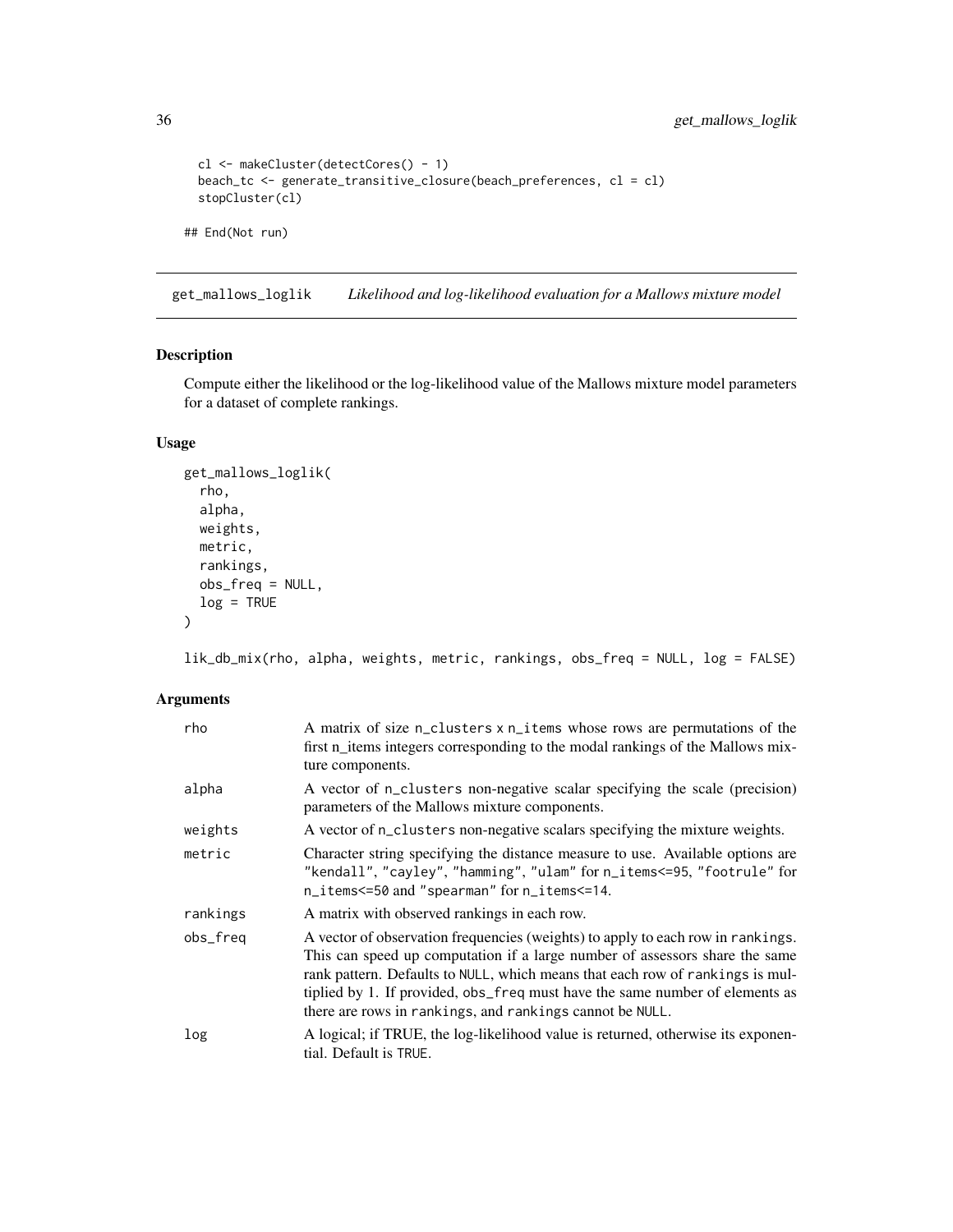## Value

The likelihood or the log-likelihood value corresponding to one or more observed complete rankings under the Mallows mixture rank model with distance specified by the metric argument.

#### Examples

```
n items <-5mydata <- sample_mallows(
 n_samples = 100,
 rho@ = 1:n\_items,alpha0 = 10,
  metric = "kendall")
# Compute the likelihood and log-likelihood values under the true model...
get_mallows_loglik(
  rho = rbind(1:n_i items, 1:n_i items),
  alpha = c(10, 10),
  weights = c(0.5, 0.5),
  metric = "kendall",
  rankings = mydata,
  log = FALSE)
get_mallows_loglik(
  rho = rbind(1:n_items, 1:n_items),
  alpha = c(10, 10),
  weights = c(0.5, 0.5),
  metric = "kendall",
  rankings = mydata,
  log = TRUE\lambda# or equivalently, by using the frequency distribution
freq_distr <- rank_freq_distr(mydata)
get_mallows_loglik(
  rho = rbind(1:n_items, 1:n_items),
  alpha = c(10, 10),
  weights = c(0.5, 0.5),
  metric = "kendall",
  rankings = freq_distr[, 1:n_items],
  obs\_freq = freq\_distr[, n\_items + 1],log = FALSE
  )
get_mallows_loglik(
  rho = rbind(1:n_items, 1:n_items),
  alpha = c(10, 10),
  weights = c(0.5, 0.5),metric = "kendall",
  rankings = freq_distr[, 1:n_items],
```
# Simulate a sample from a Mallows model with the Kendall distance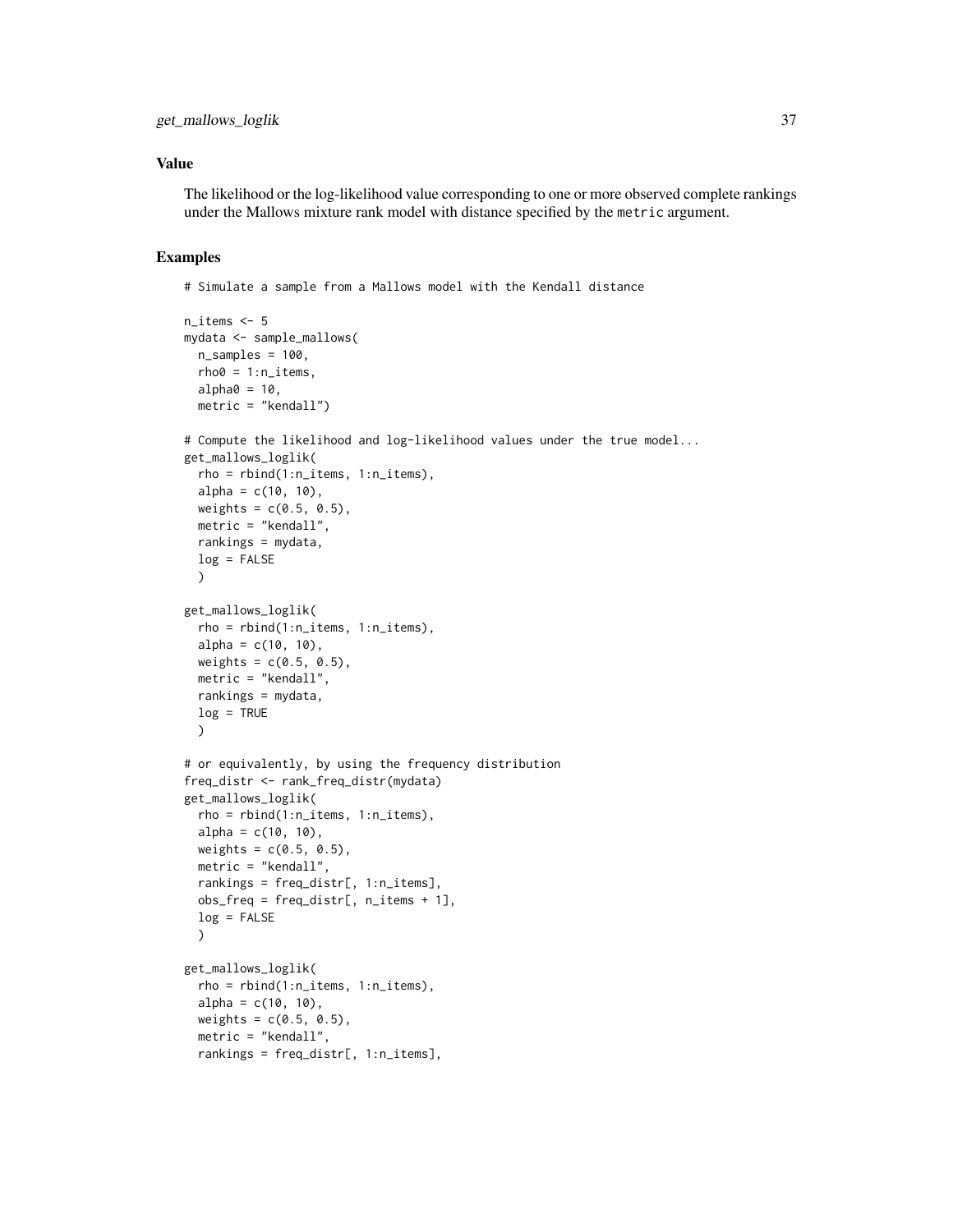```
obs\_freq = freq\_distr[, n\_items + 1],log = TRUE)
```
get\_sample\_probabilities

*Get Sample Probabilities*

## Description

Calculate probability of assigning a set of specific ranks to an specific item given its rank in the consensus ranking

## Usage

```
get_sample_probabilities(
  rho_item_rank,
 alpha,
  remaining_set_ranks,
 metric,
 n_items
)
```
## Arguments

| rho_item_rank          | An integer value rank of an item in the current consensus ranking                                                                                                                       |
|------------------------|-----------------------------------------------------------------------------------------------------------------------------------------------------------------------------------------|
| alpha                  | Numeric value of the scale parameter                                                                                                                                                    |
| remaining_set_ranks    |                                                                                                                                                                                         |
|                        | A sequence of integer values of the set of possible ranks that we can assign the<br>item                                                                                                |
| metric                 | A character string specifying the distance metric to use in the Bayesian Mallows<br>Model. Available options are "footrule", "spearman", "cayley", "hamming",<br>"kendall", and "ulam". |
| $n$ <sub>_i</sub> tems | Integer is the number of items in the consensus ranking                                                                                                                                 |

## Value

sample\_prob\_list A numeric sequence of sample probabilities for selecting a specific rank given the current rho\_item\_rank

<span id="page-37-0"></span>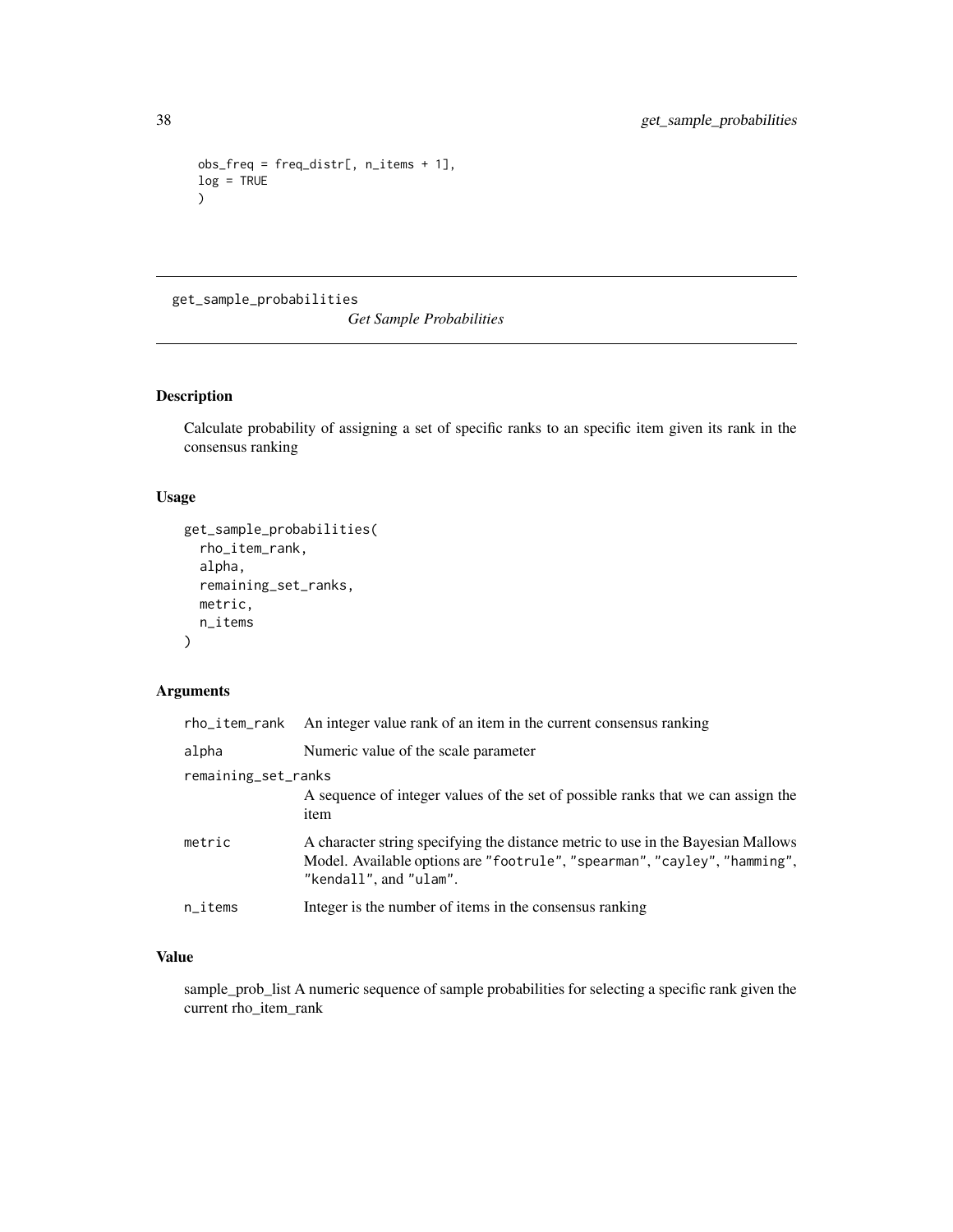<span id="page-38-1"></span><span id="page-38-0"></span>

## Description

Label switching may sometimes be a problem when running mixture models. The algorithm by Stephens (Stephens 2000), implemented in the label.switching package (Papastamoulis 2016), allows assessment of label switching after MCMC. At the moment, this is the only available option in the BayesMallows package. The Stephens algorithms requires the individual cluster probabilities of each assessor to be saved in each iteration of the MCMC algorithm. As this potentially requires much memory, the current implementation of [compute\\_mallows](#page-10-1) saves these cluster probabilities to a csv file in each iteration. The example below shows how to perform such a check for label switching in practice.

Beware that this functionality is under development. Later releases might let the user determine the directory and filenames of the csv files.

#### References

Papastamoulis P (2016). "label.switching: An R Package for Dealing with the Label Switching Problem in MCMC Outputs." *Journal of Statistical Software, Code Snippets*, 69(1), 1–24. ISSN 1548-7660, [doi:10.18637/jss.v069.c01.](https://doi.org/10.18637/jss.v069.c01)

Stephens M (2000). "Dealing with label switching in mixture models." *Journal of the Royal Statistical Society: Series B (Statistical Methodology)*, 62(4), 795-809. [doi:10.1111/14679868.00265.](https://doi.org/10.1111/1467-9868.00265)

```
## Not run:
 # This example shows how to assess if label switching happens in BayesMallows
 library(BayesMallows)
 # We start by creating a directory in which csv files with individual
 # cluster probabilities should be saved in each step of the MCMC algorithm
 dir.create("./test_label_switch")
 # Next, we go into this directory
 setwd("./test_label_switch/")
 # For comparison, we run compute_mallows with and without saving the cluster
 # probabilities The purpose of this is to assess the time it takes to save
 # the cluster probabilites
 system.time(m <- compute_mallows(rankings = sushi_rankings,
                                   n_clusters = 6, nmc = 2000, save_clus = TRUE,
                                   save_ind_clus = FALSE, verbose = TRUE))
 # With this options, compute_mallows will save cluster_probs2.csv,
 # cluster_probs3.csv, ..., cluster_probs[nmc].csv.
 system.time(m <- compute_mallows(rankings = sushi_rankings, n_clusters = 6,
                                  nmc = 2000, save_clus = TRUE,
                                   save_ind_clus = TRUE, verbose = TRUE))
```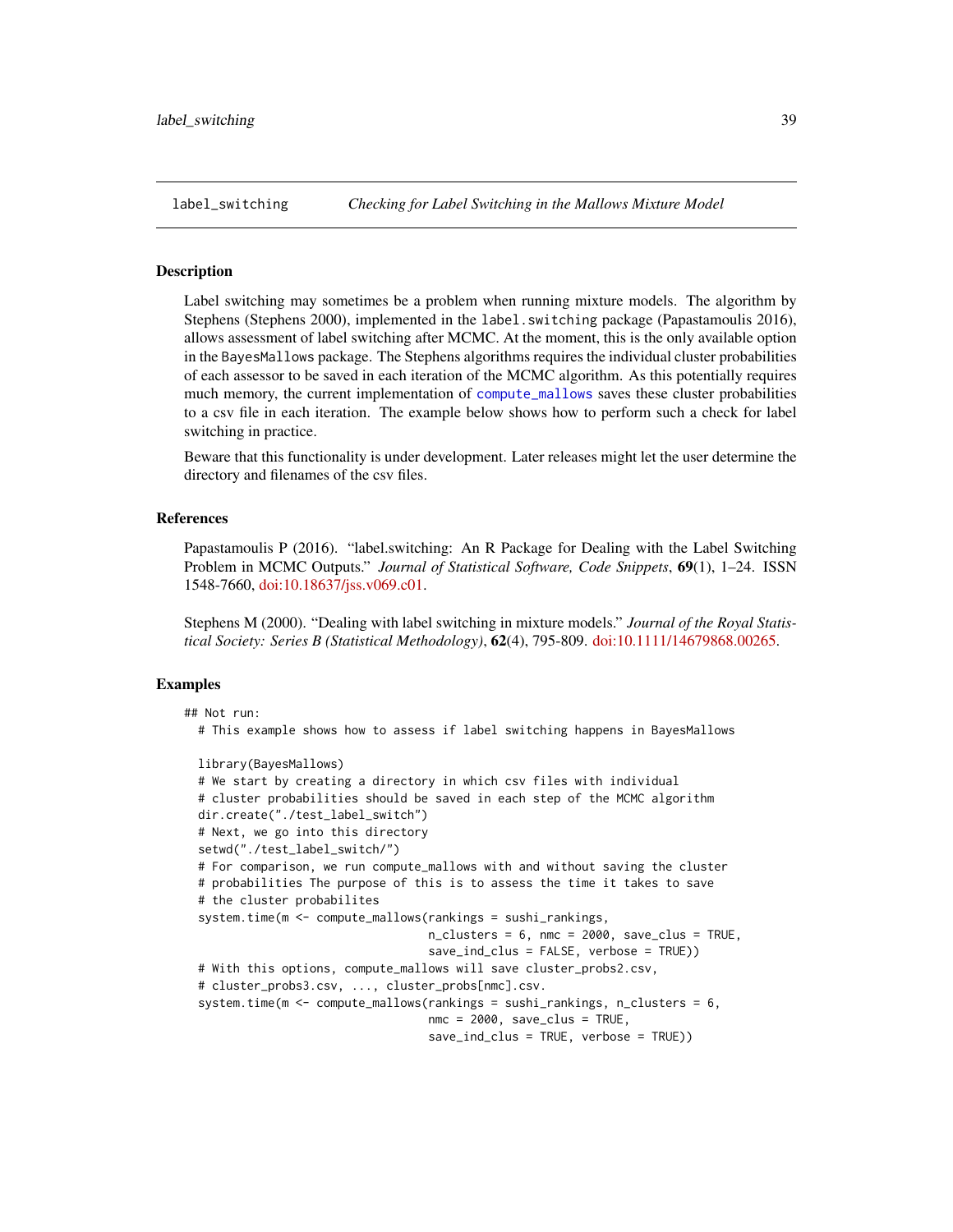```
# Next, we check convergence of alpha
assess_convergence(m)
# We set the burnin to 1000
burnin <- 1000
# Find all files that were saved. Note that the first file saved is cluster_probs2.csv
cluster_files <- list.files(pattern = "cluster\\_probs[[:digit:]]+\\.csv")
# Check the size of the files that were saved.
paste(sum(do.call(file.size, list(cluster_files))) * 1e-6, "MB")
# Find the iteration each file corresponds to, by extracting its number
iteration_number <- as.integer(
  gsub("(^[a-zA-Z\\_\\.]*)([0-9]+)([a-zA-Z\\_\\.]+$)", "\\2",
       scluster_files, perl = TRUE))
# Remove all files before burnin
file.remove(cluster_files[iteration_number <= burnin])
# Update the vector of files, after the deletion
cluster_files <- list.files(pattern = "cluster\\_probs[[:digit:]]+\\.csv")
# Create 3d array, with dimensions (iterations, assessors, clusters)
prob_array <- array(dim = c(length(cluster_files), m$n_assessors, m$n_clusters))
# Read each file, adding to the right element of the array
for(i in seq_along(cluster_files)){
  prob_array[i, , ] <- as.matrix(
    read.csv(cluster_files[[i]], header = FALSE))
}
# Create an integer array of latent allocations, as this is required by label.switching
z <- subset(m$cluster_assignment, iteration > burnin)
z$value <- as.integer(gsub("Cluster ", "", z$value))
z <- stats::reshape(z, direction = "wide", idvar = "iteration", timevar = "assessor")
z$iteration <- NULL
z \leq -as.matrix(z)# Now apply Stephen's algorithm
library(label.switching)
ls <- label.switching("STEPHENS", z = z, K = m$n_clusters, p = prob_array)
# Check the proportion of cluster assignments that were switched
mean(apply(ls$permutations$STEPHENS, 1, function(x) !all.equal(x, seq(1, m$n_clusters))))
# Remove the rest of the csv files
file.remove(cluster_files)
# Move up one directory
setwd("..")
# Remove the directory in which the csv files were saved
file.remove("./test_label_switch/")
```
## End(Not run)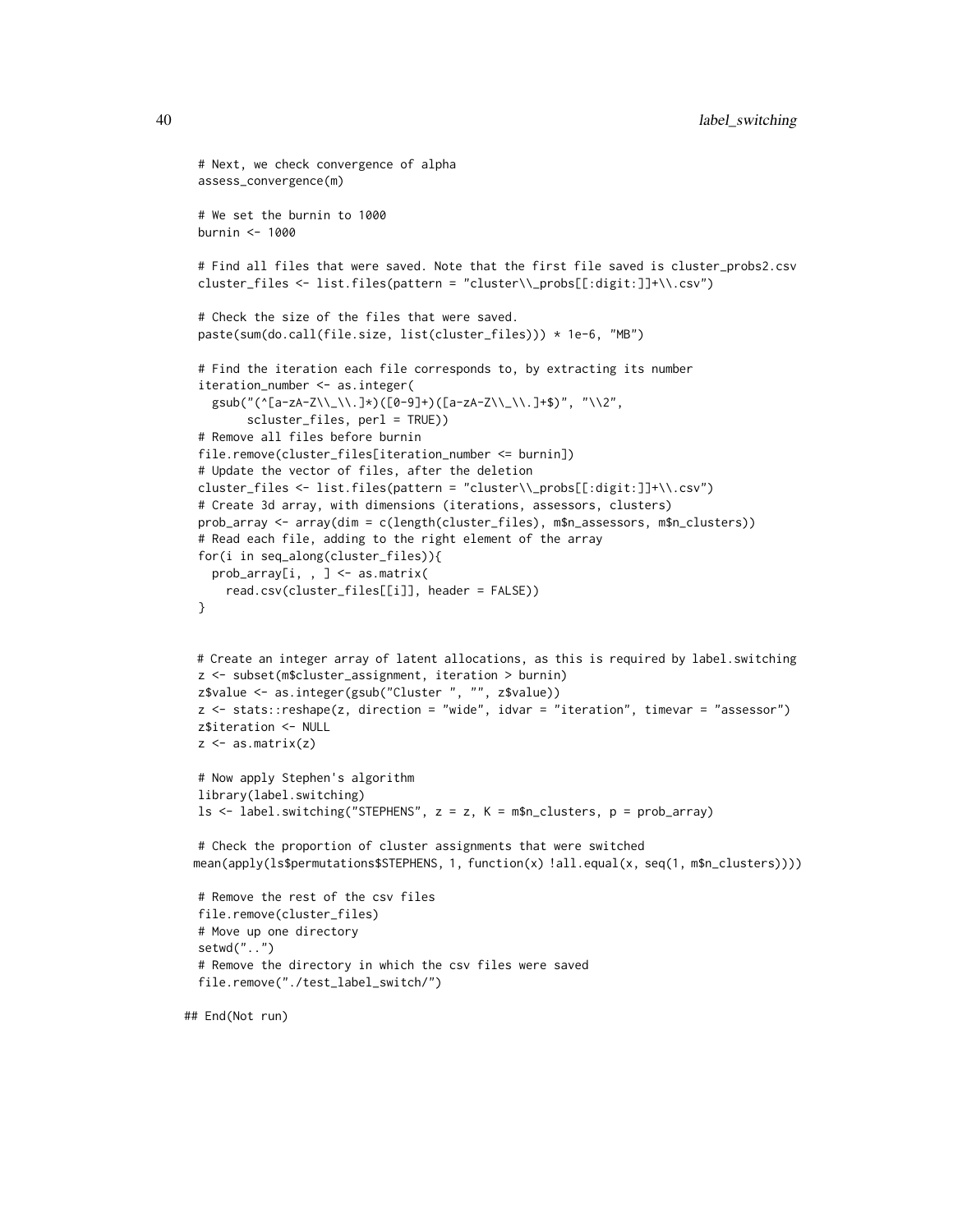<span id="page-40-0"></span>metropolis\_hastings\_alpha

*Metropolis-Hastings Alpha*

## Description

Function to perform Metropolis-Hastings for new rho under the Mallows model with footrule distance metric!

## Usage

```
metropolis_hastings_alpha(
  alpha,
 n_items,
 rankings,
 metric,
  rho,
  logz_estimate,
  alpha_prop_sd,
  lambda,
  alpha_max
)
```
## Arguments

| Numeric value of the scale parameter                                                                                                                                                                                                      |
|-------------------------------------------------------------------------------------------------------------------------------------------------------------------------------------------------------------------------------------------|
| Integer is the number of items in a ranking                                                                                                                                                                                               |
| the observed rankings, <i>i.e.</i> preference data                                                                                                                                                                                        |
| A character string specifying the distance metric to use in the Bayesian Mallows<br>Model. Available options are "footrule", "spearman", "cayley", "hamming",<br>"kendall", and "ulam".                                                   |
| Numeric vector specifying the current consensus ranking                                                                                                                                                                                   |
| Estimate grid of log of partition function, computed with estimate_partition_function<br>in the BayesMallow R package estimate_partition_function.                                                                                        |
| Numeric value specifying the standard deviation of the lognormal proposal dis-<br>tribution used for $\alpha$ in the Metropolis-Hastings algorithm. Defaults to 0.1.                                                                      |
| Strictly positive numeric value specifying the rate parameter of the truncated<br>exponential prior distribution of $\alpha$ . Defaults to 0.1. When n_cluster > 1, each<br>mixture component $\alpha_c$ has the same prior distribution. |
| Maximum value of alpha in the truncated exponential prior distribution.                                                                                                                                                                   |
|                                                                                                                                                                                                                                           |

## Details

rankings is a matrix of size  $N \times n_i$ tems of rankings in each row. Alternatively, if N equals 1, rankings can be a vector.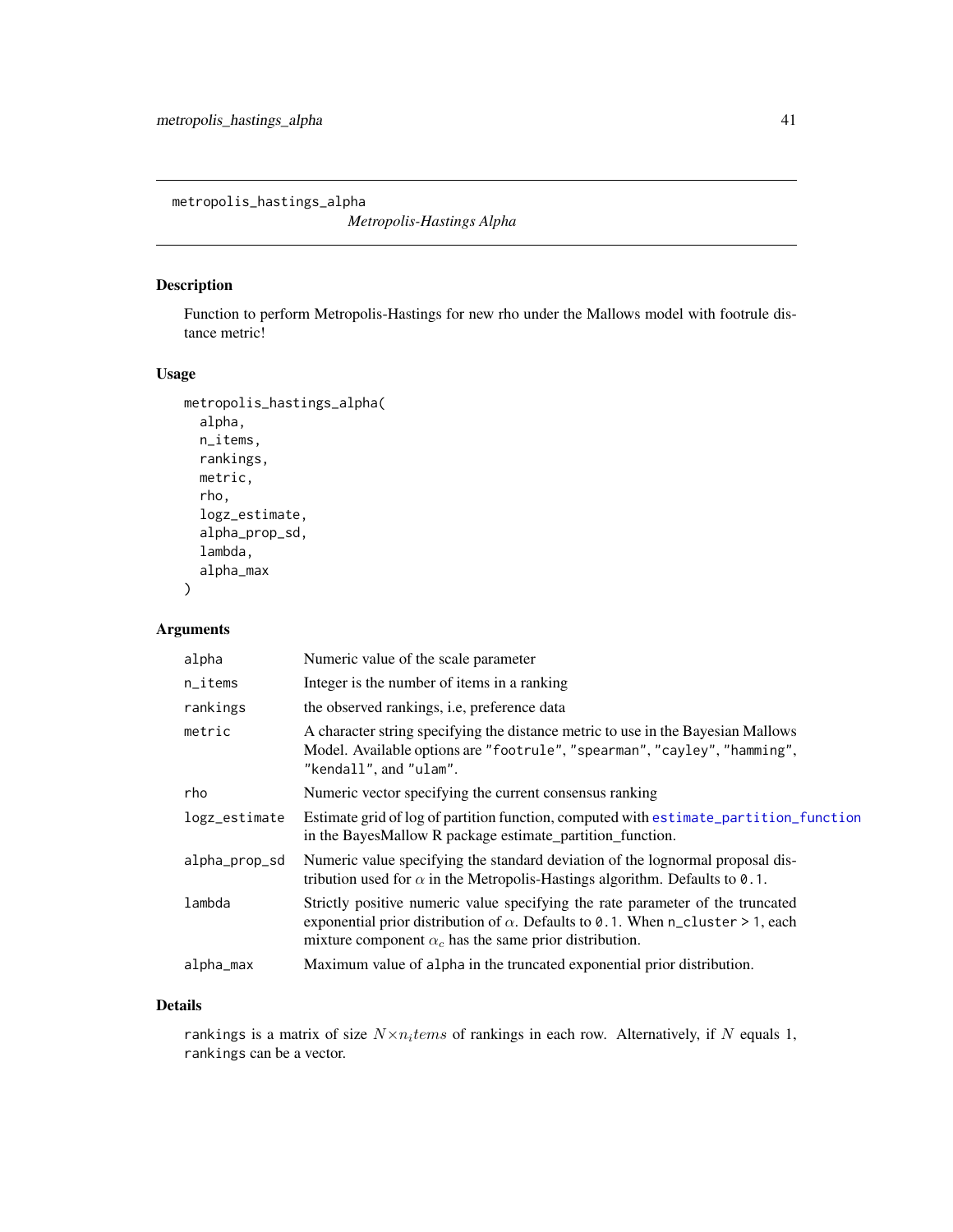## Value

alpha or alpha\_prime: Numeric value to be used as the proposal of a new alpha

## Author(s)

Anja Stein

```
rho \leftarrow c(1, 2, 3, 4, 5, 6)alpha <- 2
metric <- "footrule"
n_items <- 6
rankings <- sample_mallows(
  rho\theta = rho, alpha\theta = alpha, n_samples = 10, burnin = 1000, thinning = 500
\lambdaalpha_vector \leq seq(from = 0, to = 20, by = 0.1)
iter <- 1e2
degree <- 10
# Estimate the logarithm of the partition function of the Mallows rank model
# using the estimate partition function
logz_estimate <- estimate_partition_function(
  method = "importance_sampling", alpha_vector = alpha_vector,
  n_items = n_items, metric = "footrule", nmc = iter, degree = degree
\lambdametropolis_hastings_alpha(
  alpha, n_items, rankings, metric, rho, logz_estimate, alpha_prop_sd = 0.5,
  lambda = 0.1, alpha_max = 20\lambdametropolis_hastings_alpha(
  alpha, n_items, rankings, metric, rho, logz_estimate,
  alpha_prop_sd = 0.15, lambda = 0.1, alpha_max = 20
\lambdametropolis_hastings_alpha(
  alpha, n_items, rankings, metric, rho, logz_estimate,
  alpha_prop_sd = 0.5, lambda = 0.15, alpha_max = 20\mathcal{L}metropolis_hastings_alpha(
  alpha, n_items, rankings, metric, rho, logz_estimate,
  alpha_prop_sd = 0.15, lambda = 0.15, alpha_max = 20)
```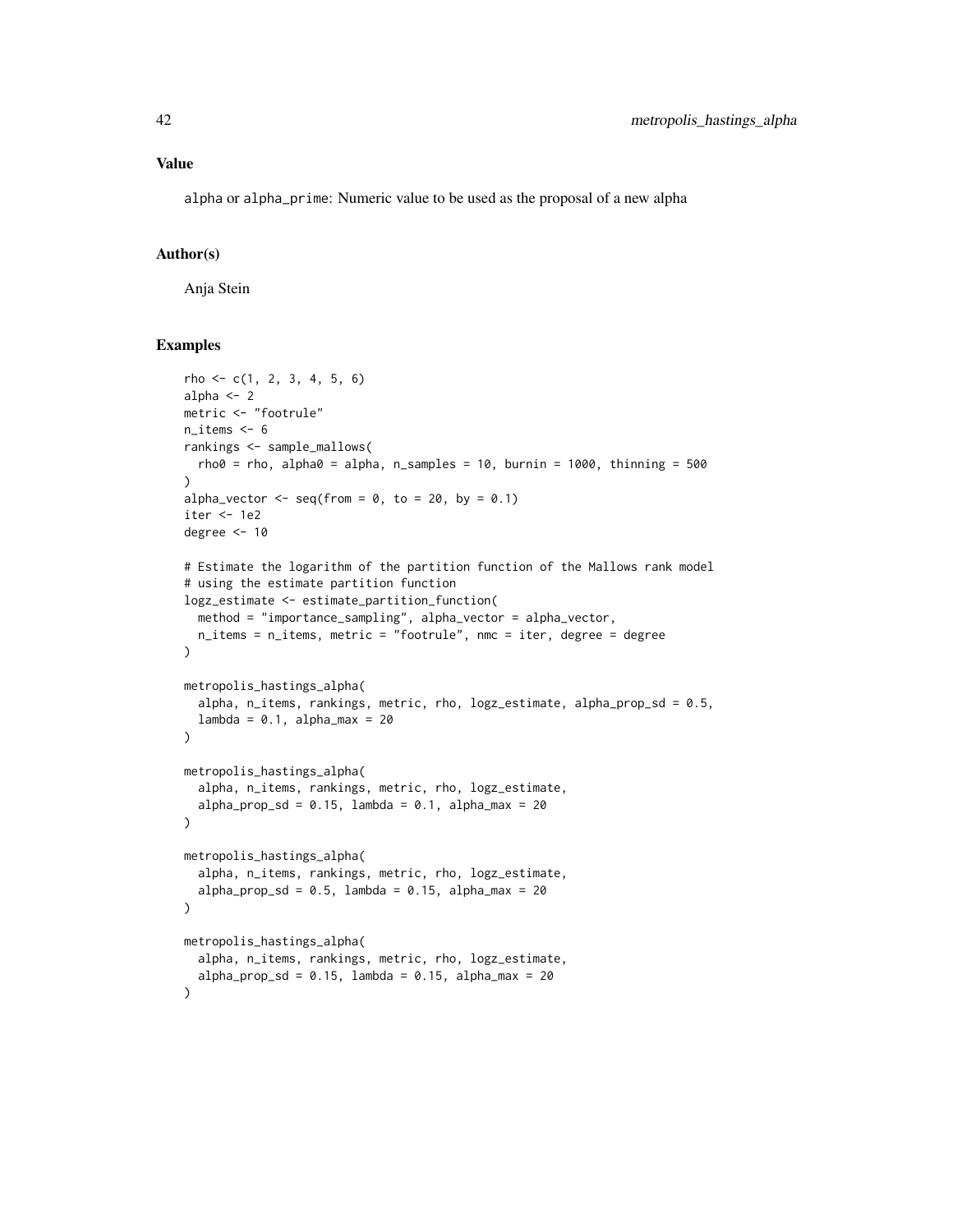<span id="page-42-0"></span>metropolis\_hastings\_rho

*Metropolis-Hastings Rho*

## Description

Function to perform Metropolis-Hastings for new rho under the Mallows model with footrule distance metric!

## Usage

```
metropolis_hastings_rho(alpha, n_items, rankings, metric, rho, leap_size)
```
## Arguments

| alpha                  | Numeric value of the scale parameter                                                                                                                                   |
|------------------------|------------------------------------------------------------------------------------------------------------------------------------------------------------------------|
| $n$ <sub>_i</sub> tems | Integer is the number of items in a ranking A matrix of size $N \times n_i$ tems of<br>rankings in each row. Alternatively, if $N$ equals 1, rankings can be a vector. |
| rankings               | A matrix of size $N \times n_i$ tems of rankings in each row. Alternatively, if N equals<br>1, rankings can be a vector.                                               |
| metric                 | Character string specifying the distance measure to use. Available options are<br>"kendall", "cayley", "hamming", "ulam", "footrule" and "spearman".                   |
| rho                    | A ranking sequence                                                                                                                                                     |
| leap_size              | Integer specifying the step size of the leap-and-shift proposal distribution.                                                                                          |

## Author(s)

Anja Stein

```
rho <- t(c(1, 2, 3, 4, 5, 6))alpha <-2metric <- "footrule"
n_items <- 6
metropolis_hastings_rho(
alpha = alpha, n_items = n_items, rankings = rho, metric = metric,
rho = rho, leap_size = 1)
metropolis_hastings_rho(
alpha = alpha, n_items = n_items, rankings = rho, metric = metric,
rho = rho, leap_size = 2\mathcal{L}metropolis_hastings_rho(
```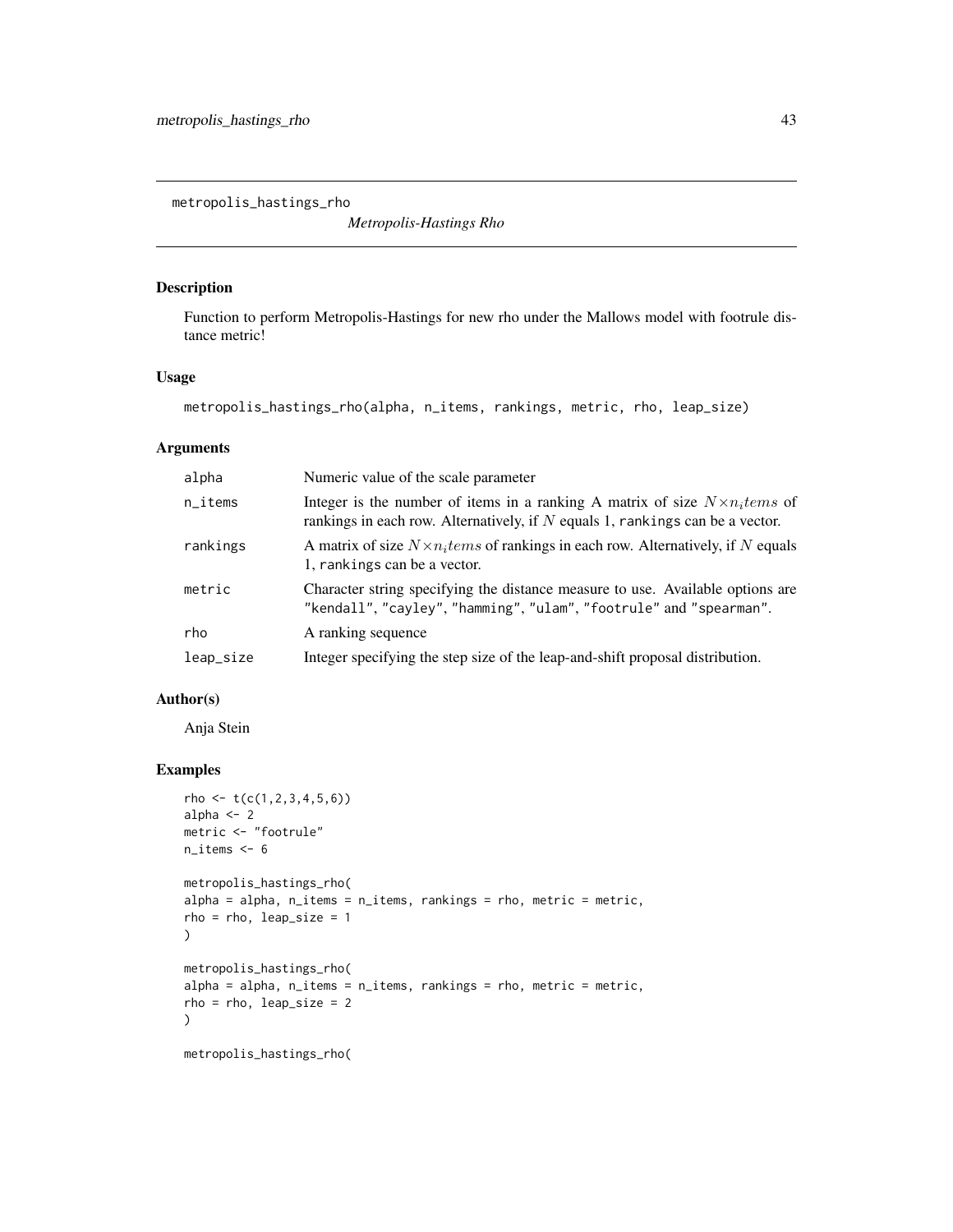```
alpha = alpha, n_items = n_items, rankings = rho, metric = metric,
rho = rho, leap_size = 3)
rankings <- sample_mallows(
rho\theta = rho, alpha\theta = alpha, n_samples = 10, burnin = 1000, thinning = 500
)
metropolis_hastings_rho(
alpha = alpha, n_items = n_items, rankings = rankings, metric = metric,
rho = rho, leap_size = 1
)
```
<span id="page-43-1"></span>

obs\_freq *Observation frequencies in the Bayesian Mallows model*

## Description

When more than one assessor have given the exact same rankings or preferences, considerable speed-up can be obtained by providing only the unique set of rankings/preferences to [compute\\_mallows](#page-10-1), and instead providing the number of assessors in the obs\_freq argument. This topic is illustrated here. See also the function [rank\\_freq\\_distr](#page-57-1) for how to easily compute the observation frequencies.

```
# The first example uses full rankings in the potato_visual dataset, but we assume
# that each row in the data corresponds to between 100 and 500 assessors.
set.seed(1234)
# We start by generating random observation frequencies
obs\_freq \leq same sample(x = seq(from = 100L, to = 500L, by = 1L),
                  size = nrow(potato_visual), replace = TRUE)
# We also create a set of repeated indices, used to extend the matrix rows
repeated_indices <- unlist(Map(function(x, y) rep(x, each = y), 1:nrow(potato_visual), obs_freq))
# The potato_repeated matrix consists of all rows repeated corresponding to
# the number of assessors in the obs_freq vector. This is how a large dataset
# would look like without using the obs_freq argument
potato_repeated <- potato_visual[repeated_indices, ]
# We now first compute the Mallows model using obs_freq
# This takes about 0.2 seconds
system.time({
 m_obs_freq <- compute_mallows(rankings = potato_visual, obs_freq = obs_freq, nmc = 10000)
})
# Next we use the full ranking matrix
# This takes about 11.3 seconds, about 50 times longer!
## Not run:
system.time({
 m_rep <- compute_mallows(rankings = potato_repeated, nmc = 10000)
})
```
<span id="page-43-0"></span>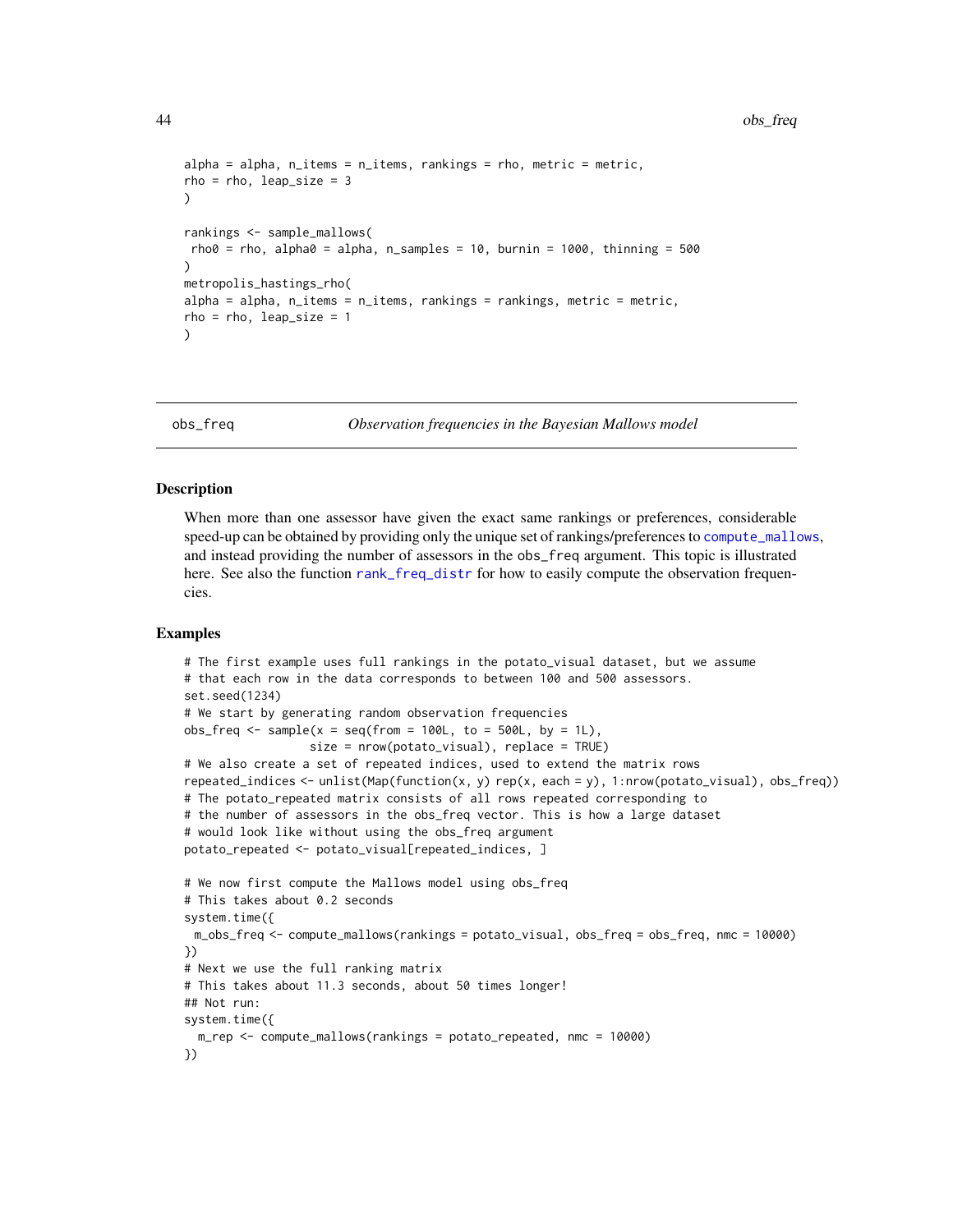```
# We set the burnin to 2000 for both
  m_obs_freq$burnin <- 2000
  m_rep$burnin <- 2000
  # Note that the MCMC algorithms did not run with the same
  # random number seeds in these two experiments, but still
  # the posterior distributions look similar
  plot(m_obs_freq, burnin = 2000, "alpha")
  plot(m_rep, burnin = 2000, "alpha")
  plot(m\_obs\_freq, burnin = 2000, "rho", items = 1:4)plot(m_{rep}, burnin = 2000, "rho", items = 1:4)## End(Not run)
# Next we repeated the exercise with the pairwise preference data
# in the beach dataset. Note that we first must compute the
# transitive closure for each participant. If two participants
# have provided different preferences with identical transitive closure,
# then we can treat them as identical
beach_tc <- generate_transitive_closure(beach_preferences)
# Next, we confirm that each participant has a unique transitive closure
# We do this by sorting first by top_item and then by bottom_item,
# and then concatenating, whereupon we check how many participants there
# are for each unique concatenation
# This returns zero rows, so there are no participants with the same transitive closure
beach_tc <- beach_tc[order(beach_tc$assessor, beach_tc$top_item,
                           beach_tc$bottom_item), ]
aggr_df <- do.call(rbind, lapply(split(beach_tc, f = beach_tc$assessor), function(x){
  x$concat_ranks <- paste(c(x$bottom_item, x$top_item), collapse = ",")
  x
}))
aggr_df <- aggregate(list(num_assessors = aggr_df$assessor),
                     aggr_df[, "concat_ranks", drop = FALSE],
                     FUN = function(x) length(unique(x)))
nrow(aggr_df[aggr_df$num_assessors > 1, , drop = FALSE])
# We now illustrate the weighting procedure by assuming that there are
# more than one assessor per unique transitive closure. We generate an
# obs_freq vector such that each unique transitive closure is repeated 1-4 times.
set.seed(9988)
obs_freq <- sample(x = 1:4, size = length(unique(beach_preferences$assessor)), replace = TRUE)
# Next, we create a new hypthetical beach_preferences dataframe where each
# assessor is replicated 1-4 times
beach_pref_rep <- do.call(
  rbind,
  lapply(split(beach_preferences, f = beach_preferences$assessor),
         function(dd){
```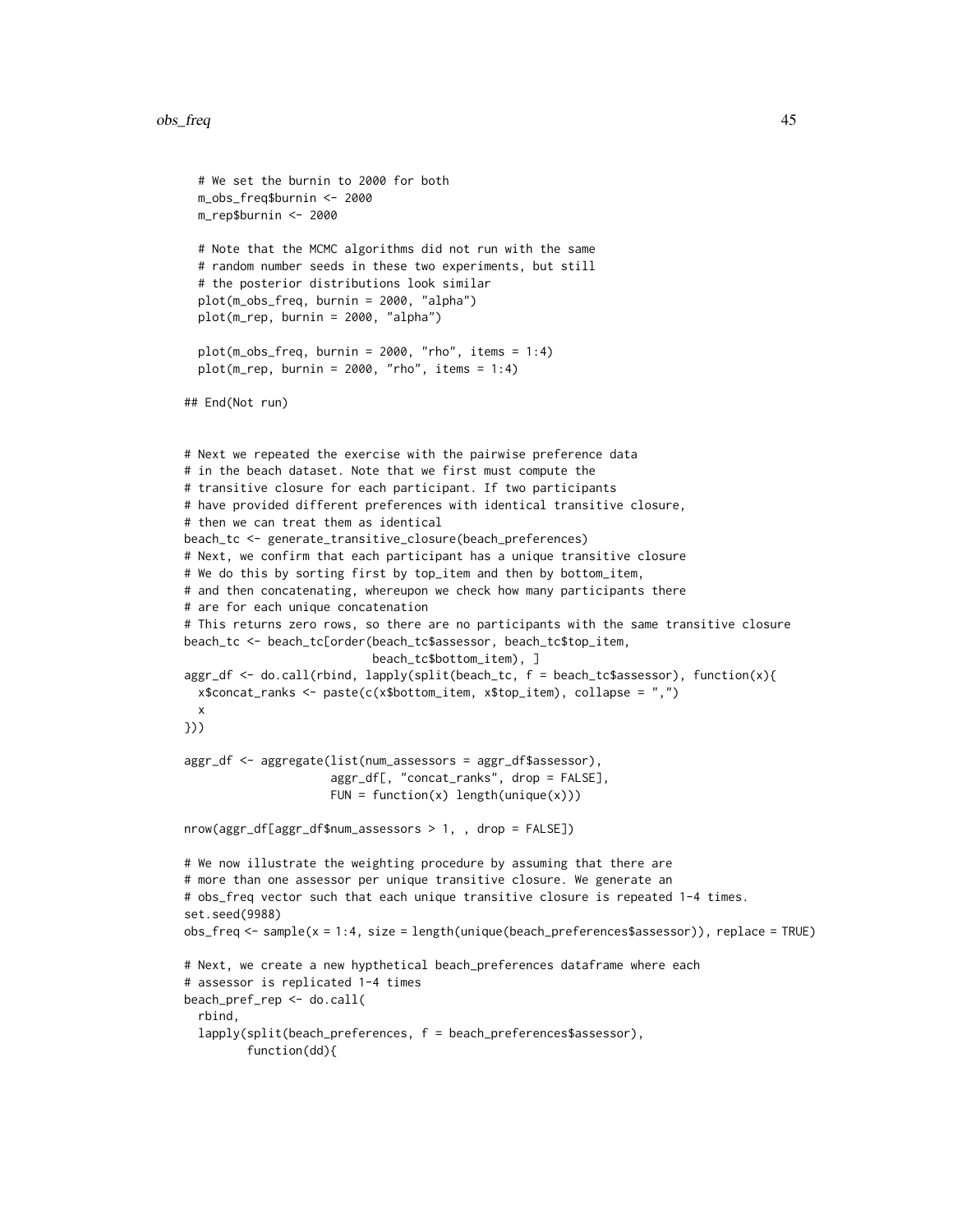```
ret <- merge(
             dd,
             data.frame(
               new_assessor = seq_len(obs_freq[unique(dd$assessor)])
               ), all = TRUEret$assessor <- paste(ret$assessor, ret$new_assessor, sep = ",")
           ret$new_assessor <- NULL
           ret
           }))
# We generate transitive closure for these preferences
beach_tc_rep <- generate_transitive_closure(beach_pref_rep)
# We can check that the number of unique assessors is now larger,
# and equal to the sum of obs_freq
sum(obs_freq)
length(unique(beach_tc_rep$assessor))
# We generate the initial rankings for the repeated and the "unrepeated"
# data
beach_rankings <- generate_initial_ranking(beach_tc, n_items = 15)
beach_rankings_rep <- generate_initial_ranking(beach_tc_rep, n_items = 15)
## Not run:
# We then run the Bayesian Mallows rank model, first for the
# unrepeated data with a obs_freq argument. This takes about 1.9 seconds
system.time({
  model_fit_obs_freq <- compute_mallows(rankings = beach_rankings,
                                       preferences = beach_tc,
                                       obs_freq = obs_freq,
                                       save_aug = TRUE,
                                       nmc = 10000)
})
# Next for the repeated data. This takes about 4.8 seconds.
system.time({
  model_fit_rep <- compute_mallows(rankings = beach_rankings_rep,
                                   preferences = beach_tc_rep,
                                   save_aug = TRUE,nmc = 10000)
})
# As demonstrated here, using a obs_freq argument to exploit patterns in data
# where multiple assessors have given identical rankings or preferences, may
# lead to considerable speedup.
## End(Not run)
```
<span id="page-45-1"></span>plot.BayesMallows *Plot Posterior Distributions*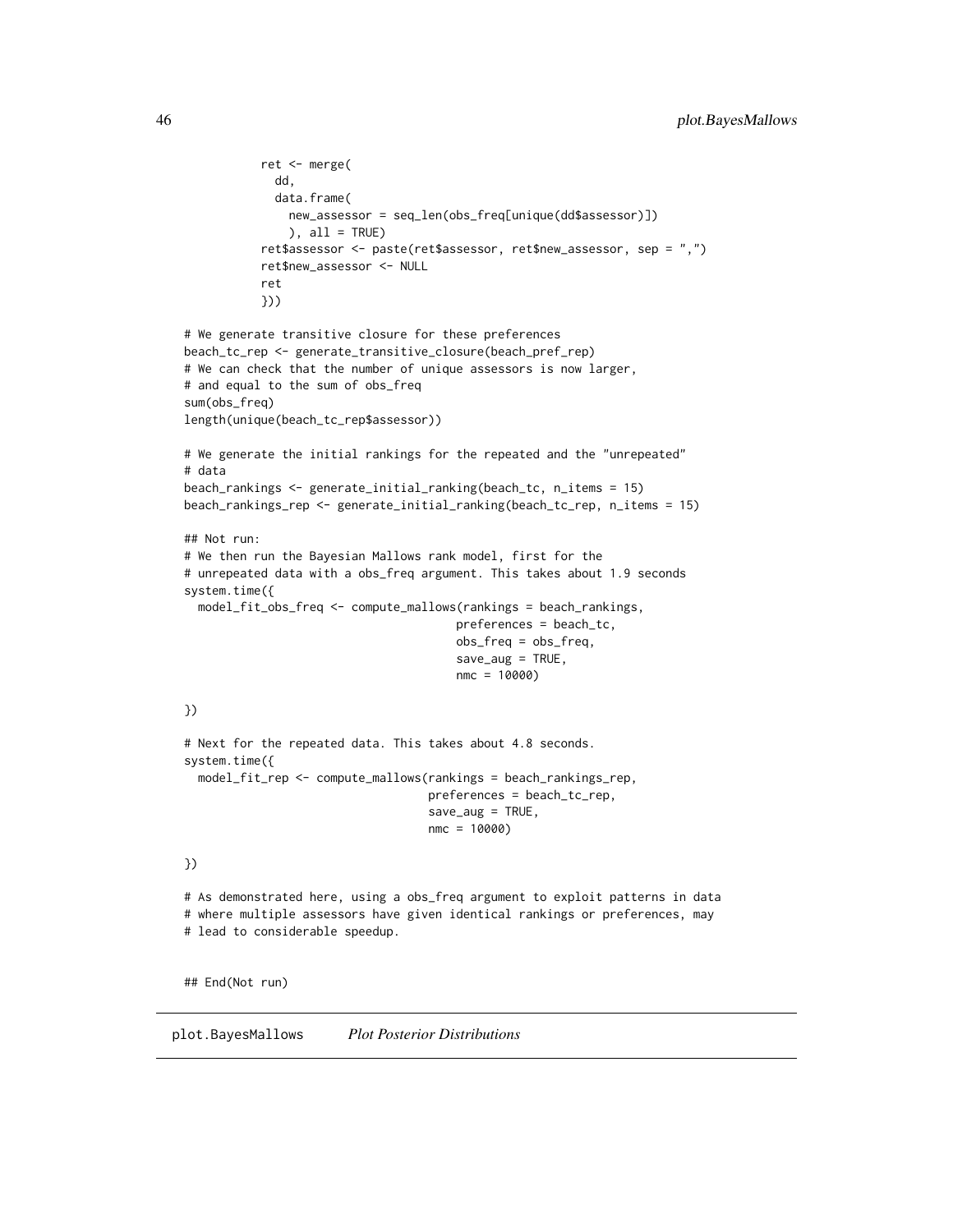## <span id="page-46-0"></span>plot.BayesMallows 47

#### **Description**

Plot posterior distributions of the parameters of the Mallows Rank model.

#### Usage

```
## S3 method for class 'BayesMallows'
plot(x, burnin = x$burnin, parameter = "alpha", items = NULL, ...)
```
#### Arguments

| X         | An object of type BayesMallows, returned from compute_mallows.                                                                                                                                                               |
|-----------|------------------------------------------------------------------------------------------------------------------------------------------------------------------------------------------------------------------------------|
| burnin    | A numeric value specifying the number of iterations to discard as burn-in. De-<br>faults to x\$burnin, and must be provided if x\$burnin does not exist. See<br>assess_convergence.                                          |
| parameter | Character string defining the parameter to plot. Available options are "alpha",<br>"rho", "cluster_probs", "cluster_assignment", and "theta".                                                                                |
| items     | The items to study in the diagnostic plot for rho. Either a vector of item names,<br>corresponding to x\\$1.1 tems or a vector of indices. If NULL, five items are se-<br>lected randomly. Only used when parameter = "rho". |
| $\cdot$   | Other arguments passed to plot (not used).                                                                                                                                                                                   |

#### Examples

```
# The example datasets potato_visual and potato_weighing contain complete
# rankings of 20 items, by 12 assessors. We first analyse these using the Mallows
# model:
model_fit <- compute_mallows(potato_visual)
# Se the documentation to compute_mallows for how to assess the convergence
# of the algorithm
# We set the burnin = 1000
model_fit$burnin <- 1000
# By default, the scale parameter "alpha" is plotted
plot(model_fit)
## Not run:
  # We can also plot the latent rankings "rho"
  plot(model_fit, parameter = "rho")
  # By default, a random subset of 5 items are plotted
  # Specify which items to plot in the items argument.
  plot(model_fit, parameter = "rho",
       items = c(2, 4, 6, 9, 10, 20)# When the ranking matrix has column names, we can also
  # specify these in the items argument.
  # In this case, we have the following names:
  colnames(potato_visual)
  # We can therefore get the same plot with the following call:
  plot(model_fit, parameter = "rho",
       items = c("P2", "P4", "P6", "P9", "P10", "P20"))
```
## End(Not run)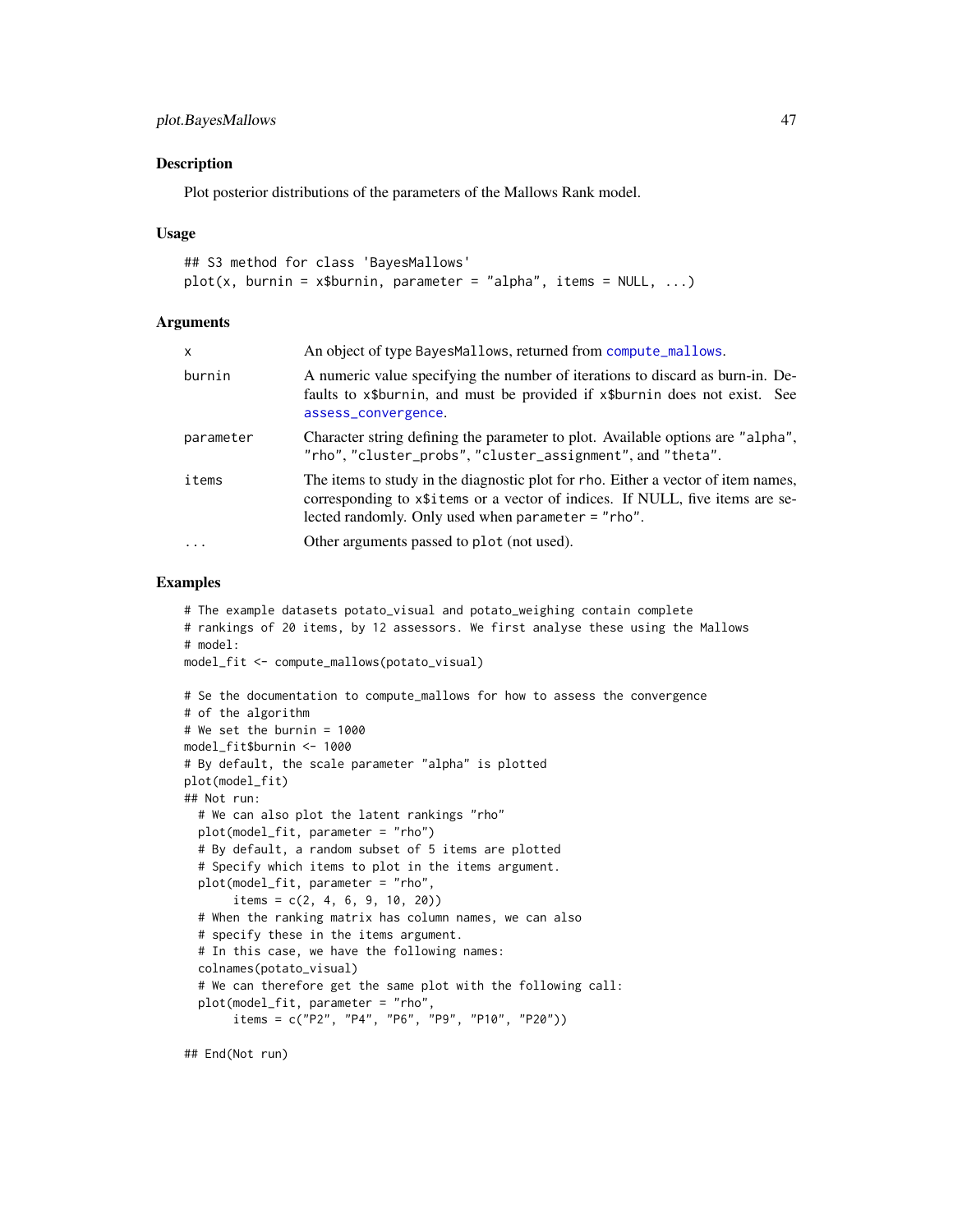```
## Not run:
 # Plots of mixture parameters:
 # We can run a mixture of Mallows models, using the n_clusters argument
 # We use the sushi example data. See the documentation of compute_mallows for a more elaborate
 # example
 model_fit <- compute_mallows(sushi_rankings, n_clusters = 5, save_clus = TRUE)
 model_fit$burnin <- 1000
 # We can then plot the posterior distributions of the cluster probabilities
 plot(model_fit, parameter = "cluster_probs")
 # We can also get a cluster assignment plot, showing the assessors along the horizontal
 # axis and the clusters along the vertical axis. The color show the probability
 # of belonging to each clusters. The assessors are sorted along the horizontal
 # axis according to their maximum a posterior cluster assignment. This plot
 # illustrates the posterior uncertainty in cluster assignments.
 plot(model_fit, parameter = "cluster_assignment")
 # See also ?assign_cluster for a function which returns the cluster assignment
 # back in a dataframe.
```
## End(Not run)

plot\_alpha\_posterior *Plot Alpha Posterior*

#### Description

posterior for alpha

#### Usage

plot\_alpha\_posterior(output, nmc, burnin)

## Arguments

| output | input                                                                                                                                                                                               |
|--------|-----------------------------------------------------------------------------------------------------------------------------------------------------------------------------------------------------|
| nmc    | Number of Monte Carlo samples                                                                                                                                                                       |
| burnin | A numeric value specifying the number of iterations to discard as burn-in. De-<br>faults to model_fit\$burnin, and must be provided if model_fit\$burnin does<br>not exist. See assess_convergence. |

## Author(s)

Anja Stein

<span id="page-47-0"></span>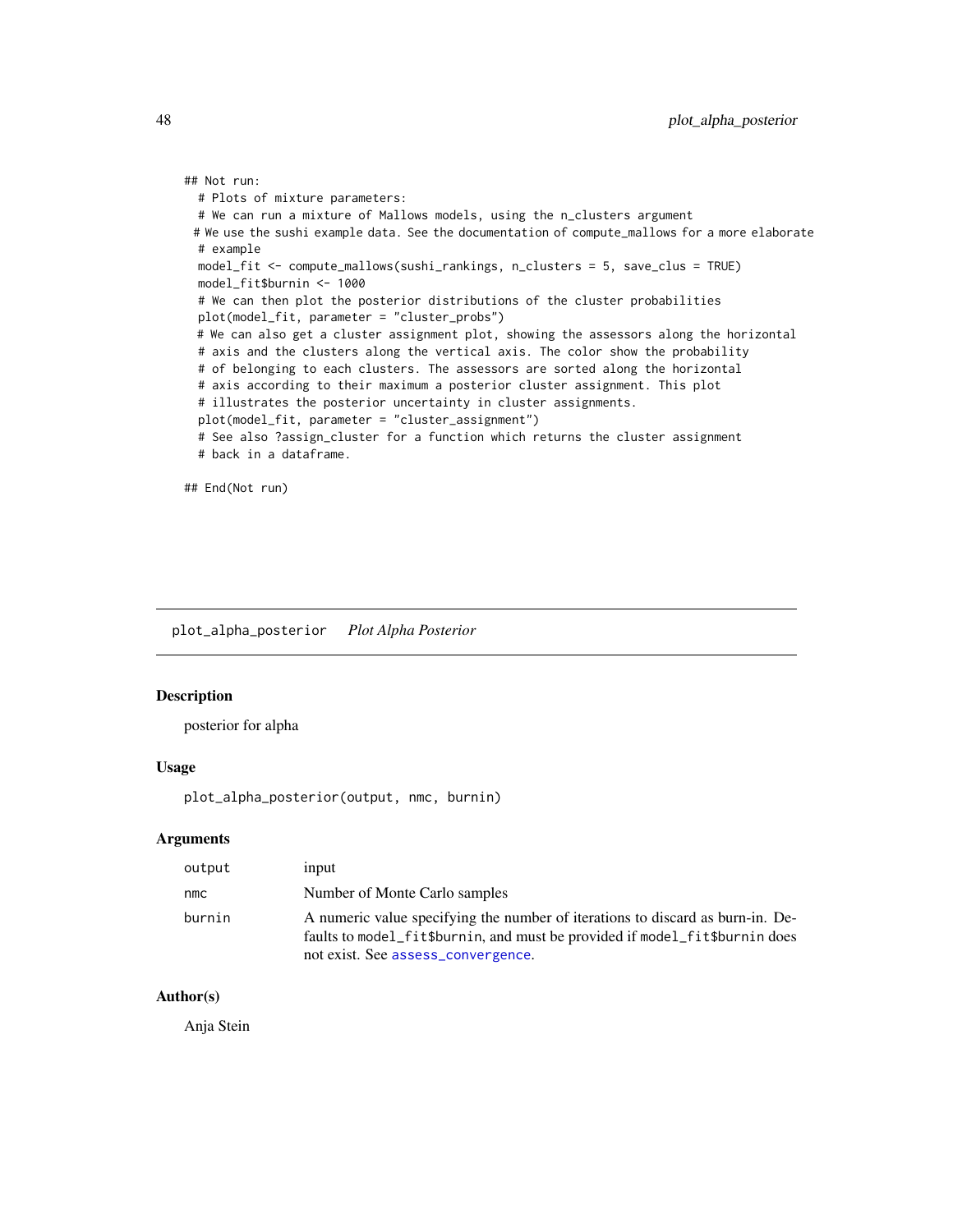<span id="page-48-1"></span><span id="page-48-0"></span>

#### Description

Plot the within-cluster sum of distances from the corresponding cluster consensus for different number of clusters. This function is useful for selecting the number of mixture.

#### Usage

plot\_elbow(..., burnin = NULL)

#### Arguments

| $\cdot$ | One or more objects returned from compute_mallows, separated by comma, or           |
|---------|-------------------------------------------------------------------------------------|
|         | a list of such objects. Typically, each object has been run with a different number |
|         | of mixtures, as specified in the n_clusters argument to compute_mallows.            |
| burnin  | The number of iterations to discard as burnin. Either a vector of numbers, one      |
|         | for each model, or a single number which is taken to be the burnin for all models.  |
|         | If each model provided has a burnin element, then this is taken as the default.     |

## Value

A boxplot with the number of clusters on the horizontal axis and the with-cluster sum of distances on the vertical axis.

#### See Also

[compute\\_mallows](#page-10-1)

```
# DETERMINING THE NUMBER OF CLUSTERS IN THE SUSHI EXAMPLE DATA
## Not run:
 # Let us look at any number of clusters from 1 to 10
 # We use the convenience function compute_mallows_mixtures
 n_{\text{clusters}} \leftarrow \text{seq}(\text{from} = 1, \text{to} = 10)models <- compute_mallows_mixtures(n_clusters = n_clusters,
                                      rankings = sushi_rankings,
                                      include_wcd = TRUE)
 # models is a list in which each element is an object of class BayesMallows,
 # returned from compute_mallows
 # We can create an elbow plot
 plot_elbow(models, burnin = 1000)
 # We then select the number of cluster at a point where this plot has
 # an "elbow", e.g., n_clusters = 5.
 # Having chosen the number of clusters, we can now study the final model
 # Rerun with 5 clusters, now setting save_clus = TRUE to get cluster assignments
```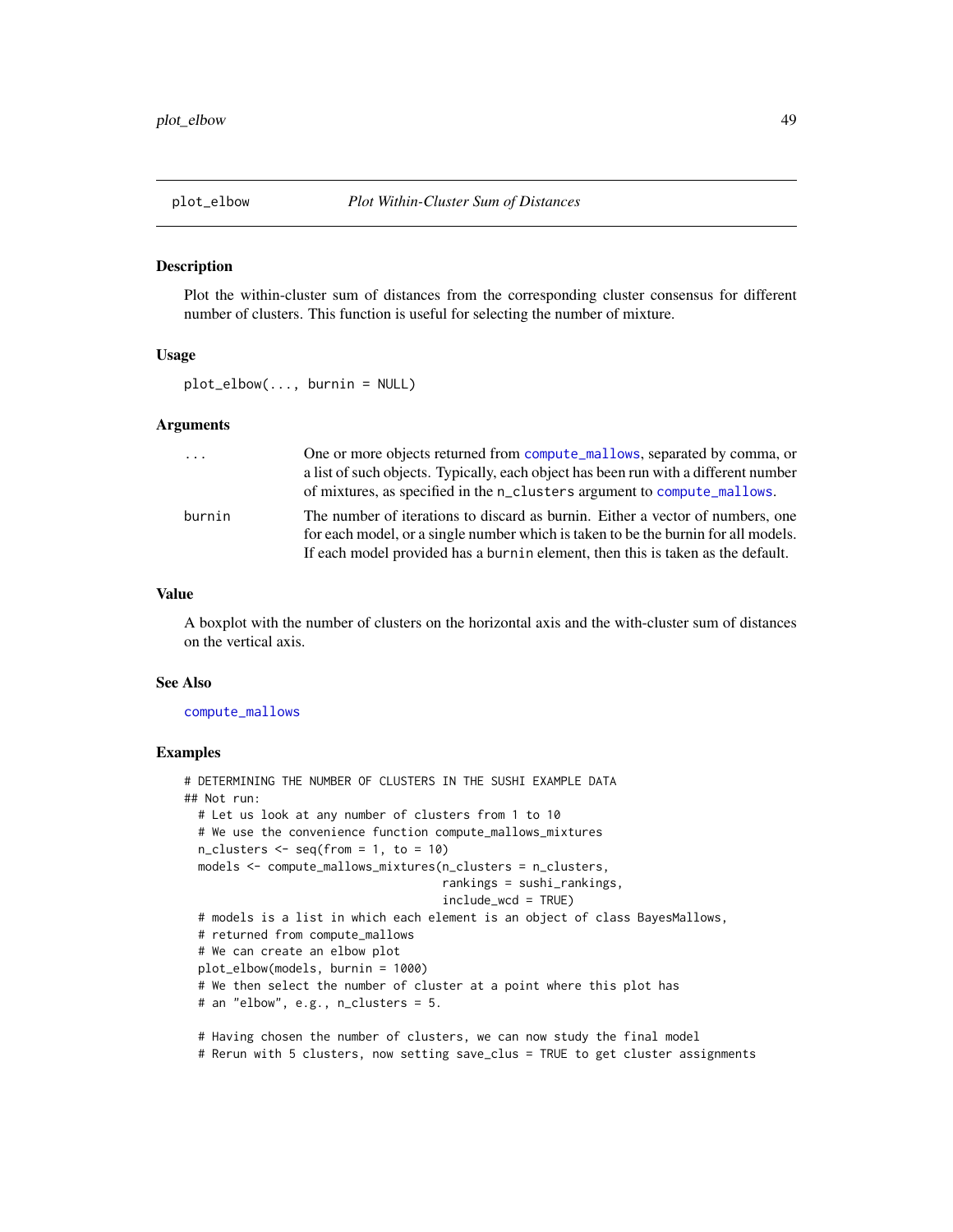```
mixture_model <- compute_mallows(rankings = sushi_rankings, n_clusters = 5,
                                  include_wcd = TRUE, save_clus = TRUE)
# Delete the models object to free some memory
rm(models)
# Set the burnin
mixture_model$burnin <- 1000
# Plot the posterior distributions of alpha per cluster
plot(mixture_model)
# Compute the posterior interval of alpha per cluster
compute_posterior_intervals(mixture_model, parameter = "alpha")
# Plot the posterior distributions of cluster probabilities
plot(mixture_model, parameter = "cluster_probs")
# Plot the posterior probability of cluster assignment
plot(mixture_model, parameter = "cluster_assignment")
# Plot the posterior distribution of "tuna roll" in each cluster
plot(mixture_model, parameter = "rho", items = "tuna roll")
# Compute the cluster-wise CP consensus, and show one column per cluster
cp <- compute_consensus(mixture_model, type = "CP")
cp$cumprob <- NULL
stats::reshape(cp, direction = "wide", idvar = "ranking",
               timevar = "cluster", varying = list(as.character(unique(cp$cluster))))
# Compute the MAP consensus, and show one column per cluster
map <- compute_consensus(mixture_model, type = "MAP")
map$probability <- NULL
stats::reshape(map, direction = "wide", idvar = "map_ranking",
               timevar = "cluster", varying = list(as.character(unique(map$cluster))))
# RUNNING IN PARALLEL
# Computing Mallows models with different number of mixtures in parallel leads to
# considerably speedup
library(parallel)
cl <- makeCluster(detectCores() - 1)
n_{\text{clusters}} \leftarrow \text{seq}(\text{from} = 1, \text{to} = 10)models <- compute_mallows_mixtures(n_clusters = n_clusters,
                                    rankings = sushi_rankings,
                                    include\_wcd = TRUE, cl = clstopCluster(cl)
```
## End(Not run)

plot\_rho\_posterior *Plot the posterior for rho for each item*

## Description

Plot the posterior for rho for each item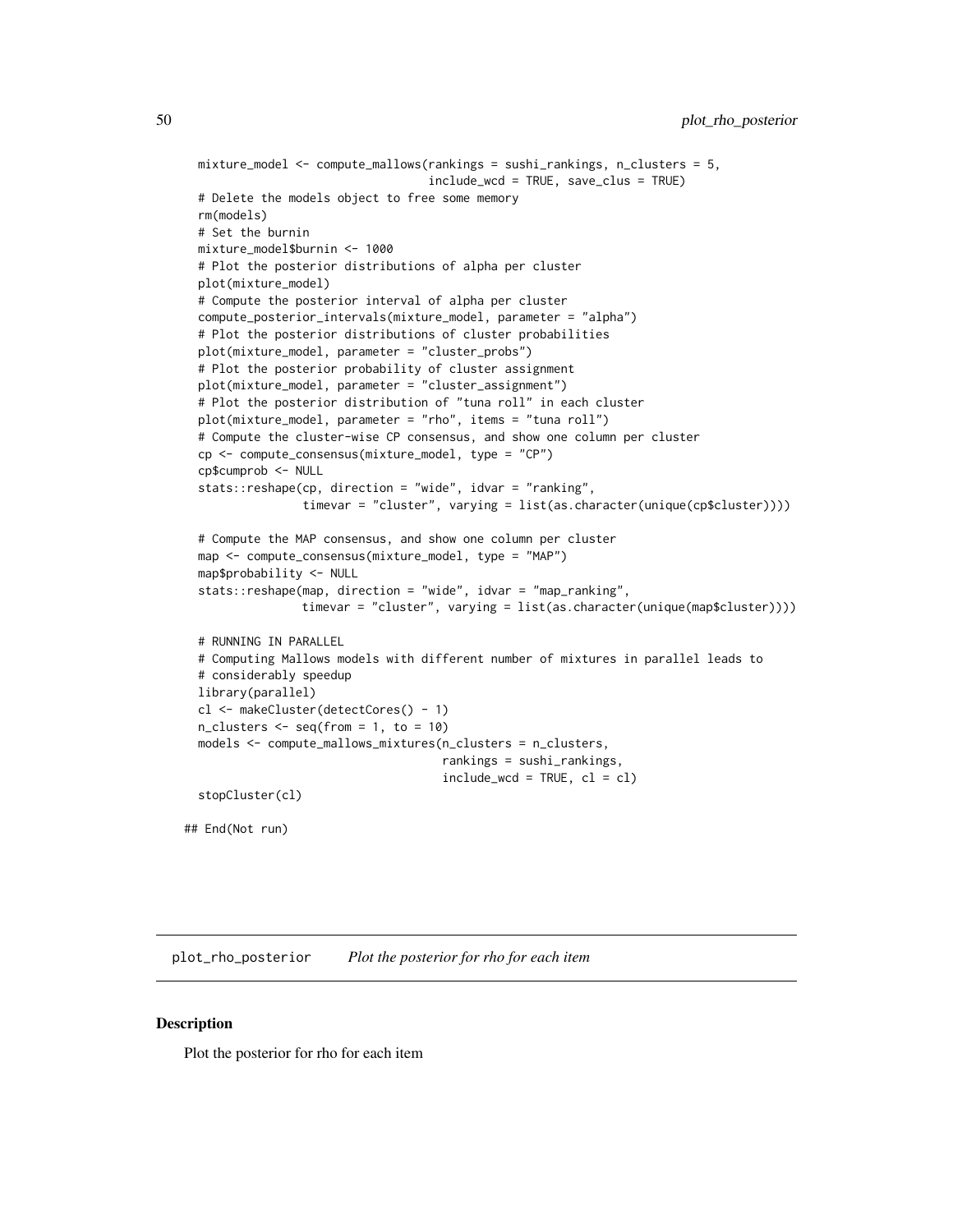## <span id="page-50-0"></span> $plot\_top_k$  51

## Usage

plot\_rho\_posterior(output, nmc, burnin, C, colnames = NULL, items = NULL)

## Arguments

| output   | input                                                                                                                                                                                              |
|----------|----------------------------------------------------------------------------------------------------------------------------------------------------------------------------------------------------|
| nmc      | Number of Monte Carlo samples                                                                                                                                                                      |
| burnin   | A numeric value specifying the number of iterations to discard as burn-in. De-<br>faults to model_fit\$burnin, and must be provided if model_fit\$burnin does<br>not exist. See assess_convergence |
| C        | Number of cluster                                                                                                                                                                                  |
| colnames | A vector of item names. If NULL, we generate generic names for the items in<br>the ranking.                                                                                                        |
| items    | Either a vector of item names, or a vector of indices. If NULL, five items are<br>selected randomly.                                                                                               |

<span id="page-50-1"></span>plot\_top\_k *Plot Top-k Rankings with Pairwise Preferences*

## Description

Plot the posterior probability, per item, of being ranked among the top- $k$  for each assessor. This plot is useful when the data take the form of pairwise preferences.

## Usage

```
plot_top_k(
 model_fit,
 burnin = model_fit$burnin,
 k = 3,rel_widths = c(model_fit$n_clusters, 10)
)
```
## Arguments

| model_fit  | An object of type BayesMallows, returned from compute_mallows.                                                                                                                                      |
|------------|-----------------------------------------------------------------------------------------------------------------------------------------------------------------------------------------------------|
| burnin     | A numeric value specifying the number of iterations to discard as burn-in. De-<br>faults to model_fit\$burnin, and must be provided if model_fit\$burnin does<br>not exist. See assess_convergence. |
| k          | Integer specifying the k in top- $k$ .                                                                                                                                                              |
| rel_widths | The relative widths of the plots of rho per cluster and the plot of assessors,<br>respectively. This argument is passed on to plot_grid.                                                            |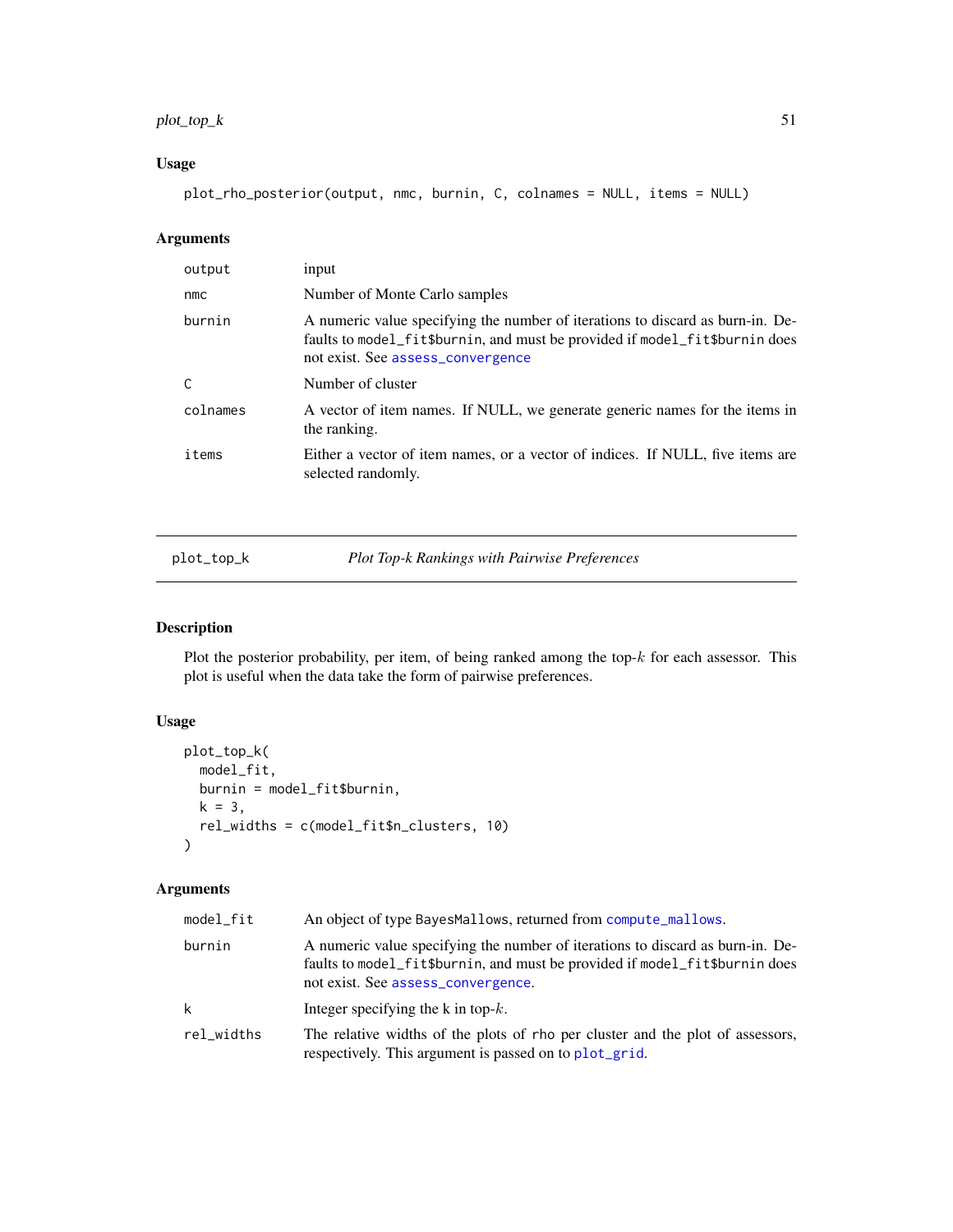## See Also

[predict\\_top\\_k](#page-53-1)

#### Examples

```
## Not run:
 # We use the example dataset with beach preferences. Se the documentation to
 # compute_mallows for how to assess the convergence of the algorithm
 # We need to save the augmented data, so setting this option to TRUE
 model_fit <- compute_mallows(preferences = beach_preferences,
                               save_aug = TRUE)
 # We set burnin = 1000
 model_fit$burnin <- 1000
 # By default, the probability of being top-3 is plotted
 plot_top_k(model_fit)
 # We can also plot the probability of being top-5, for each item
 plot_top_k(model_fit, k = 5)
 # We get the underlying numbers with predict_top_k
 probs <- predict_top_k(model_fit)
 # To find all items ranked top-3 by assessors 1-3 with probability more than 80 %,
 # we do
 subset(probs, assessor %in% 1:3 & prob > 0.8)
```
## End(Not run)

potato\_true\_ranking *True ranking of the weights of 20 potatoes.*

#### **Description**

True ranking of the weights of 20 potatoes.

#### Usage

potato\_true\_ranking

#### Format

An object of class numeric of length 20.

## References

Liu Q, Crispino M, Scheel I, Vitelli V, Frigessi A (2019). "Model-Based Learning from Preference Data." *Annual Review of Statistics and Its Application*, 6(1). [doi:10.1146/annurevstatistics031017-](https://doi.org/10.1146/annurev-statistics-031017-100213) [100213.](https://doi.org/10.1146/annurev-statistics-031017-100213)

<span id="page-51-0"></span>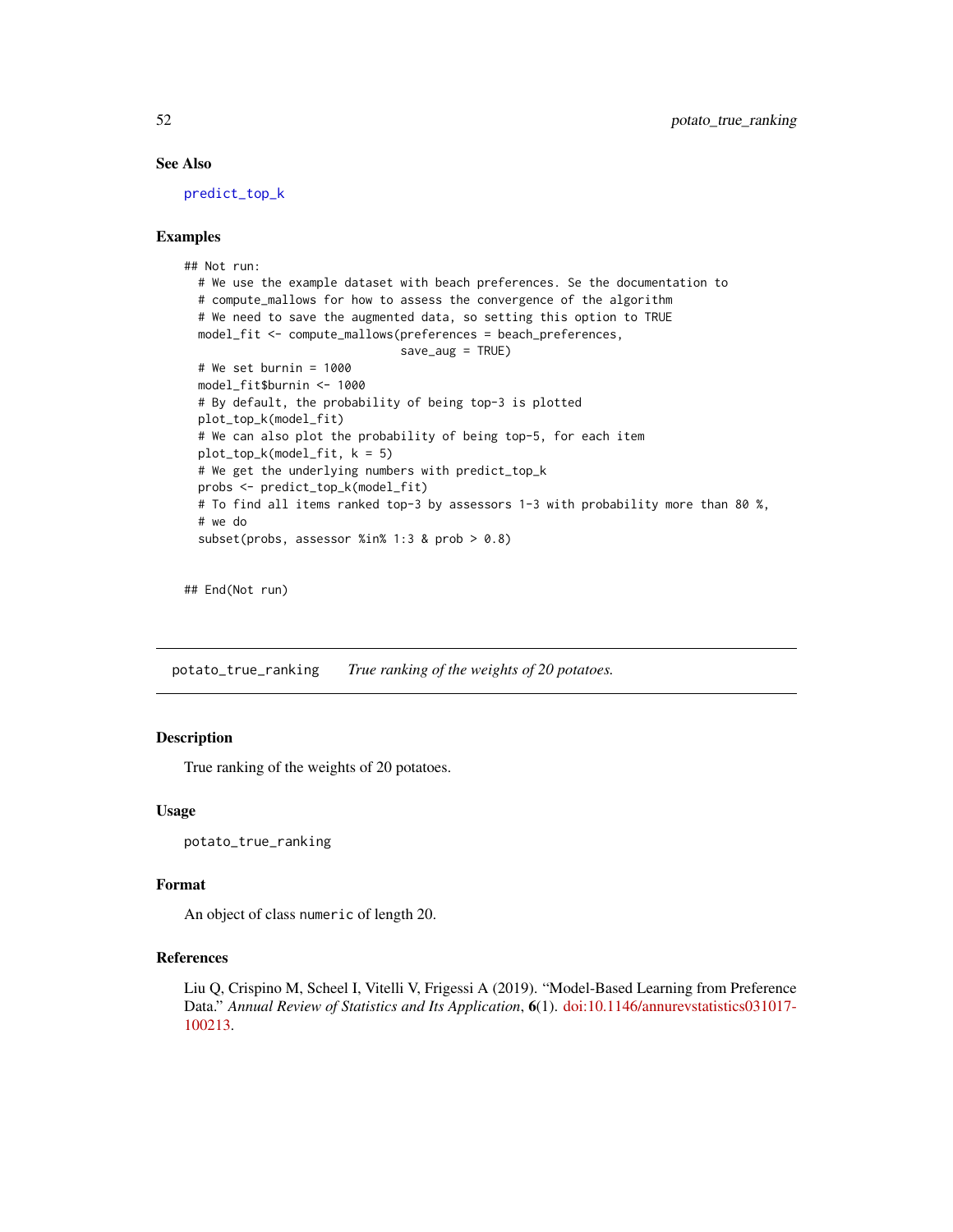<span id="page-52-0"></span>potato\_visual *Result of ranking potatoes by weight, where the assessors were only allowed to inspected the potatoes visually. 12 assessors ranked 20 potatoes.*

#### Description

Result of ranking potatoes by weight, where the assessors were only allowed to inspected the potatoes visually. 12 assessors ranked 20 potatoes.

#### Usage

potato\_visual

#### Format

An object of class matrix (inherits from array) with 12 rows and 20 columns.

#### References

Liu Q, Crispino M, Scheel I, Vitelli V, Frigessi A (2019). "Model-Based Learning from Preference Data." *Annual Review of Statistics and Its Application*, 6(1). [doi:10.1146/annurevstatistics031017-](https://doi.org/10.1146/annurev-statistics-031017-100213) [100213.](https://doi.org/10.1146/annurev-statistics-031017-100213)

| potato_weighing | Result of ranking potatoes by weight, where the assessors were al- |
|-----------------|--------------------------------------------------------------------|
|                 | lowed to lift the potatoes. 12 assessors ranked 20 potatoes.       |

#### Description

Result of ranking potatoes by weight, where the assessors were allowed to lift the potatoes. 12 assessors ranked 20 potatoes.

#### Usage

potato\_weighing

#### Format

An object of class matrix (inherits from array) with 12 rows and 20 columns.

## References

Liu Q, Crispino M, Scheel I, Vitelli V, Frigessi A (2019). "Model-Based Learning from Preference Data." *Annual Review of Statistics and Its Application*, 6(1). [doi:10.1146/annurevstatistics031017-](https://doi.org/10.1146/annurev-statistics-031017-100213) [100213.](https://doi.org/10.1146/annurev-statistics-031017-100213)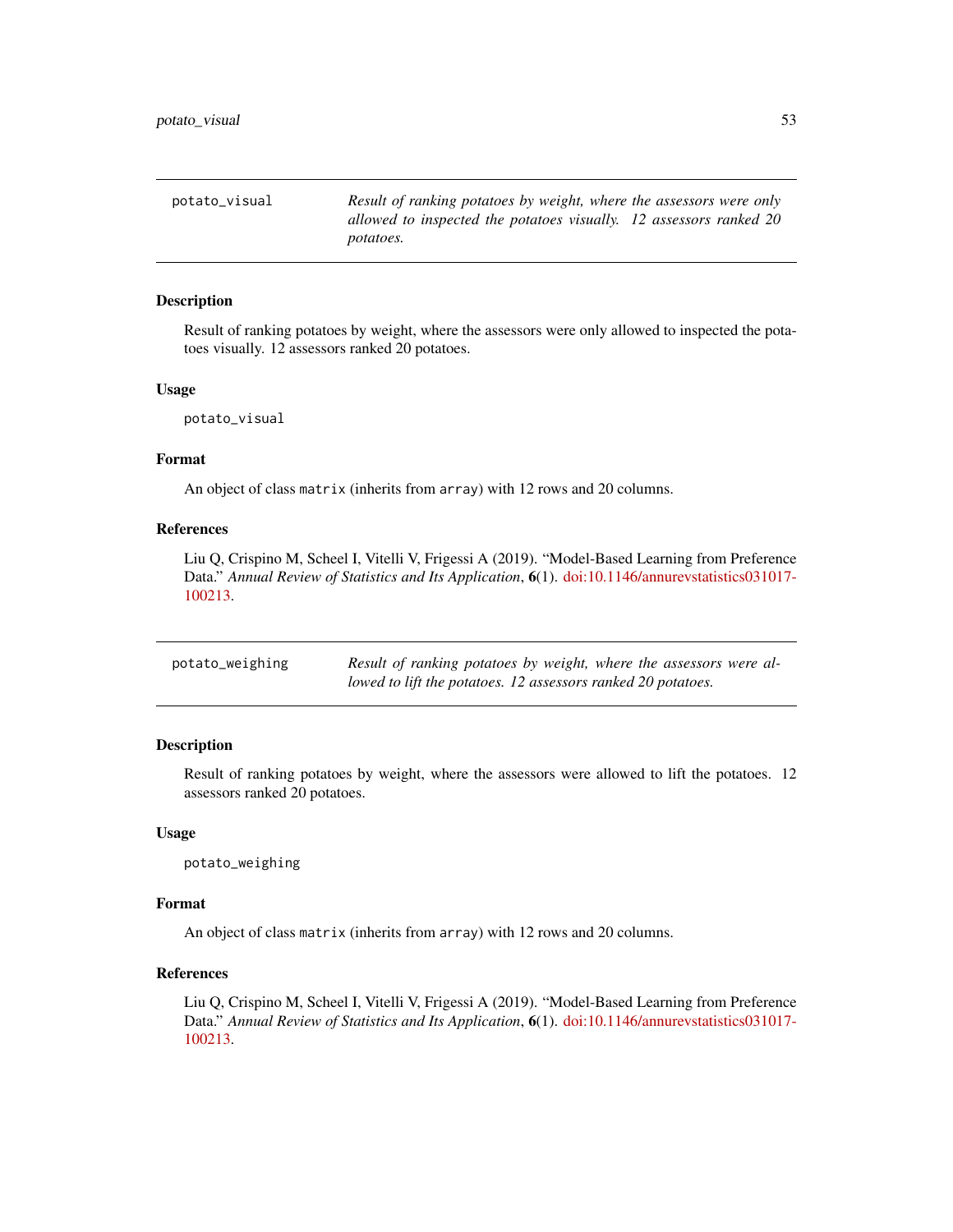<span id="page-53-1"></span><span id="page-53-0"></span>

#### Description

Predict the posterior probability, per item, of being ranked among the top- $k$  for each assessor. This is useful when the data take the form of pairwise preferences.

#### Usage

predict\_top\_k(model\_fit, burnin = model\_fit\$burnin, k = 3)

#### Arguments

| model fit | An object of type BayesMallows, returned from compute_mallows.                                                                                                                                      |
|-----------|-----------------------------------------------------------------------------------------------------------------------------------------------------------------------------------------------------|
| burnin    | A numeric value specifying the number of iterations to discard as burn-in. De-<br>faults to model fit\$burnin, and must be provided if model fit\$burnin does<br>not exist. See assess_convergence. |
| k         | Integer specifying the k in top- $k$ .                                                                                                                                                              |

#### Value

A dataframe with columns assessor, item, and prob, where each row states the probability that the given assessor rates the given item among top- $k$ .

#### See Also

#### [plot\\_top\\_k](#page-50-1)

```
## Not run:
 # We use the example dataset with beach preferences. Se the documentation to
 # compute_mallows for how to assess the convergence of the algorithm
 # We need to save the augmented data, so setting this option to TRUE
 model_fit <- compute_mallows(preferences = beach_preferences,
                               save_aug = TRUE)
 # We set burnin = 1000
 model_fit$burnin <- 1000
 # By default, the probability of being top-3 is plotted
 plot_top_k(model_fit)
 # We can also plot the probability of being top-5, for each item
 plot_top_k(model_fit, k = 5)
 # We get the underlying numbers with predict_top_k
 probs <- predict_top_k(model_fit)
 # To find all items ranked top-3 by assessors 1-3 with probability more than 80 %,
 # we do
 subset(probs, assessor %in% 1:3 & prob > 0.8)
```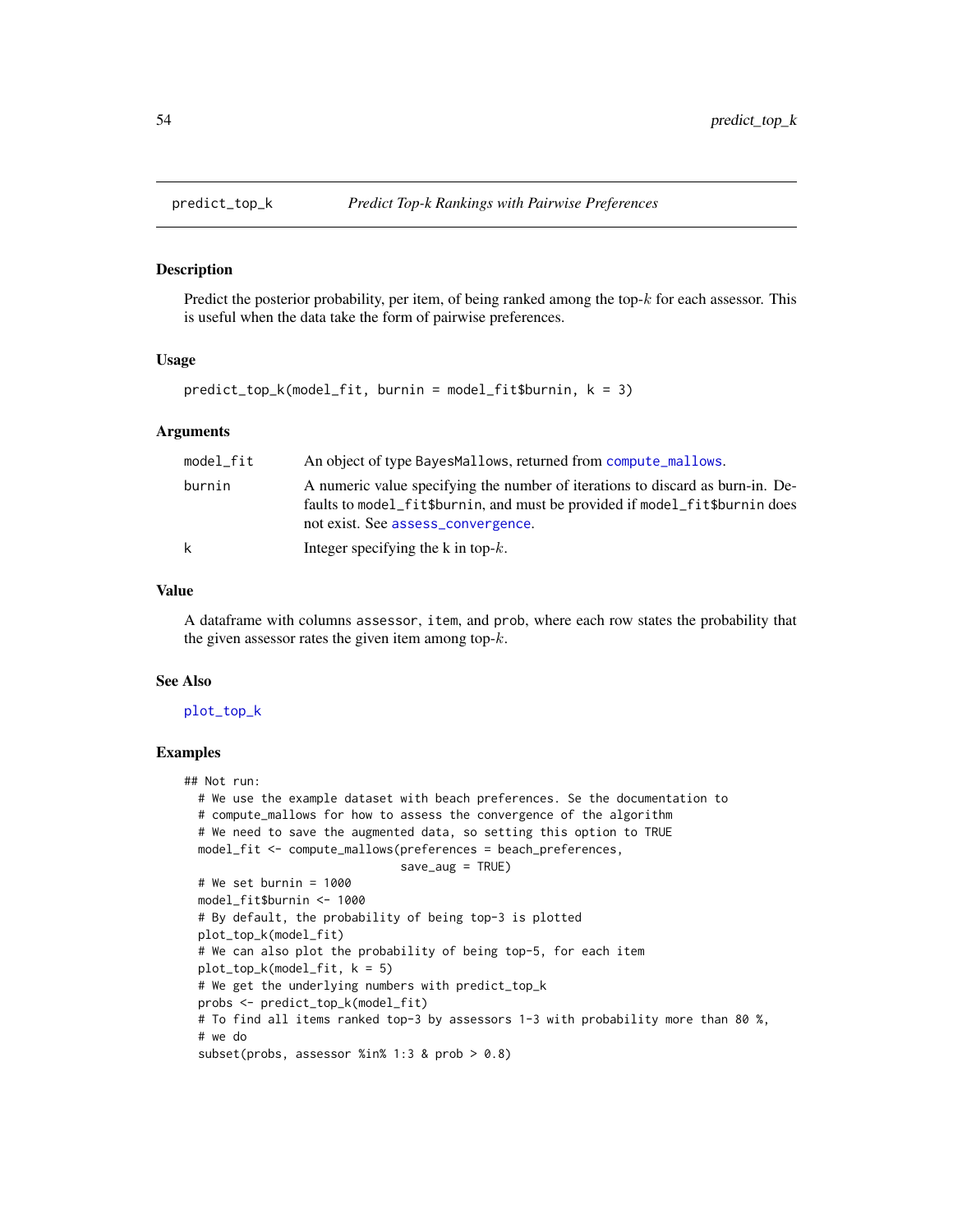<span id="page-54-0"></span>## End(Not run)

print.BayesMallows *Print Method for BayesMallows Objects*

## Description

The default print method for a BayesMallows object.

## Usage

```
## S3 method for class 'BayesMallows'
print(x, \ldots)
```
## Arguments

|          | An object of type BayesMallows, returned from compute_mallows. |
|----------|----------------------------------------------------------------|
| $\cdots$ | Other arguments passed to print (not used).                    |

```
print.BayesMallowsMixtures
```
*Print Method for BayesMallowsMixtures Objects*

## Description

The default print method for a BayesMallowsMixtures object.

## Usage

```
## S3 method for class 'BayesMallowsMixtures'
print(x, \ldots)
```
## Arguments

|   | An object of type BayesMallowsMixtures, returned from compute_mallows_mixtures. |
|---|---------------------------------------------------------------------------------|
| . | Other arguments passed to print (not used).                                     |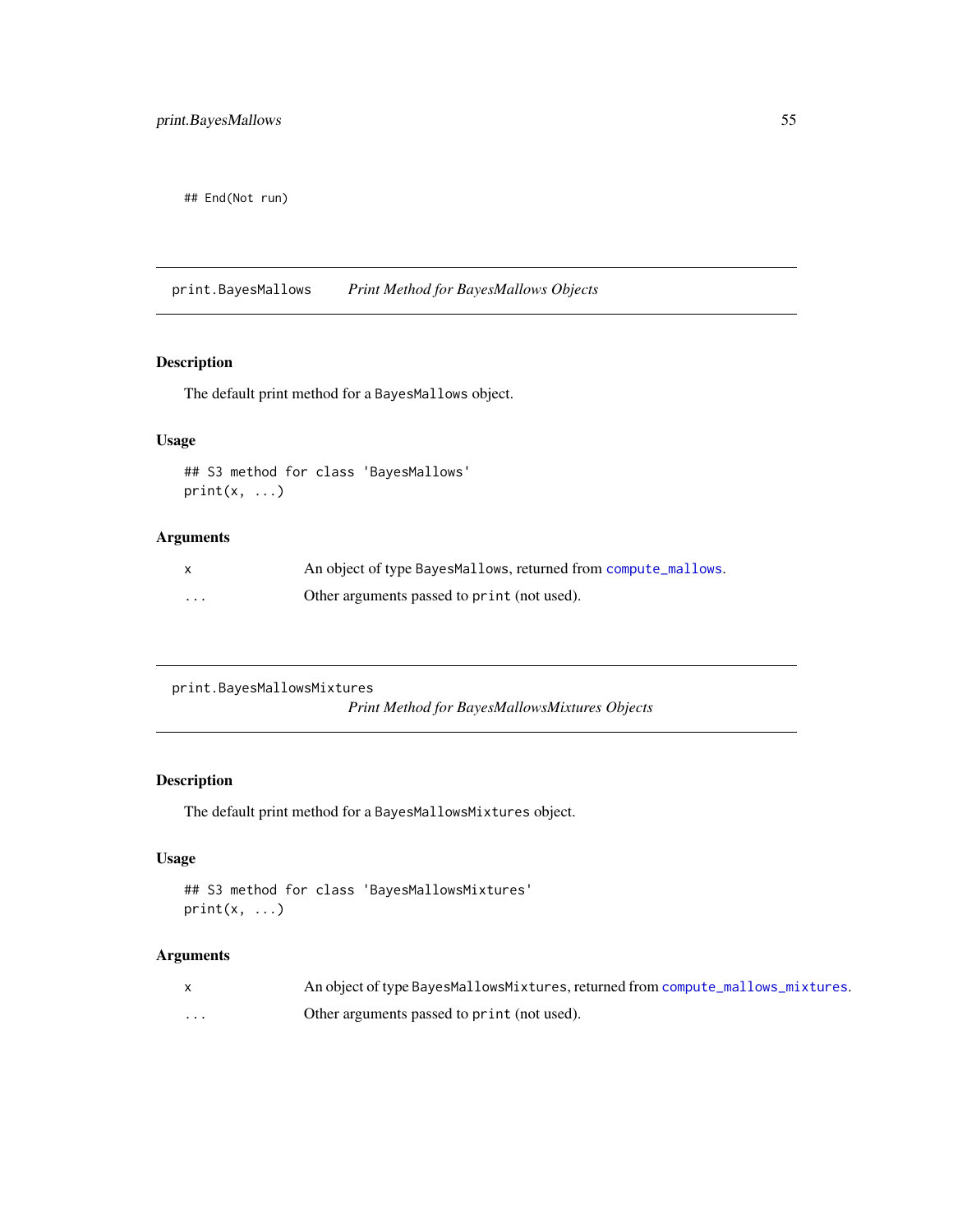<span id="page-55-0"></span>

#### <span id="page-55-1"></span>Description

create\_ranking takes a vector or matrix of ordered items orderings and returns a corresponding vector or matrix of ranked items. create\_ordering takes a vector or matrix of rankings rankings and returns a corresponding vector or matrix of ordered items.

#### Usage

create\_ranking(orderings)

create\_ordering(rankings)

#### Arguments

| orderings | A vector or matrix of ordered items. If a matrix, it should be of size N times n,<br>where N is the number of samples and n is the number of items. |
|-----------|-----------------------------------------------------------------------------------------------------------------------------------------------------|
| rankings  | A vector or matrix of ranked items. If a matrix, it should be N times n, where N<br>is the number of samples and n is the number of items.          |

#### Value

A vector or matrix of rankings. Missing orderings coded as NA are propagated into corresponding missing ranks and vice versa.

## Functions

- create\_ranking: Convert from ordering to ranking.
- create\_ordering: Convert from ranking to ordering.

```
# A vector of ordered items.
orderings <- c(5, 1, 2, 4, 3)
# Get ranks
rankings <- create_ranking(orderings)
# rankings is c(2, 3, 5, 4, 1)
# Finally we convert it backed to an ordering.
orderings_2 <- create_ordering(rankings)
# Confirm that we get back what we had
all.equal(orderings, orderings_2)
# Next, we have a matrix with N = 19 samples
# and n = 4 items
set.seed(21)
N < -10
```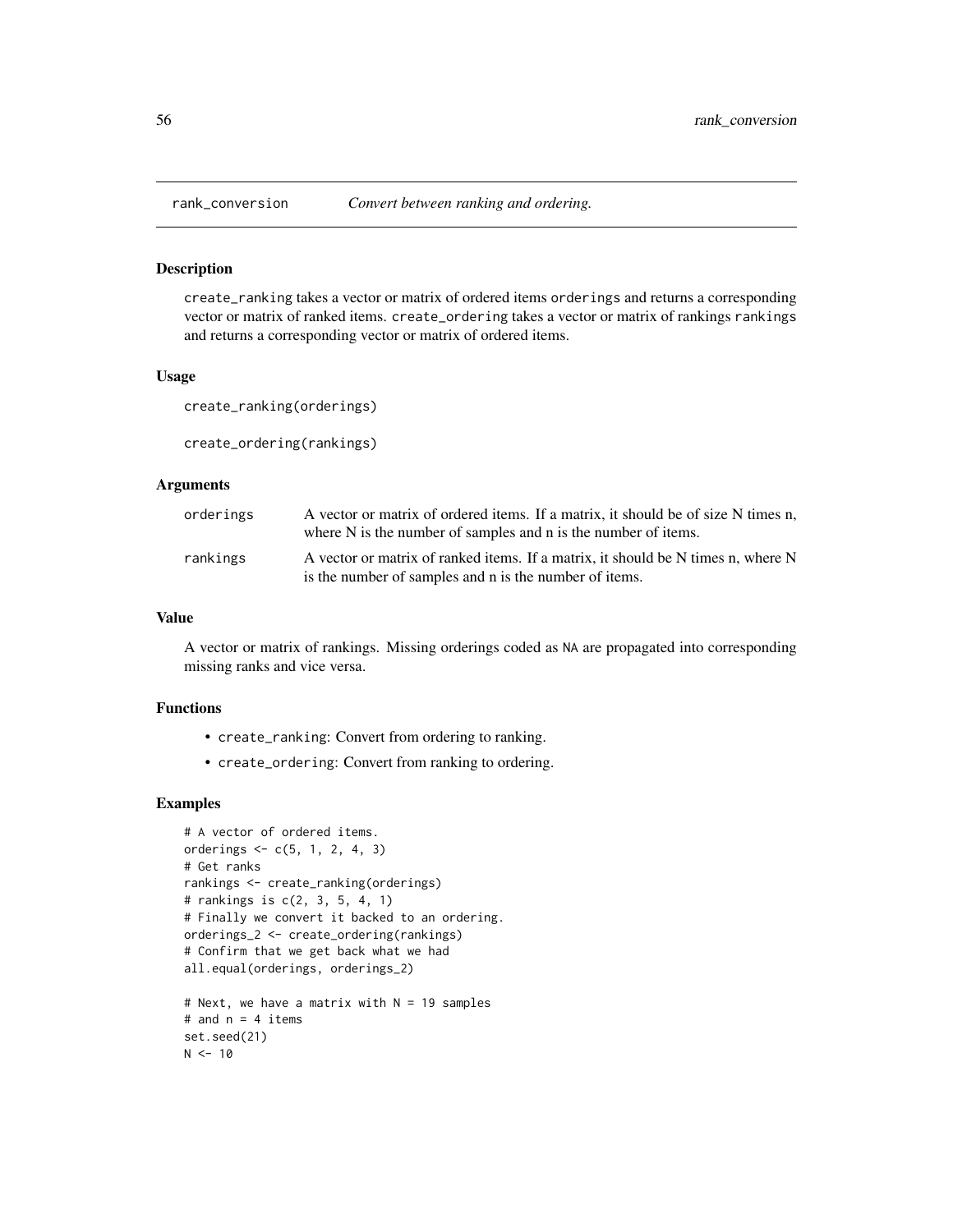<span id="page-56-0"></span>rank\_distance 57

```
n < -4orderings <- t(replicate(N, sample.int(n)))
# Convert the ordering to ranking
rankings <- create_ranking(orderings)
# Now we try to convert it back to an ordering.
orderings_2 <- create_ordering(rankings)
# Confirm that we get back what we had
all.equal(orderings, orderings_2)
```
rank\_distance *Distance between a set of rankings and a given rank sequence*

## Description

Compute the distance between a matrix of rankings and a rank sequence.

## Usage

rank\_distance(rankings, rho, metric, obs\_freq = 1)

## Arguments

| rankings | A matrix of size $N \times n_i$ tems of rankings in each row. Alternatively, if N equals<br>1, rankings can be a vector.                             |
|----------|------------------------------------------------------------------------------------------------------------------------------------------------------|
| rho      | A ranking sequence.                                                                                                                                  |
| metric   | Character string specifying the distance measure to use. Available options are<br>"kendall", "cayley", "hamming", "ulam", "footrule" and "spearman". |
| obs_freq | Vector of observation frequencies of length $N$ , or of length 1, which means that<br>all ranks are given the same weight. Defaults to 1.            |

## Details

The implementation of Cayley distance is based on a C++ translation of Rankcluster: :distCayley (Grimonprez and Jacques 2016).

## Value

A vector of distances according to the given metric.

## References

Grimonprez Q, Jacques J (2016). *Rankcluster: Model-Based Clustering for Multivariate Partial Ranking Data*. R package version 0.94, <https://CRAN.R-project.org/package=Rankcluster>.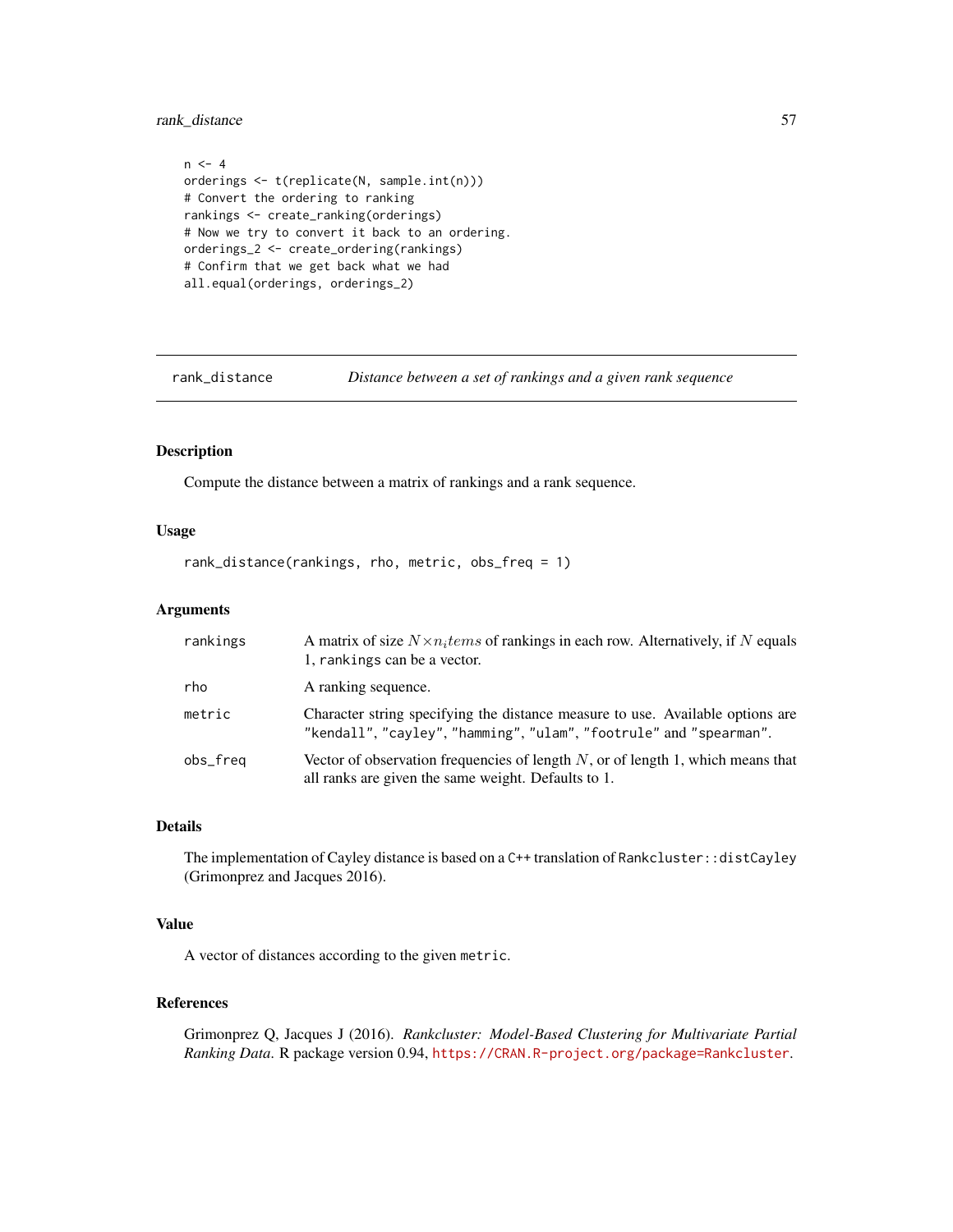#### Examples

```
# Distance between two vectors of rankings:
rank_distance(1:5, 5:1, metric = "kendall")
rank_distance(c(2, 4, 3, 6, 1, 7, 5), c(3, 5, 4, 7, 6, 2, 1), metric = "cayley")
rank_distance(c(4, 2, 3, 1), c(3, 4, 1, 2), metric = "hamming")
rank_distance(c(1, 3, 5, 7, 9, 8, 6, 4, 2), c(1, 2, 3, 4, 9, 8, 7, 6, 5), "ulam")
rank_distance(c(8, 7, 1, 2, 6, 5, 3, 4), c(1, 2, 8, 7, 3, 4, 6, 5), "footrule")
rank_distance(c(1, 6, 2, 5, 3, 4), c(4, 3, 5, 2, 6, 1), "spearman")
# Difference between a metric and a vector
# We set the burn-in and thinning too low for the example to run fast
data0 \leq - sample_mallows(rho0 = 1:10, alpha = 20, n_samples = 1000,
                       burnin = 10, thinning = 1)
rank_distance(rankings = data0, rho = 1:10, metric = "kendall")
```
<span id="page-57-1"></span>rank\_freq\_distr *Frequency distribution of the ranking sequences*

### **Description**

Construct the frequency distribution of the distinct ranking sequences from the dataset of the individual rankings. This can be of interest in itself, but also used to speed up computation by providing the obs\_freq argument to [compute\\_mallows](#page-10-1).

#### Usage

rank\_freq\_distr(rankings)

## Arguments

rankings A matrix with the individual rankings in each row.

#### Value

Numeric matrix with the distinct rankings in each row and the corresponding frequencies indicated in the last (n\_items+1)-th column.

```
# Create example data. We set the burn-in and thinning very low
# for the sampling to go fast
data0 \leq - sample_mallows(rho0 = 1:5, alpha = 10, n_samples = 1000,
                        burnin = 10, thinning = 1)
# Find the frequency distribution
rank_freq_distr(rankings = data0)
```
<span id="page-57-0"></span>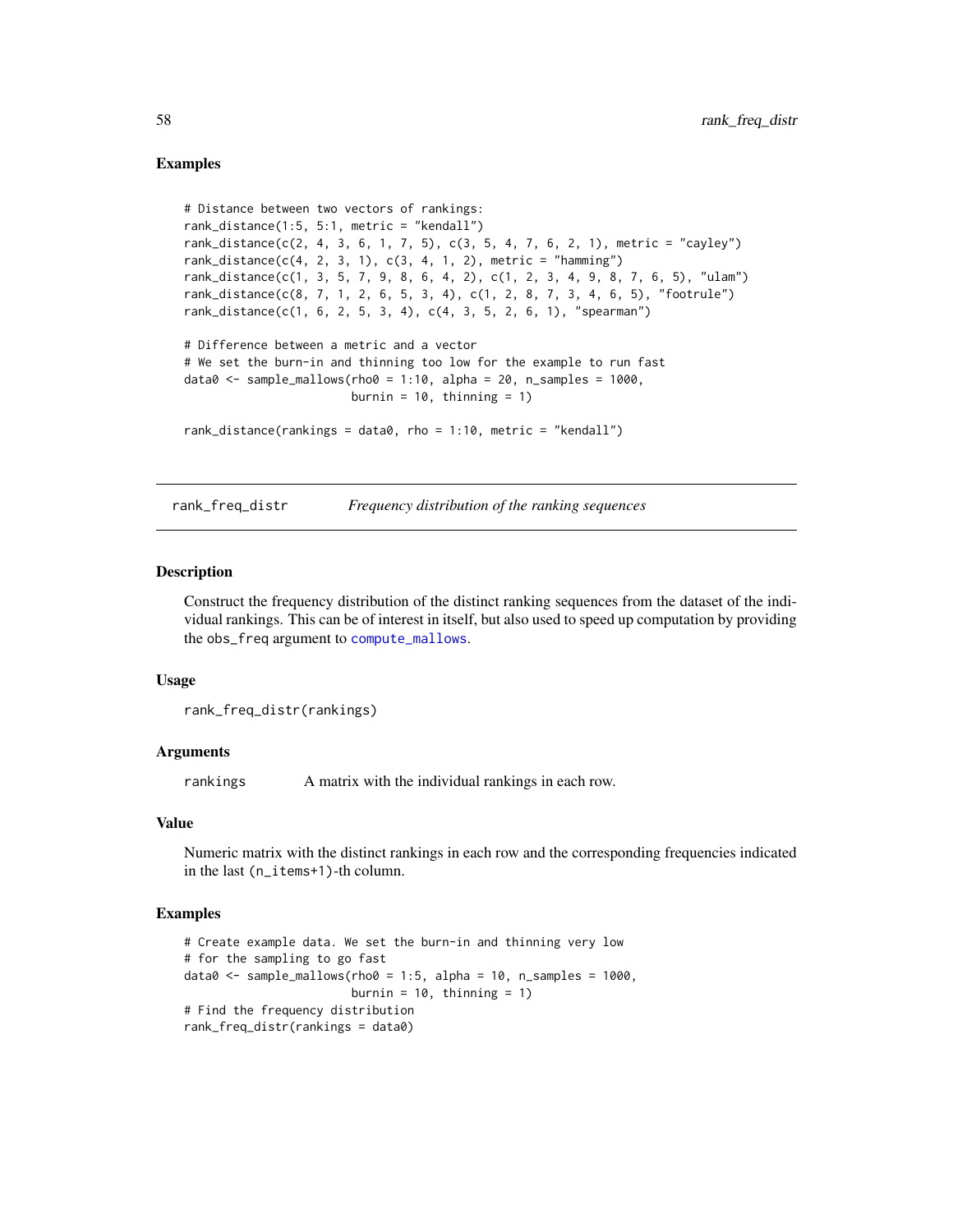<span id="page-58-0"></span>

| sample_dataset | A synthetic 3D matrix (n_users, n_items, Time) generated using the<br>sample_mallows function. These are test datasets used to run the<br>SMC-Mallows framework for the cases where we know all of the users<br>in our system and their original ranking information are partial rank-<br>ings. However at some point in time, we observe extra information<br>about an existing user in the form of a rank for an item that was pre-<br>viously not known (NA). These datasets are very contrived as the first<br>time step (sample_dataset[, , 1]) we observed the top $m / 2$ items<br>from each user, where m is the number of items in a ranking. Then, as<br>we increase the time, we observe the next top ranked item from one<br>user at a time, then the next top ranked item, and so on until we have |
|----------------|-----------------------------------------------------------------------------------------------------------------------------------------------------------------------------------------------------------------------------------------------------------------------------------------------------------------------------------------------------------------------------------------------------------------------------------------------------------------------------------------------------------------------------------------------------------------------------------------------------------------------------------------------------------------------------------------------------------------------------------------------------------------------------------------------------------------|
|                | $a$ complete dataset at sample_dataset[, , Time].                                                                                                                                                                                                                                                                                                                                                                                                                                                                                                                                                                                                                                                                                                                                                               |

#### Description

A synthetic 3D matrix (n\_users, n\_items, Time) generated using the sample\_mallows function. These are test datasets used to run the SMC-Mallows framework for the cases where we know all of the users in our system and their original ranking information are partial rankings. However at some point in time, we observe extra information about an existing user in the form of a rank for an item that was previously not known (NA). These datasets are very contrived as the first time step (sample\_dataset[,, 1]) we observed the top  $m / 2$  items from each user, where m is the number of items in a ranking. Then, as we increase the time, we observe the next top ranked item from one user at a time, then the next top ranked item, and so on until we have a complete dataset at sample\_dataset[, , Time].

#### Usage

sample\_dataset

#### Format

An object of class array of dimension 10 x 6 x 31.

#### References

https://github.com/anjastein/SMC-Mallows/tree/main/data

sample\_mallows *Random Samples from the Mallows Rank Model*

## Description

Generate random samples from the Mallows Rank Model (Mallows 1957) with consensus ranking  $\rho$  and scale parameter  $\alpha$ . The samples are obtained by running the Metropolis-Hastings algorithm described in Appendix C of Vitelli et al. (2018).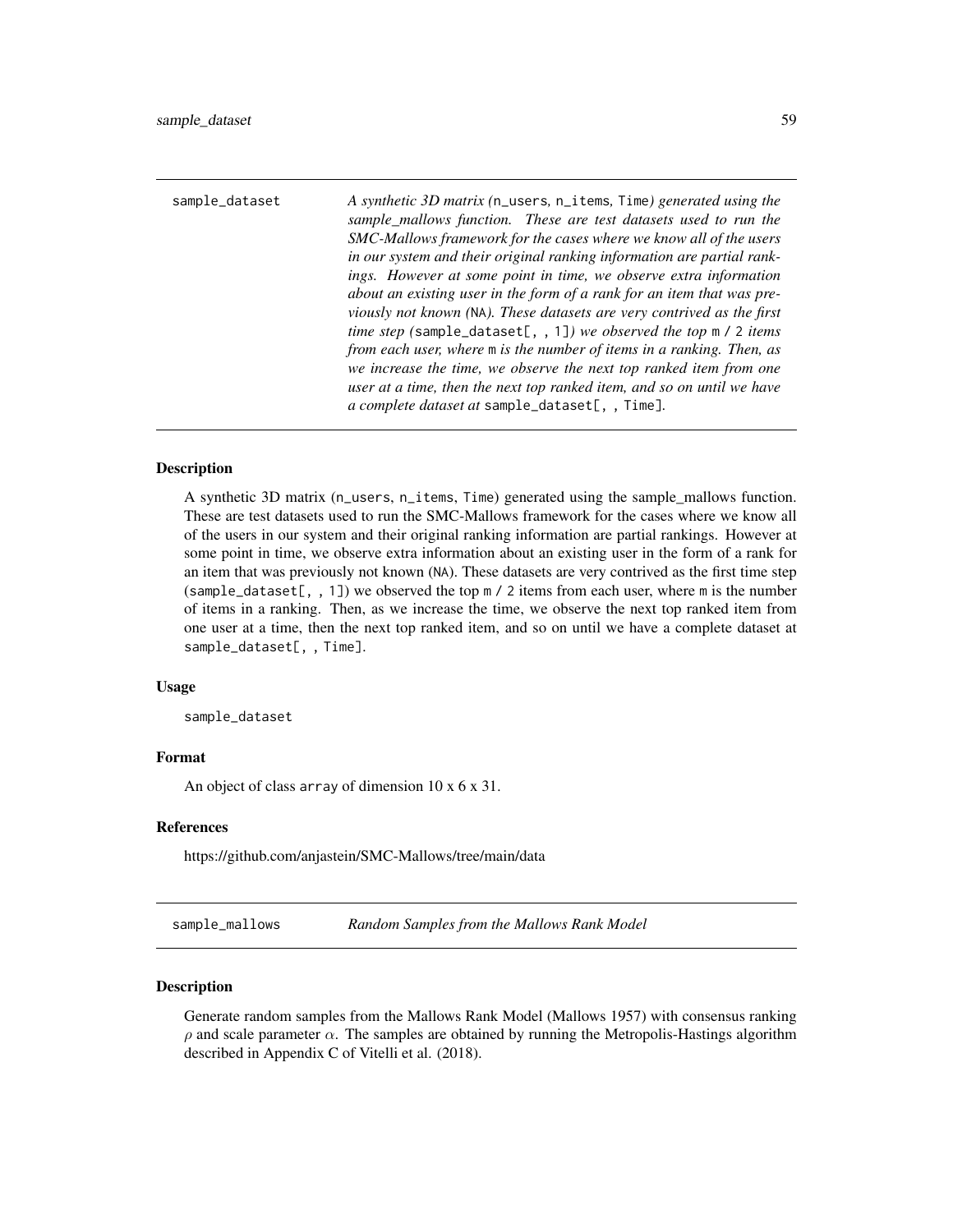## Usage

```
sample_mallows(
  rho0,
  alpha0,
 n_samples,
  leap_size = max(1L, floor(n_items/5)),
 metric = "footrule",
 diagnostic = FALSE,
 burnin = ifelse(diagnostic, 0, 1000),
  thinning = ifelse(diagnostic, 1, 1000),
  items_to_plot = NULL,
 max_lag = 1000L
\mathcal{L}
```
## Arguments

| rho0          | Vector specifying the latent consensus ranking in the Mallows rank model.                                                                                                                                                                                                                                                                  |
|---------------|--------------------------------------------------------------------------------------------------------------------------------------------------------------------------------------------------------------------------------------------------------------------------------------------------------------------------------------------|
| alpha0        | Scalar specifying the scale parameter in the Mallows rank model.                                                                                                                                                                                                                                                                           |
| n_samples     | Integer specifying the number of random samples to generate. When diagnostic<br>$=$ TRUE, this number must be larger than 1.                                                                                                                                                                                                               |
| leap_size     | Integer specifying the step size of the leap-and-shift proposal distribution.                                                                                                                                                                                                                                                              |
| metric        | Character string specifying the distance measure to use. Available options are<br>"footrule" (default), "spearman", "cayley", "hamming", "kendall", and<br>"ulam". See also the rmm function in the PerMallows package (Irurozki et al.<br>2016) for sampling from the Mallows model with Cayley, Hamming, Kendall,<br>and Ulam distances. |
| diagnostic    | Logical specifying whether to output convergence diagnostics. If TRUE, a diag-<br>nostic plot is printed, together with the returned samples.                                                                                                                                                                                              |
| burnin        | Integer specifying the number of iterations to discard as burn-in. Defaults to<br>1000 when diagnostic = FALSE, else to 0.                                                                                                                                                                                                                 |
| thinning      | Integer specifying the number of MCMC iterations to perform between each<br>time a random rank vector is sampled. Defaults to $1000$ when diagnostic =<br>FALSE, else to 1.                                                                                                                                                                |
| items_to_plot | Integer vector used if diagnostic = TRUE, in order to specify the items to plot<br>in the diagnostic output. If not provided, 5 items are picked at random.                                                                                                                                                                                |
| max_lag       | Integer specifying the maximum lag to use in the computation of autocorrela-<br>tion. Defaults to 1000L. This argument is passed to stats::acf. Only used<br>when diagnostic = $TRUE$ .                                                                                                                                                    |

## References

Irurozki E, Calvo B, Lozano JA (2016). "PerMallows: An R Package for Mallows and Generalized Mallows Models." *Journal of Statistical Software*, 71(12), 1–30. [doi:10.18637/jss.v071.i12.](https://doi.org/10.18637/jss.v071.i12)

Mallows CL (1957). "Non-Null Ranking Models. I." *Biometrika*, 44(1/2), 114–130.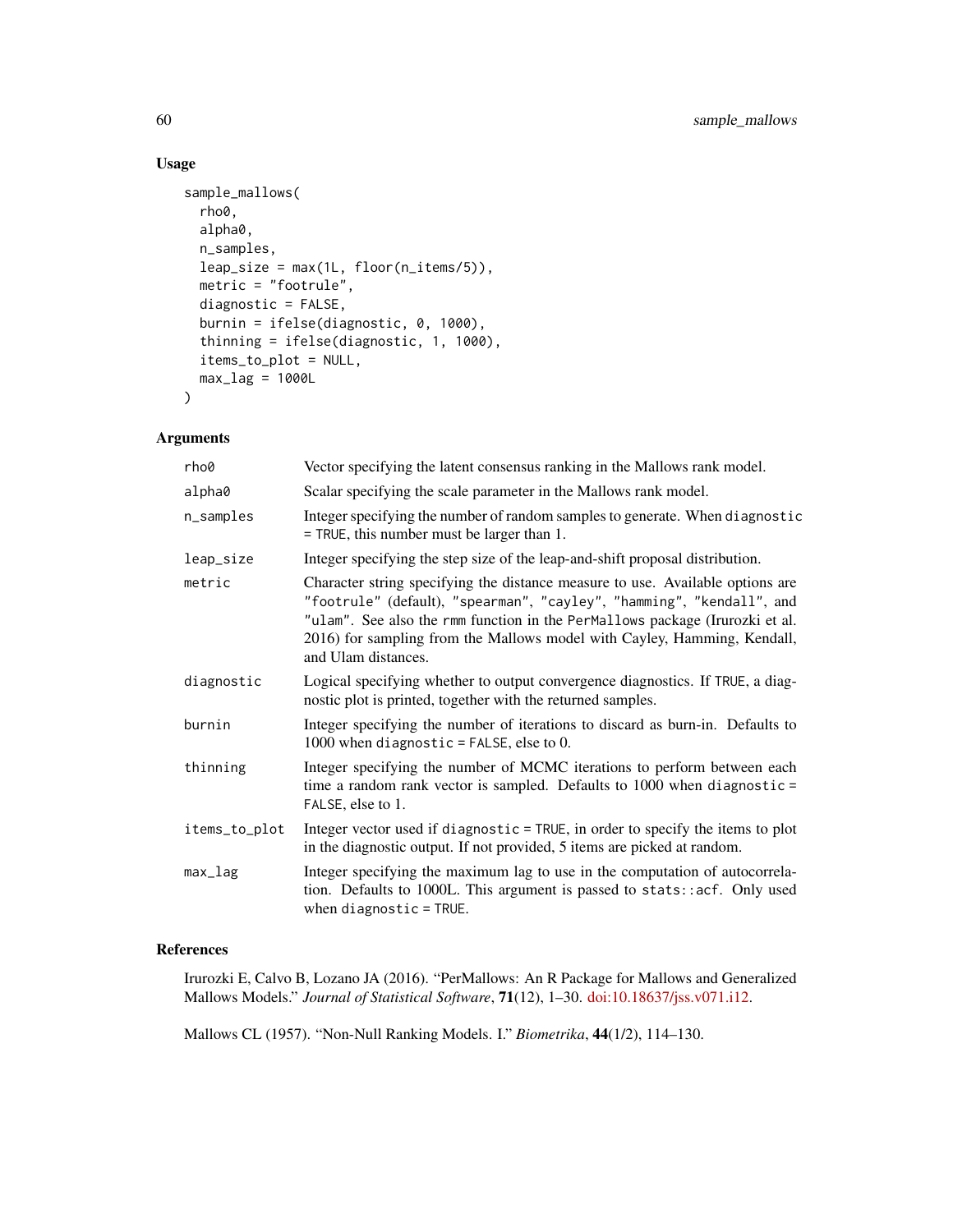Vitelli V, Sørensen, Crispino M, Arjas E, Frigessi A (2018). "Probabilistic Preference Learning with the Mallows Rank Model." *Journal of Machine Learning Research*, 18(1), 1–49. [https:](https://jmlr.org/papers/v18/15-481.html) [//jmlr.org/papers/v18/15-481.html](https://jmlr.org/papers/v18/15-481.html).

```
# Sample 100 random rankings from a Mallows distribution with footrule distance
set.seed(1)
# Number of items
n items <-15# Set the consensus ranking
rho0 \leq -seq(from = 1, to = n_interest), by = 1)
# Set the scale
alpha0 < -10# Number of samples
n_samples <- 100
# We first do a diagnostic run, to find the thinning and burnin to use
# We set n_samples to 1000, in order to run 1000 diagnostic iterations.
test \le sample_mallows(rho0 = rho0, alpha0 = alpha0, diagnostic = TRUE,
                       n_samples = 1000, burnin = 1, thinning = 1)
# When items_to_plot is not set, 5 items are picked at random. We can change this.
# We can also reduce the number of lags computed in the autocorrelation plots
test \leq sample_mallows(rho0 = rho0, alpha0 = alpha0, diagnostic = TRUE,
                       n_samples = 1000, burnin = 1, thinning = 1,
                       items_to.plot = c(1:3, 10, 15), maxy2ag = 500# From the autocorrelation plot, it looks like we should use
# a thinning of at least 200. We set thinning = 1000 to be safe,
# since the algorithm in any case is fast. The Markov Chain
# seems to mix quickly, but we set the burnin to 1000 to be safe.
# We now run sample_mallows again, to get the 100 samples we want:
samples <- sample_mallows(rho0 = rho0, alpha0 = alpha0, n_samples = 100,
                          burnin = 1000, thinning = 1000)
# The samples matrix now contains 100 rows with rankings of 15 items.
# A good diagnostic, in order to confirm that burnin and thinning are set high
# enough, is to run compute_mallows on the samples
model_fit <- compute_mallows(samples, nmc = 10000)
# The highest posterior density interval covers alpha0 = 10.
compute_posterior_intervals(model_fit, burnin = 2000, parameter = "alpha")
# The PerMallows package has a Gibbs sampler for sampling from the Mallows
# distribution with Cayley, Kendall, Hamming, and Ulam distances. For these
# distances, using the PerMallows package is typically faster.
# Let us sample 100 rankings from the Mallows model with Cayley distance,
# with the same consensus ranking and scale parameter as above.
library(PerMallows)
# Set the scale parameter of the PerMallows package corresponding to
# alpha0 in BayesMallows
theta0 <- alpha0 / n_items
# Sample with PerMallows::rmm
sample1 <- rmm(n = 100, sigma0 = rho0, theta = theta0, dist.name = "cayley")
# Generate the same sample with sample_mallows
sample2 <- sample_mallows(rho0 = rho0, alpha0 = alpha0, n_samples = 100,
```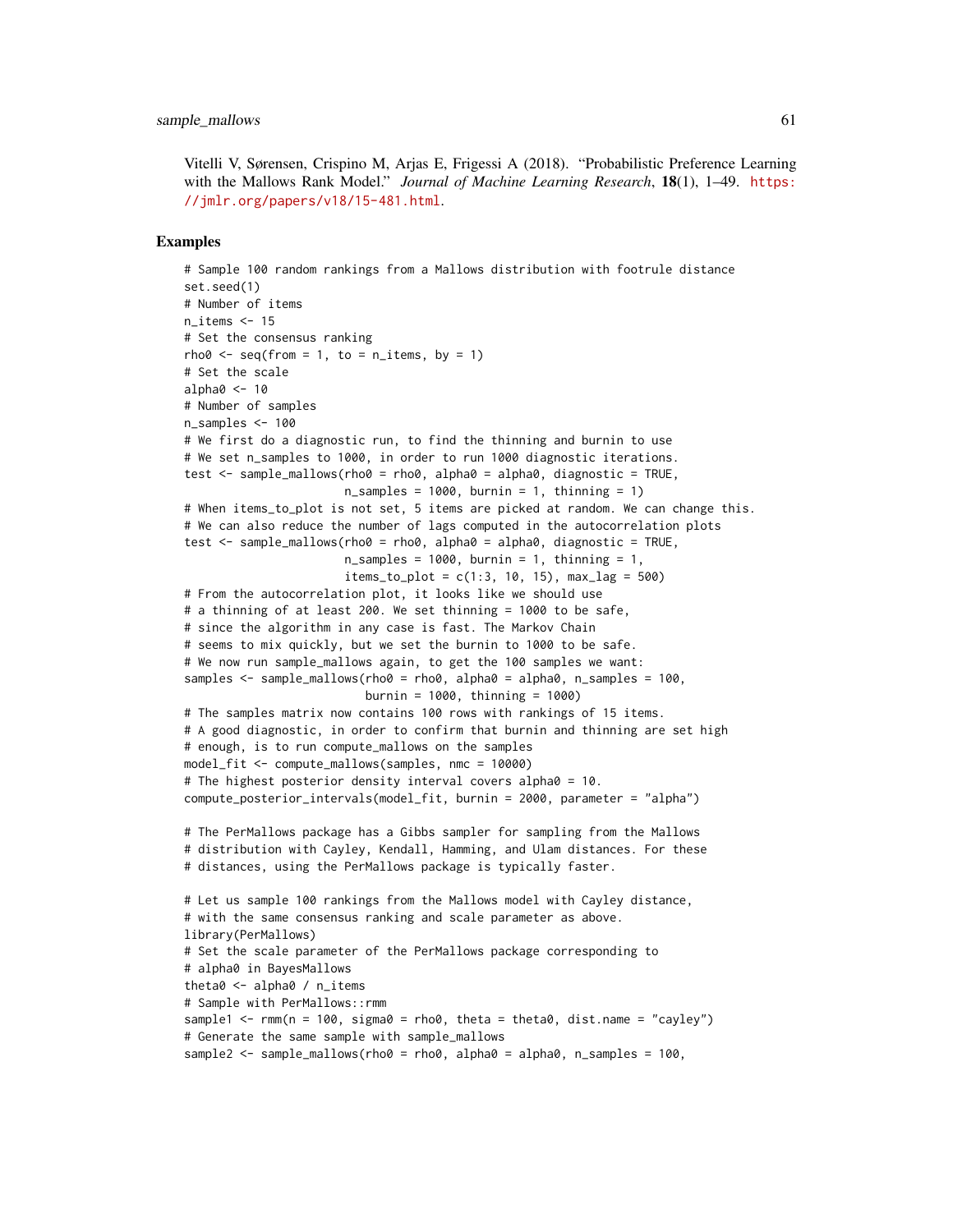burnin =  $1000$ , thinning =  $1000$ , metric = "cayley")

<span id="page-61-0"></span>smc\_mallows\_new\_users *SMC-Mallows New Users*

### Description

Function to perform resample-move SMC algorithm where we receive new users with complete rankings at each time step

#### Usage

```
smc_mallows_new_users(
 R_obs,
  type,
 n_items,
 metric,
 leap_size,
 N,
 Time,
 mcmc_kernel_app,
 num_new_obs,
  alpha\_prop\_sd = 1,
  lambda = 1,
  alpha_{max} = 1,
  alpha = 0,
  aug_method = "random",
  logz_estimate = NULL,
  verbose = FALSE
)
smc_mallows_new_users_partial(
 R_obs,
 n_items,
 metric,
 leap_size,
 N,
 Time,
 logz_estimate,
 mcmc_kernel_app,
 num_new_obs,
  alpha_prop_sd,
  lambda,
  alpha_max,
 aug_method,
  verbose = FALSE
\mathcal{E}
```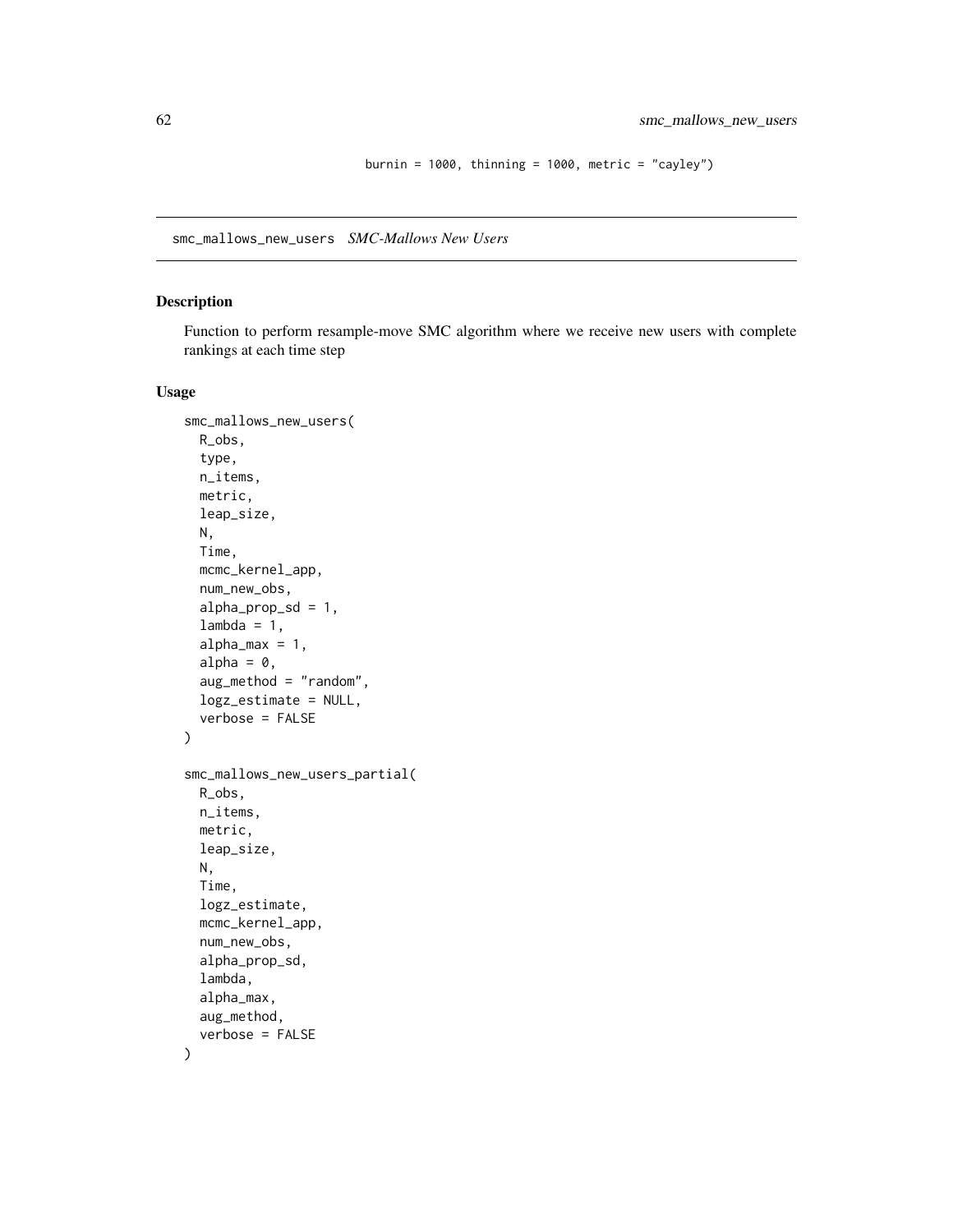```
smc_mallows_new_users_complete(
 R_obs,
 n_items,
 metric,
 leap_size,
 N,
 Time,
 mcmc_kernel_app,
 num_new_obs,
 alpha_prop_sd,
 lambda,
 alpha_max,
 logz_estimate,
 verbose = FALSE
)
smc_mallows_new_users_partial_alpha_fixed(
 R_obs,
 n_items,
 metric,
 leap_size,
 N,
 Time,
 logz_estimate,
 mcmc_kernel_app,
 num_new_obs,
 aug_method,
 alpha
```

```
\mathcal{L}
```
## Arguments

| $R_{obs}$              | Matrix containing the full set of observed rankings of size n_assessors by n_items                                                                                                      |  |
|------------------------|-----------------------------------------------------------------------------------------------------------------------------------------------------------------------------------------|--|
| type                   | One of "complete", "partial", or "partial_alpha_fixed".                                                                                                                                 |  |
| $n$ <sub>_i</sub> tems | Integer is the number of items in a ranking                                                                                                                                             |  |
| metric                 | A character string specifying the distance metric to use in the Bayesian Mallows<br>Model. Available options are "footrule", "spearman", "cayley", "hamming",<br>"kendall", and "ulam". |  |
| leap_size              | leap size Integer specifying the step size of the leap-and-shift proposal distribu-<br>tion                                                                                             |  |
| N                      | Integer specifying the number of particles                                                                                                                                              |  |
| Time                   | Integer specifying the number of time steps in the SMC algorithm                                                                                                                        |  |
| mcmc_kernel_app        |                                                                                                                                                                                         |  |
|                        | Integer value for the number of applications we apply the MCMC move kernel                                                                                                              |  |
| num_new_obs            | Integer value for the number of new observations (complete rankings) for each<br>time step                                                                                              |  |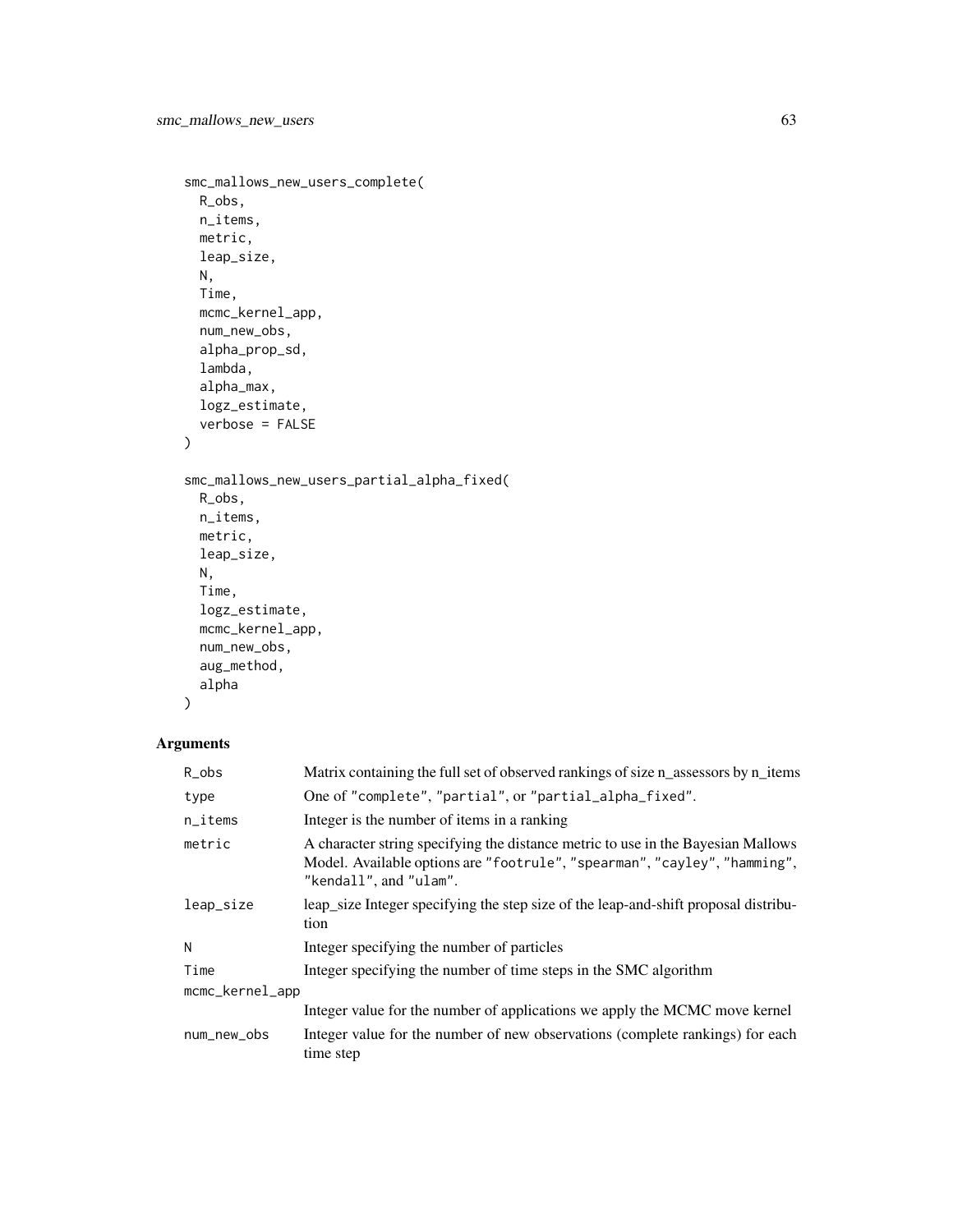<span id="page-63-0"></span>

| alpha_prop_sd | Numeric value specifying the standard deviation of the lognormal proposal dis-<br>tribution used for $\alpha$ in the Metropolis-Hastings algorithm. Defaults to 0.1.                                                                      |
|---------------|-------------------------------------------------------------------------------------------------------------------------------------------------------------------------------------------------------------------------------------------|
| lambda        | Strictly positive numeric value specifying the rate parameter of the truncated<br>exponential prior distribution of $\alpha$ . Defaults to 0.1. When n_cluster > 1, each<br>mixture component $\alpha_c$ has the same prior distribution. |
| alpha_max     | Maximum value of alpha in the truncated exponential prior distribution.                                                                                                                                                                   |
| alpha         | A numeric value of the scale parameter which is known and fixed.                                                                                                                                                                          |
| aug_method    | A character string specifying the approach for filling in the missing data, options<br>are "pseudolikelihood" or "random".                                                                                                                |
| logz_estimate | Estimate of the partition function, computed with estimate_partition_function<br>in the BayesMallow R package estimate_partition_function.                                                                                                |
| verbose       | Logical specifying whether to print out the progress of the SMC-Mallows algo-<br>rithm. Defaults to FALSE.                                                                                                                                |

#### Value

a set of particles each containing a value of rho and alpha

## Functions

- smc\_mallows\_new\_users\_partial: Deprecated function for smc\_mallows\_new\_users\_partial.
- smc\_mallows\_new\_users\_complete: Deprecated function for smc\_mallows\_new\_users\_complete.
- smc\_mallows\_new\_users\_partial\_alpha\_fixed: Deprecated function for smc\_mallows\_new\_users\_partial\_alpha\_fixed.

```
# Generate basic elements
data <- sushi_rankings[1:100, ]
n_items <- ncol(sushi_rankings)
metric <- "footrule"
num_new_obs <- 10
logz_estimate <- estimate_partition_function(
  method = "importance_sampling",
  alpha_vector = seq(from = 0, to = 15, by = 0.1),
  n_items = n_items, metric = metric, nmc = 1e2, degree = 10
)
# Calculating rho and alpha samples
samples <- smc_mallows_new_users(
  R_obs = data, type = "complete", n_items = n_items, metric = metric,
  leap_size = floor(n_items / 5), N = 100, Time = nrow(data) / num_new_obs,
  mcmc_kernel_app = 5, logz_estimate = logz_estimate,
  alpha_prop_sd = 0.1, lambda = 0.001, alpha_max = 1e6,
  num_new_obs = num_new_obs, verbose = TRUE
)
# Studying the structure of the output
str(samples)
```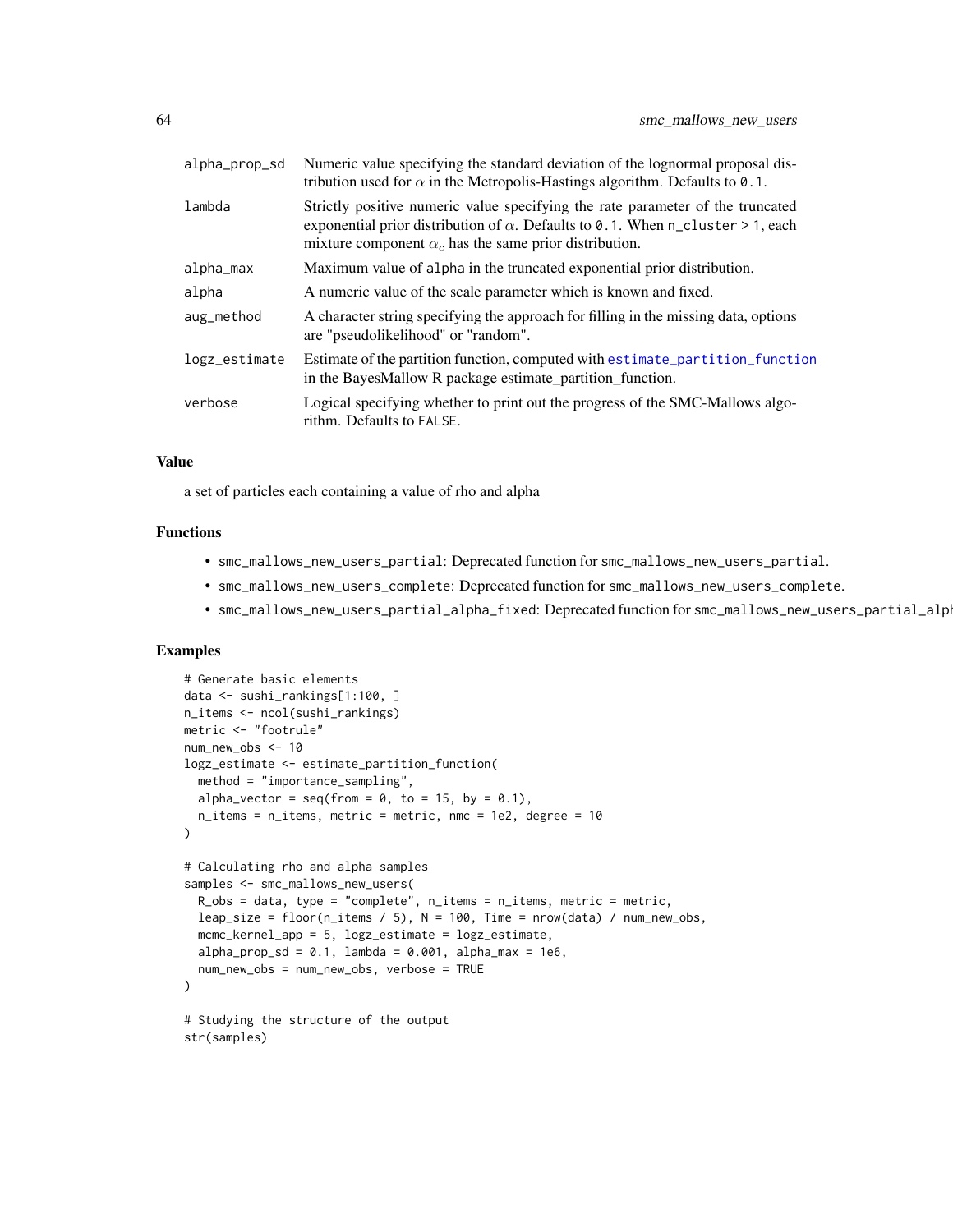<span id="page-64-0"></span>smc\_processing *SMC Processing*

## Description

SMC Processing

#### Usage

smc\_processing(output, colnames = NULL)

## Arguments

output input colnames colnames

## Author(s)

Anja Stein

sushi\_rankings *Sushi Rankings*

#### Description

Complete rankings of 10 types of sushi from 5000 assessors (Kamishima 2003).

#### Usage

sushi\_rankings

## Format

An object of class matrix (inherits from array) with 5000 rows and 10 columns.

## References

Kamishima T (2003). "Nantonac Collaborative Filtering: Recommendation Based on Order Responses." In *Proceedings of the Ninth ACM SIGKDD International Conference on Knowledge Discovery and Data Mining*, 583–588.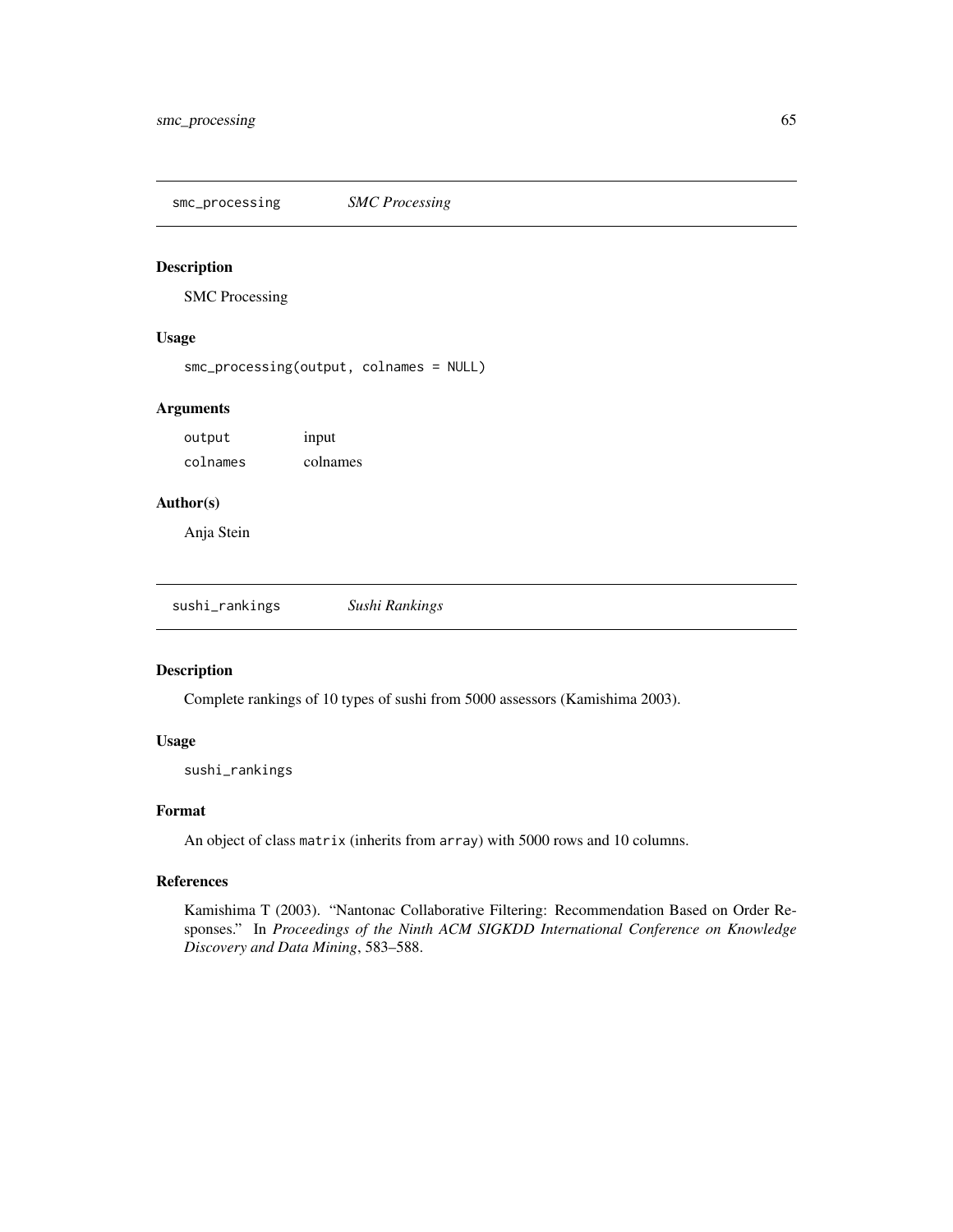# <span id="page-65-0"></span>**Index**

∗ datasets beach\_preferences, [6](#page-5-0) potato\_true\_ranking, [52](#page-51-0) potato\_visual, [53](#page-52-0) potato\_weighing, [53](#page-52-0) sample\_dataset, [59](#page-58-0) sushi\_rankings, [65](#page-64-0) assess\_convergence, [3,](#page-2-0) *[4](#page-3-0)*, *[10,](#page-9-0) [11](#page-10-0)*, *[13](#page-12-0)*, *[21–](#page-20-0)[24](#page-23-0)*, *[47,](#page-46-0) [48](#page-47-0)*, *[51](#page-50-0)*, *[54](#page-53-0)* assign\_cluster, [4](#page-3-0) BayesMallows, [5](#page-4-0) beach\_preferences, [6](#page-5-0) calculate\_backward\_probability, [6](#page-5-0) calculate\_forward\_probability, [7](#page-6-0) compute\_consensus, [8](#page-7-0) compute\_consensus.BayesMallows, [10](#page-9-0) compute\_consensus.consensus\_SMCMallows, [11](#page-10-0) compute\_mallows, *[3](#page-2-0)[–5](#page-4-0)*, *[8](#page-7-0)*, *[10,](#page-9-0) [11](#page-10-0)*, [11,](#page-10-0) *[18](#page-17-0)*, *[20](#page-19-0)[–22](#page-21-0)*, *[27](#page-26-0)*, *[30](#page-29-0)*, *[32](#page-31-0)*, *[34](#page-33-0)*, *[39](#page-38-0)*, *[44](#page-43-0)*, *[47](#page-46-0)*, *[49](#page-48-0)*, *[51](#page-50-0)*, *[54,](#page-53-0) [55](#page-54-0)*, *[58](#page-57-0)* compute\_mallows\_mixtures, *[3](#page-2-0)*, *[5](#page-4-0)*, *[13](#page-12-0)*, *[15](#page-14-0)*, [18,](#page-17-0) *[55](#page-54-0)* compute\_posterior\_intervals, [19](#page-18-0) compute\_posterior\_intervals.BayesMallows, [21](#page-20-0) compute\_posterior\_intervals.SMCMallows, [22](#page-21-0) compute\_posterior\_intervals\_alpha, [22](#page-21-0) compute\_posterior\_intervals\_rho, [23](#page-22-0) compute\_rho\_consensus, [24](#page-23-0) correction\_kernel, [25](#page-24-0) correction\_kernel\_pseudo, [25](#page-24-0) create\_ordering *(*rank\_conversion*)*, [56](#page-55-0) create\_ranking, *[12](#page-11-0)* create\_ranking *(*rank\_conversion*)*, [56](#page-55-0)

estimate\_partition\_function, *[5](#page-4-0)*, *[14](#page-13-0)*, [26,](#page-25-0) *[41](#page-40-0)*, *[64](#page-63-0)* expected\_dist, [29](#page-28-0) generate\_constraints, *[15](#page-14-0)*, [30](#page-29-0) generate\_initial\_ranking, *[12](#page-11-0)*, [31,](#page-30-0) *[35](#page-34-0)* generate\_transitive\_closure, *[13](#page-12-0)*, *[30](#page-29-0)[–32](#page-31-0)*, [34](#page-33-0) get\_mallows\_loglik, [36](#page-35-0) get\_sample\_probabilities, [38](#page-37-0) label\_switching, *[15](#page-14-0)*, [39](#page-38-0) lik\_db\_mix *(*get\_mallows\_loglik*)*, [36](#page-35-0) metropolis\_hastings\_alpha, [41](#page-40-0) metropolis\_hastings\_rho, [43](#page-42-0) obs\_freq, *[13](#page-12-0)*, [44](#page-43-0) plot.BayesMallows, *[4](#page-3-0)*, [46](#page-45-0) plot\_alpha\_posterior, [48](#page-47-0) plot\_elbow, *[14](#page-13-0)*, *[18](#page-17-0)*, [49](#page-48-0) plot\_grid, *[51](#page-50-0)* plot\_rho\_posterior, [50](#page-49-0) plot\_top\_k, *[14](#page-13-0)*, [51,](#page-50-0) *[54](#page-53-0)* potato\_true\_ranking, [52](#page-51-0) potato\_visual, [53](#page-52-0) potato\_weighing, [53](#page-52-0) predict\_top\_k, *[52](#page-51-0)*, [54](#page-53-0) print.BayesMallows, [55](#page-54-0) print.BayesMallowsMixtures, [55](#page-54-0) rank\_conversion, [56](#page-55-0) rank\_distance, [57](#page-56-0) rank\_freq\_distr, *[13](#page-12-0)*, *[44](#page-43-0)*, [58](#page-57-0) sample\_dataset, [59](#page-58-0) sample\_mallows, [59](#page-58-0) smc\_mallows\_new\_users, [62](#page-61-0) smc\_mallows\_new\_users\_complete *(*smc\_mallows\_new\_users*)*, [62](#page-61-0)